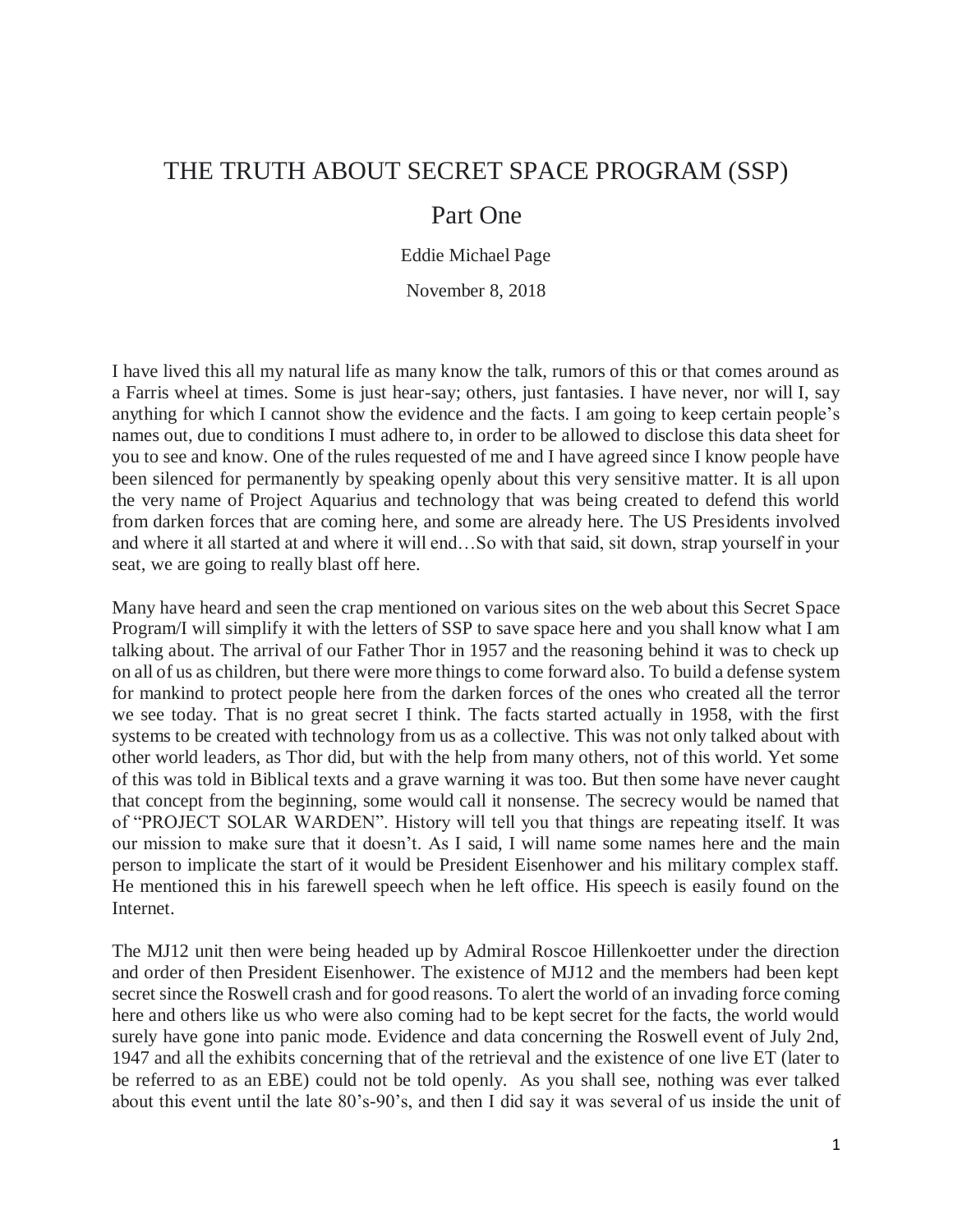ZINGO that hijacked the facts concerning the evidence of these documents-MJ12. Things were starting to get hot in the early nineties as I have said, and reasoning why was this man named Clinton was coming to the oval office. I chose to not be a part of the evil this man carried. It's selfexplanatory, but what does that have to do with the SSP, you may ask? He was another fixture for the darken forces that had stolen this nations security. Kennedy lost his life over it and JFK was going to tell the world about the things taking place inside this nation. JFK was briefed by Eisenhower and Truman regularly when he was in the White House. As Long as the powerful Americans could be kept off balance, they were miles ahead of the game of complete domination, and the cost of many lives through the creation of proxy wars, governments turmoil and coups. They have kept this going for decades now. So who was behind keeping this nation off balance? The Roman Catholic Church, as I have expressed many times, through their guidance and control of the United Nations.

Project Solar Warden was too complex for any one nation to undergo. Many, such as the Soviets who were in the loop, knew ever so well that they had found out the existence of extraterrestrial visits and that something graven had taken place on this earth, eons in the past; way before the United States ever knew. The Nazis had found some of this technology in Northern Africa in the late 30's and had brought it back to Germany. They had been directed by the Catholic Church of its existence and where it might have been hidden. They did, in fact, break the Vril codes and knew what was left here from a very ancient war that had taken place. Many occult symbols within the codes were understood and development of this weaponry was well under way during the start of WWII. Fortunately for the world, many of Germany's scientists defected to the United States because they knew what was about to happen if they continued. Operation Paperclip came into the forefront, as most know about. Most of these scientists came here and some went to Russia. Those remaining few, were either shot dead, or placed in hidden prisons where they would eventually die.

SOLAR WARDEN was the dream of development to protect and defend the world from the ones that the Church of Rome had embraced. We are not going to chastise the Catholic Church on this, but they are criminals among us parading around as something holy, yet, look at what has taken place over the last few years, as these events have now come to light. The dark evil these people have embraced and many other preachers also, too many to mention their names and I won't, but you know who they are. But the others involved, oh you watch me from afar, your names are personally going to be mentioned. Defense from what and who? Does anyone ask that openly? No sir and they won't. But here I will, ever since I left the agency, I did, in fact, take things with me that I knew I would need in the future. Now...the future is now. Here we go!

An ATS-ABOVE TOP SECRET memo, which I have right here before me at this time, some of you have seen it, so one of the requirements is that I not show it openly, and I will not, but as I said, I did allow only a few selective ones to see what I am saying is a fact, but a tilted that of..." UFO'S and DEFENSE: what to prepare for? So what are we to fear and what are we protecting others from? The Draconians, who we have been at war with from the inception of creation; none other than the serpent that was in the garden. The report is lengthy, but I shall say what certain parts mentioned in this report. The reports call an identity as that of the VSD…which means "VARIED SYSTEMS of DEFENSE". In the report which is highly classified, it calls on the world nations who are capable of intercepting certain space vehicles and shoot them down. These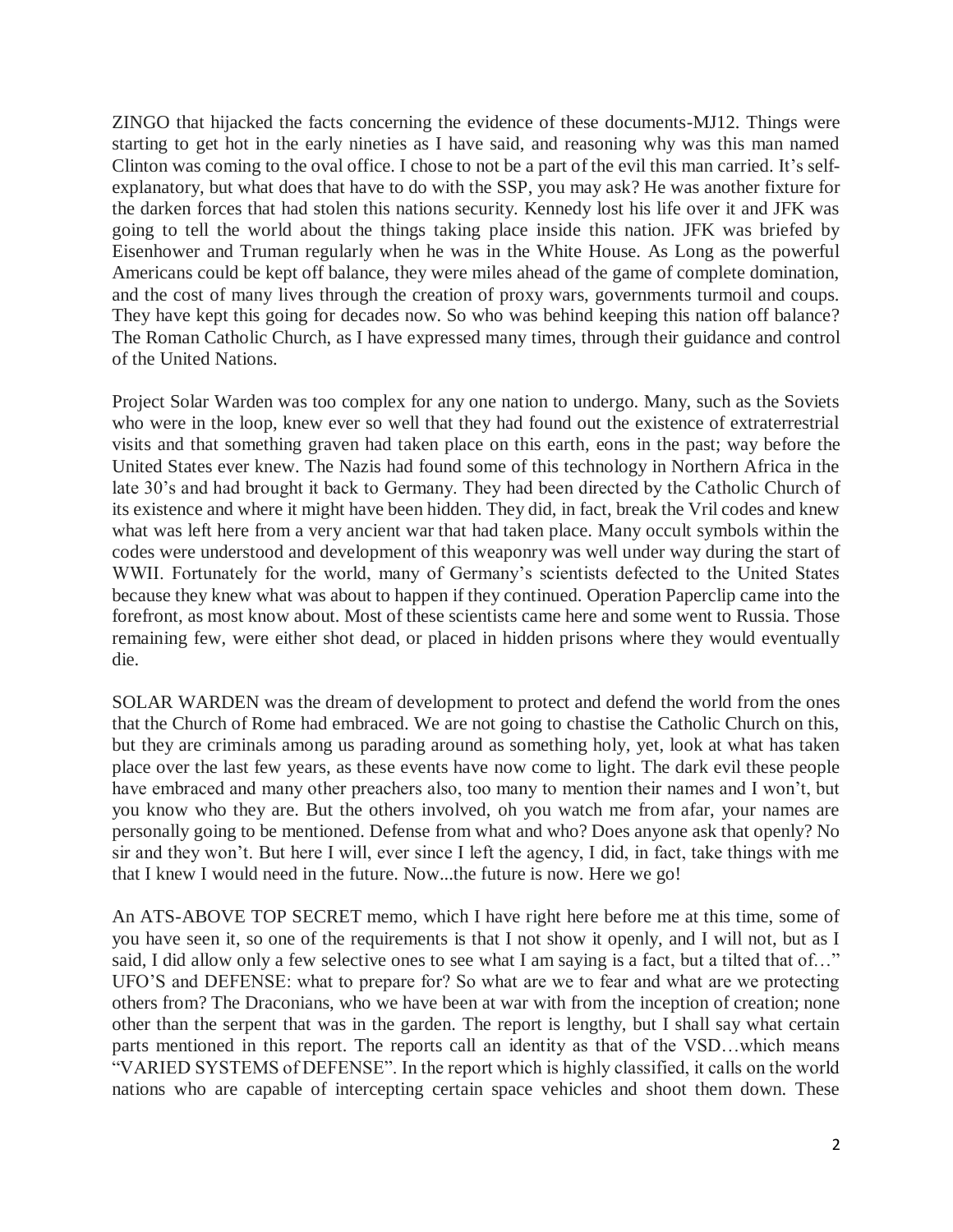vehicles were described as that of large circular, cigar shape, and oval-egg shaped crafts of unknown origins. Well, what the reports did not say was anything about triangular crafts, which are ours and those with the collective that are here to defend the people of earth. Self-explanatory, as I have identified them with those who I have talked with and have shown on the various sites I have been on.

The group within the report and the leaders assigned to this section, were General Bernard Norlain, Chief of Staff for the Institute of Advanced National Defense studies. (IHEDN) HE HAS BROUGHT FORTH ALONG WITH HIS OTHER COUNTERPARTS ACROSS THE GLOBE TO HAVE THE SAME RESPONSIVE UNITS READY TO GO AT A MOMENTS NOTICE. In caps for the severity of the cause at this time. This was not purely academic study of theories, but a real and industrial threat which President Eisenhower warned us about back in 1961. Not only did this serve the national communities, but served humanity as well. In this site, came the now being-constructed SSP; and thusly, implemented—not only military, but also civilian authorities who were chosen to assist under their national guidance of the Federation that our Father, Thor warned and brought the technologies to this world, but many mankind leaders feared that they would lose their control over their power base structure. But our Father warned them, they would lose more if they didn't heed to the facts coming this way. Much of the MJ12 group was not only various ones from the United States, but other nations once the implications were realized by members of special teams across the world.

The mentioning of the 33 children, known by the Catholic Church called the Golden Angels, were coming and soon would be here, and the incident in Roswell, was in fact a aerial dog fight that took place. It didn't take President Truman long to form a group to study what had been retrieved from the desert of New Mexico in 1947. But "who, what and why" was this alien craft here? It would take some eight years for that question to be answered. In fact, it only took only six months for it to be realized, the Hart Canyon craft found completely intact and another fact that things were looking like a very bad B movie, but ever so real. That craft would be found accidently on March 20, 1948. It would become known as the Aztec crash, not publicly on it, as the Roswell incident would get, but equally disturbing to those who witnessed the finds on the inside of that craft. As I was told along with my other siblings, there were children inside also. Connecting all the dots as we know them today, they were being used for sacrifices most likely to the Draco beings who flew the craft. Just like the other rumors that circulate around the UFO communities about child sex trafficking and slavery. This goes on even today and to think, it was mentioned in the Biblical records as fact. I shall keep the Bible context out of this for the time being.

The craft recovered in Hart Canyon New Mexico contained several dead lizard-like beings and the remains of over 60 human beings. Some of them had been dissected and some appeared to have been eaten alive. But in eight years the communications from our people would begin and Eisenhower would surely meet with our people in Albuquerque, New Mexico at Holloman Field. Preparing for the first face-to-face contact with earth's leaders. That meeting took place on June 25, 1955. I wish to share the people who were there that infamous day, you look at the "who's who" in this party. It would be known in years to come as that of 'SILVER WHEEL #1 AND #2. I have watched both reals from 1954 and 1955.

*RUNWAY 18B…TIME NOW IA 09:27am/CST…ROBERT CUTLER/NSA…JAMES LAY/NSC…Dr. DONALD MENZEL/ASTRONOMER…GENERAL NATHAN*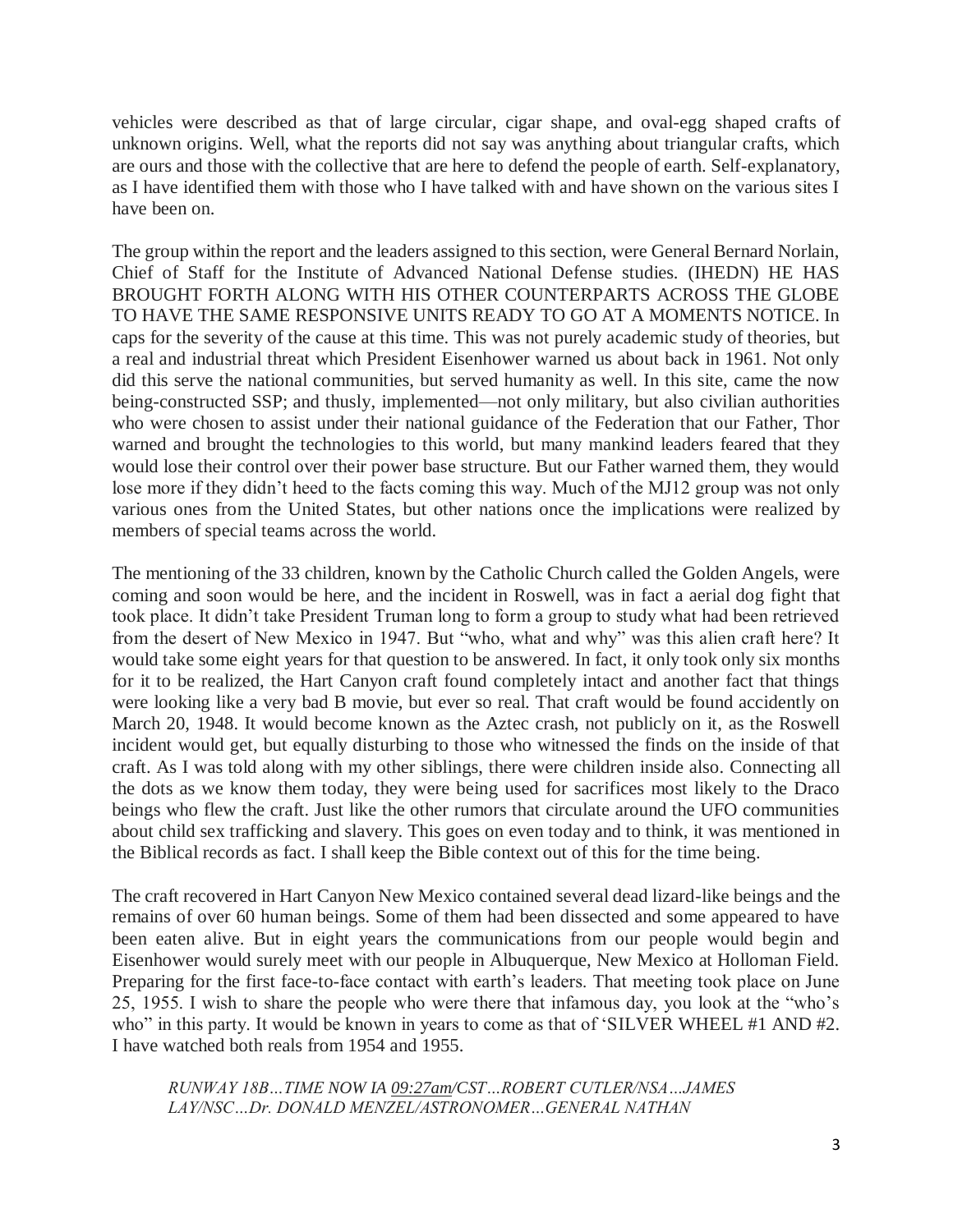*TWINING/USAF…ROBERT MONTAQUE/SCIENTIST…COLONIAL ANDREW GOODPASTER/SEC of the NAVY…Dr. ROBERT RIENER/USAF=HOLLOMAN…ALLEN DULLES/CIA…SIGNOR MARTELLO SAHENNLIA/VATICAN…CARDINAL BATTERINO/VATICAN…CARDINAL FRANCIS MacINTYRE/VATICAN…RICHARD DOTY/CIA…GENERAL ROB WHEELING/US ARMY…SENATOR DALE GRISSOM…SENATOR LARRY NELLS…Dr. EDWIN NOURSE/ADVISOR…CONGRESSMAN FRANKLIN HEARST…CHARLES SUGGS/NAVAL INTEL…WILLIAM COLBY/DCI…Dr. MICHAEL WOLFE/ADVISOR…PHILLIP CORSO/AID TO CHARLES SUGGS.*

Such a pivotal point in human affairs and to think, all to prepare for the arrival of Valiant Thor. Funny, Frank Stranges' story never mentioned this, and the arrival took place on April 12, 1957; and things would come to light to the choice ones for three years, the start of the SSP. Concrete problems coming to humanity and a repose in terms of action had to be prepared. I saw it as the complete hypothesis to the extraterrestrial visitation, and as we already knew from the ones inside the CIA, they walked among us. The phenomenon as some called it, had to be done correctly and as a joint effort on all parts of human interaction of the defense of this world was to be taken seriously. And it was as we know it. The extent of the world's knowledge was still in infancy state at the time, but research organizations were being constructed to achieve the ultimate goal of defense for humanity. Sounds crazy to some, but the fire was starting to smolder and rise. It would not only conclude with the various militaries around the world, but civilian groups who were selected to be part of something of greatness. Many were air traffic controllers who were ordered to report every unknown sighting and witnesses to the ones assigned to the investigation units. These units were inside other units who would separate what was unknown crafts violating territorial air spaces and collective natural phenomenon. Using various models and credibility of the ones who made the claims of seeing a craft or whatever it might be, a flock of birds, the planet Venus, swamp gas, and many descriptions would be placed in the public's eye for reasoning and why. Mainly in short terms, another lie given to the world. And to make those who saw these things look crazy and foolish. It surely worked in the early days, but it would take a turn when not only dignitaries saw them, but world leaders saw them too, are we going to call these elected officials and dignitaries crazy?

The overall report that filtered down to the world military leaders was as follows. For dozens of years to also be noted in ancient times, a systematic collection of events written down by witnesses of unusual atmospheric phenomena that cannot be scientifically explained. Analysis by good proportion and scientists have been enabled to verify what others, civilian, military and civic leaders have personally seen with their own eyes. As well as the veracity and consistency of the testimonies provided by reliable reports, although necessary to be taken into accounts the problems of diverse assessments. Unidentified aerospace phenomena often attested by the means consistent with the testimonies all the way up to the visual sightings of these unknown crafts of who they are, where they come from, and what are their intensions. It has been announced by some that they very well could be the answer we have waited for so long for the evidence to reveals itself, "ARE WE ALONE in the UNIVERSE"? That could now have been answered as we now know. It cannot be ruled out at this time for anything other than extraterrestrial hypothesis of origins. Noted cases have now shown of these unknown crafts are under some form of intelligent control as they can behave in a way that is not consistent with known aircraft at the time. With the pursuit, evasive and escape maneuvers witnessed by trained military pilots around the world. That came from the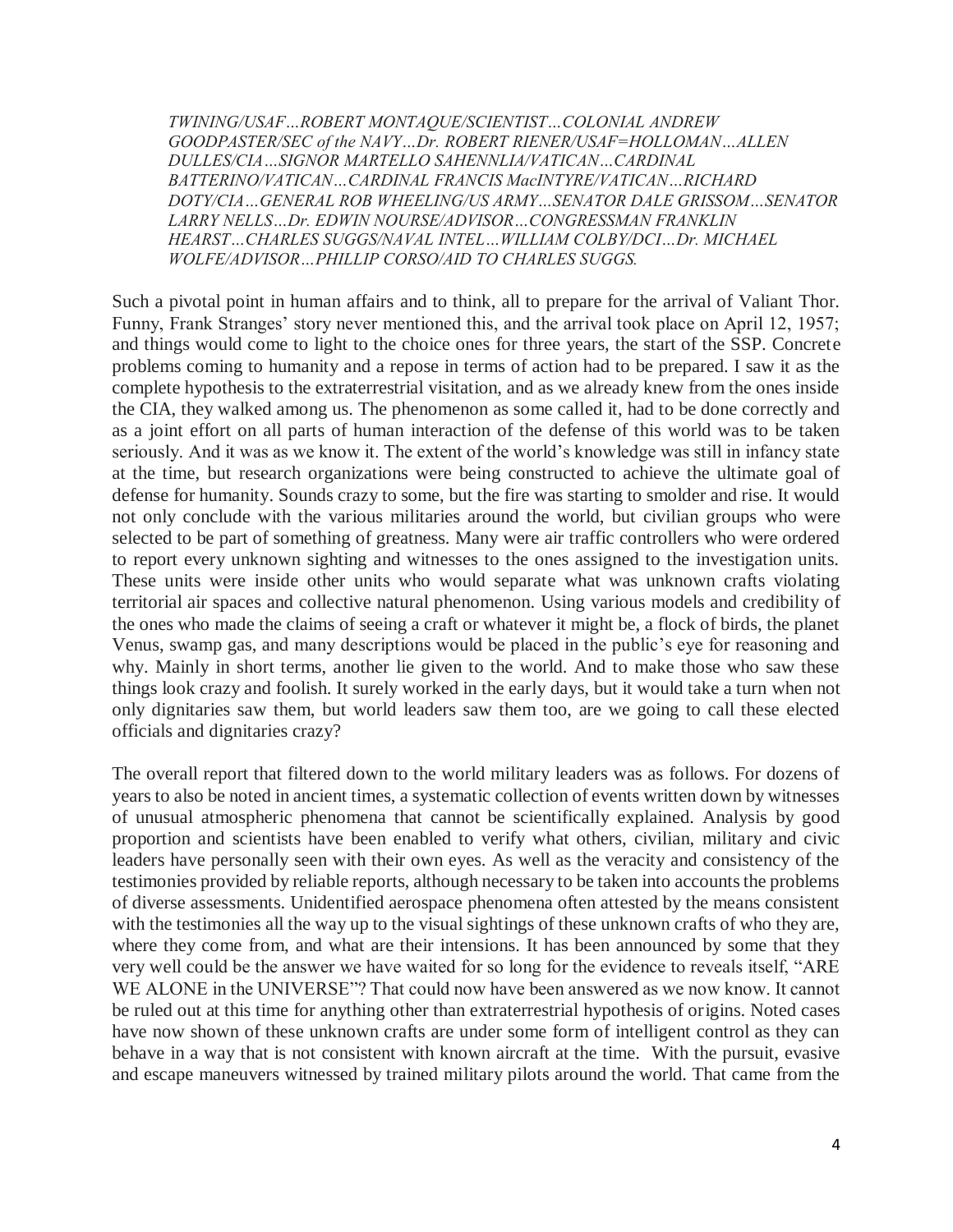very words within the "BLUE BOOK SPECIAL REPORT #14-AIR TECHNICAL INTELLIGENCE". AFR 190-16/ATTACHEMENT.

It also goes on to say that the observed crafts in essence, show characteristics that is against the law of human physics that are well accepted. They pointed out within the definitive conclusion, reminders of the United States aircraft that were lost in the time spans of 1952-55 and the fly over of Washington DC in 1953, a show of power and force as I have said by the Zeta's, commonly known as the Greys. It would credit some 432 aircrafts of varied types lost during this time period where many were never found, they just vanished in thin air as the report goes on to say. With respect to the uncovering hoax's, fake film footage, atmospheric propagations to other analysis of photographing technic at the time, many things were taken into the considerations by military chiefs worldwide, they were hostile in nature. This was to include the Soviets who lost also many aircrafts at the time themselves.

The KGB talked to the CIA and MI5-6. Sharing much data and one such figure said this as verbatim…*The vast majority of these crafts have shot down or either vanished completely from Soviet airspace and cannot be explained as that of mechanical, or pilot error. It corresponds to real phenomena just as others sighted in other countries. But there is no indisputable proof that them involved are of the highly technological manifestation from a highly developed civilization of extraterrestrial origin. They are hostile in every aspect we are witnessing here.* Spoken by Vladimir Migouline, member of the Soviet Union Academy of Science…1979. Here is a prime example of the seriousness of what was taking place worldwide. But the SSP was still in development as we knew it as at the time. The players were already in place and the rest was kept in history vaults for the time being. But many of these crafts were witnessed during WWII by both sides, commonly called the FOO FIGHTERS. The Axis and the Allied powers thought they belong to the other side. So no answers were to be given to the leaders of various governments, but there were some in selective areas that surely knew from their words spoken to the press. Many investigators were looking at many things that were being written in newspapers, and lightly talked about on the television news agencies. Here is one that might open your eyes.

Excerpt from ABC News bureau chief…*Witnesses say today that they saw five saucer shape crafts over the Lake Superior. Noting they were silent and moving at a great rate of speed and turned unlike any aircraft they have ever seen before. Could this be an invasion of some sort from outer space? Stay tuned if that is the case and we hopefully be able to report that as well. Maybe we need a space protection force of some kind in the future…*Morley Saffer…News anchor at the time, 1975. The very words might indicate the knowledge allowed to be placed in the public's eye for the very first time, who knows? But I found it strange that this was mentioned. I do recount what people thought in the early days of the sightings, never realizing how true this was and the facts being uncovered, and the facts that most of these sightings were not of human origin and were not here to visit Disney Land. And as a little boy as I recounted in my book, *Project Aquarius*, people in my neighborhood saw the lights eventually and started asking questions that the Colemans could not answer, simply they didn't know themselves. But I could assure you, the people who studied me, asked, and I told them, and they were amazed at what I was saying, but I had never attempted to tell them that they were coming in force soon and mankind might need to address it defensively. Never did I realize that one day, I would be part of a greater collective with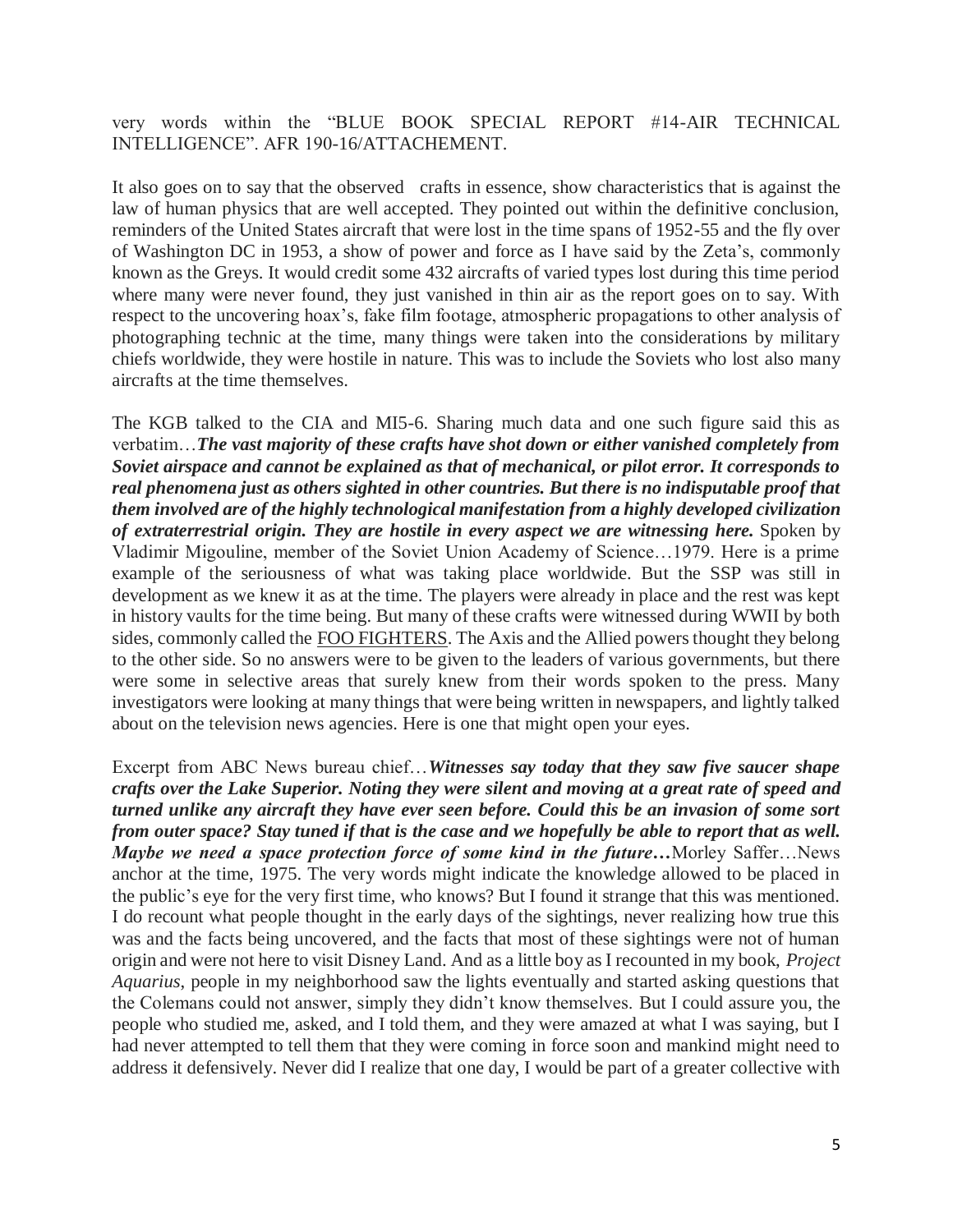my siblings who I knew existed, but where they were at and living, I didn't know. Plus, I didn't know of anything called the SSP at the time either.

Much of the information concerned the facts of the unified field theory. What did I know about this as I was asked at times? I knew that the United States government had evidence of Top Secret military research that could change the world forever as most would know it, but as a child, I had the evidence that surrounded who these crafts were and what they could do, But I was surrounded at the time by the sweet potato revolution people who asked me some very strange questions and which I played off as not interested in. Well, not at the time I wasn't. But in later years I would go hunting for what I knew I needed to know. I found facts, and scientific studies, research and who was doing what and where and when, now some of this was pure lunacy. In the middle were hidden shades of something being created of incredible and highly effective defense systems borne from not of this earth. Not only was it highly entertaining to me, but was true to the facts as I saw them. How much of this would be of historical importance as I started piecing the puzzle together, the new question arose for me, where did I fit into all of this? That question prompted another question, how much did the government really know about all of us and our mission?

I would find out what JFK knew, and what he was getting ready to tell the world, but there were some extreme versions also, coming from the various UFO fields at the time, that aliens assumed the position from some parallel dimension and took JFK there to the grassy knoll and had him killed by order of the Mafia. I often ask, where do these things come from? I have to take a break on that and get some more coffee. My data is huge, my sources are few that I can trust, and my energy levels are getting low, I shall be back in a few…Time now is Friday November 2, 2018…21.34pm/cst. Make note of that, being at its today's reading and finding what I need to give and allow you as the reader to see.

It is still Friday 11-02-2018…time now is 22:14 pm/cst. Took a shower, a bite to eat, and more coffee, as I continue and to think this is only part #1. Where was I?

AAAH yes, Secret Space Program, or the SSP. Looking at official navy Documents at this time, facing the penalty of death at one time, the information played a curious role in my life. Never have they openly printed any statements of acknowledgement of what they were doing or in charge of, rather it was the lack of it that was intriguing to me. An example of this was called "PROJECT RAINBOW'. Titles that of Office of Naval Research and considered the facts concerning something called the Philadelphia Experiment and the US Naval ship called the USS Eldridge, DE-173. Well one things I caught first off, the US Naval Research Office didn't exist in 1943 as the alleged event took place, but for those who don't know what had happened. Seemingly the Navy made a US destroyer vanish by using something called electromagnetic wave energy. I found this to be somewhat stupid and knew that this was not real, even if the Germans from Paperclip were involved with it, but another name caught my attention, Charles Berlitz, the man who was a close confidant to Stanton Freidman. Doing something that Nikola Tesla had been working on for years. Adding that the Germans scientist had been conducting much of this research at Montauk New York on Long Island, that was a fact, so someone was writing something here that was most likely 2nd, and 3rd hand news to dreams of literature to grasp the public domain.

Looking into this made some time for me to pass by, but here was a retired naval officer/scientist who had been working side by side with former Nazis scientist to create an item called Zero Time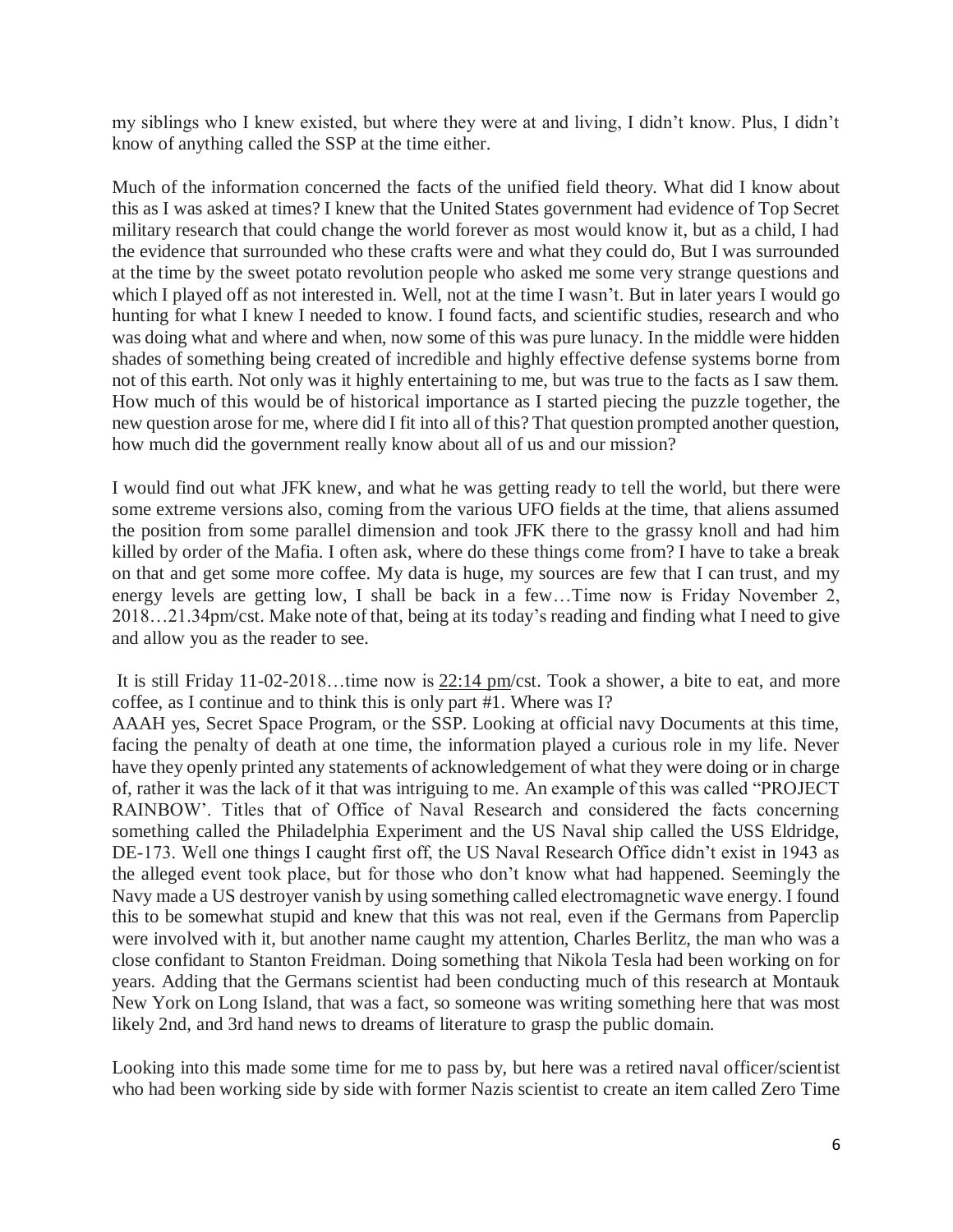Wave Generator, a devise that had been discovered in Africa in 1939 and brought back to Germany. It was a process as I read, that a beam could ignite the air around an item and make it vanish and or explode. A very destructive weapon if developed. But as I read on, the man who was the Naval scientist was none other than Commander Alfred Bielecki, USN (Ret). He had been working on in the late 44 during the war of creating a force field to protect American warships and aircraft. But here he was also in 1943 doing the same thing with this Project called Rainbow, Montauk Island, and the Philadelphia experiment. And the Federal government and department of defense were spending millions of tax payers' money to create this item of weaponry. Simply I thought, this is surely Buck Rogers imaginary at its finest. But then I also saw, that this was as real as it gets. Simply I had read that they were trying to make it into a system for aircraft, and the name of Boeing and the Skunk works came into view. I thought this is amazing, now remember, this was my early days as I had got to the agency. I was still in college and between semesters, I went into the field and read a lot, it was our job and I did indeed read many things.

Upon going over some of this research, another name which caught my eye, a scientist named that of Admiral Alexander Fraser, Senior Executive Chief of the Pentagons Space Research and Development-R/D unit at a place called Dreamland, and understanding that I had never heard of these facilities for one, I asked the only person I knew who would tell me the facts and truth at the time. Jiles Hamilton and so I did. First he told me that Dreamland was a coded name within the government protocol of Area 51, in Nevada, and that the navy surely was working on something very big and soon it would be disclosed to us. I then asked what sort of program or project if he could tell me? Simply that there was a space defense system being finalized in its creation at this time, but I would like the others, be informed as a "NEED TO KNOW BASIS". This was in 1983, and my imagination went wild for a few, I had to see this and know what was taking place. I found out that an Admiral names Bobby Ray Inman which had retired on May 2nd, 1982, the very same day I reported in at the CIA. That might be a coincidence maybe, but he was actually assigned to civilian life in Texas at the time, and would be used as consulting advice only. The United States Navy doing space research and developing status and no one was the wiser of the high level secrecy that was being done right before the public's eye. Amazing I thought and it was. But the name was not what many might think they know it as, that of the Secret space program/SSP. No sir, it was being noted as that of "ALTERNATIVE 3", and it goes by that name today. I often wonder why no one has mentioned that? Simply, only the selected few who were really and truly on the inside would have known about this. Reasoning why when someone says they were part of it and call it the SSP, I know they are not truthful. But there are some who have come by way of addressing me in recent weeks saying they knew ever so much concerning this Alternative 3 group. Just like the MJ 12 group. See the connection here, alphabet agencies, and units with numbers. Someone who was there knows the connections.

You see, I call it the UFO civil wars for a reason now, get their groups against each other and the big secret is safe, but they have forgotten the ones who were truly there and on the inside. These UFO experts are no more than car salesmen trying to promote and sell their next book, DVD, tee shirt, or beg for money so they can go to Egypt an do nothing more than site see, and most of you have seen this first hand, and might have been a part of it for example, the various UFO conventions, and the tin foil hat community, they didn't get the name for any other reason than it was true, they wore tin foil hats and never considered the facts as they should have been presented in the first place. And don't think I have forgotten MUFON and its executive director, Jan Herzon,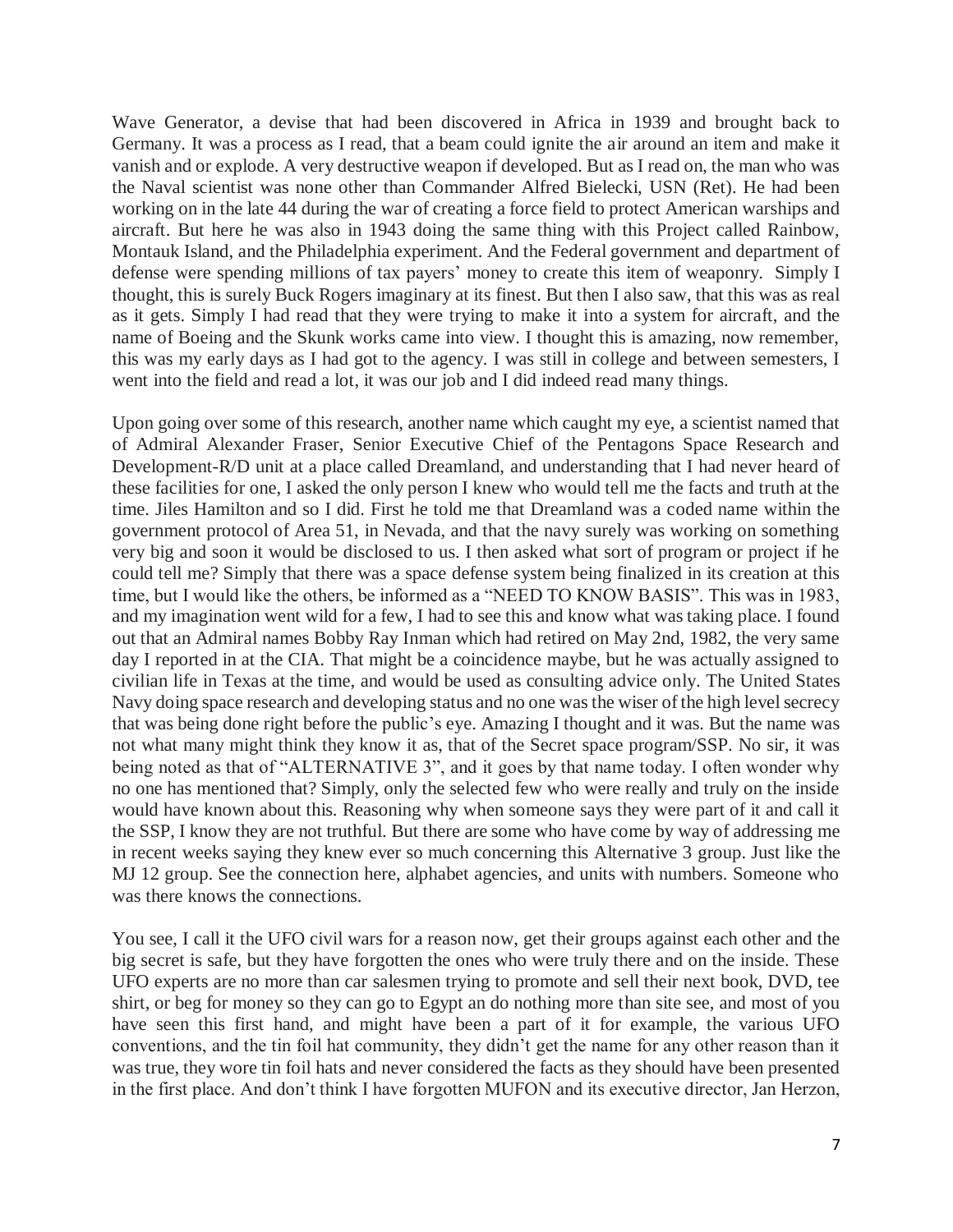MUFON gets money from the government to discredit most UFO reports and sightings. And how about Steven Greer and for \$500, you can go and see a UFO, and the various hood winks over the years who have made absurd claims, nothing changes and the trolls who are simply in most cases, paid government deception people. Their only goal is to cause "the cart as I have called it, to be tumbled. And last but not least…Mr. SP, who has threatened me with a law suit if I mentioned his name, and accused him of unholy things like stalking women, children, being a member of this group called Top Hat, funny, I might still be around, but will you Mr. SP?

But the data is very clear in those early days as I saw it firsthand. And as the sweet potato revolution people, no recall in that the impact that if the truth came out completely, a total recall on the introduction of certain places, people involved, could have been earth-shattering if told completely. But at least there is plenty hard core evidence that has not been exposed openly, and none of these so-called experts have not done the track work, nor searched long enough because they were doing what else they could get away with, making them car salesmen. They didn't wish to find the facts, only someone else's claims and assumptions. Just like the ones who heard something from someone who heard something from another and another and another. A broken record as I call it. It is simple like this also, "WE KILLED A DEER, BUT PAUL SHOT IT"? Funny how that works is it not? But back to the data at hand.

Already in the fall of 1943, many things were being developed by the scientists at Montauk, New York. Many of these records concerning many Naval experiments are selectively hidden inside the Pentagon and no one accept those in the need to know were privy to them. I think those who make these claims would know that, but then they also never mentioned the two locations in the world where the controls of certain satellites are watched and monitored. If they were inside and involved, they would have mentioned the centers of Matuskia Bay, Russia and Andros island; remember the two nations most noted to be the major players here, the United States and Russia, and at both of these facilities are workers from many nations and titlement's. I cannot say who is In charge today, that is not the point here, but these two places were well known by both governments to even say this existed then, and today. Especially the one at Andros, which is commonly known as the Atlantics Area 51. Then here is the systems that are out there in space being with sophisticated communications radios, radar trackers and weaponry for intruders if any so dare to venture into the 50 mile wide secured airspace around the island. Russia will shoot you down and at Andros, you will be shot down also, no warnings given. It is very funny that the alleged ones who have made a living off someone's hear-say have never mentioned this, might be wrong, but I have never heard about it.

Some researchers have erroneously claimed to have gone to Mars, the Moon, and to me that has created another disguising connection to someone's hear- say, and another form of deception. I again ask, where is your evidence. To be a good researcher, you first must be a good skeptic. So when I hear these claims, I am automatically suspicious unless I hear certain words mentioned or people, locations. The ONR/Office of Naval Research does in fact have files on the SSP in certain places, but again, your security clearance has to be so high, only a hand full of responsible people are allowed to review them, mostly scientist involved and or Chief of Staff. Most are Generals and Admirals. Not someone like a Lt Col, Col or naval Captain, if that was his claim to fame which is and others glorifying a murderer. Dr. Orville Gherich, a former Nazis scientist was mentioned on the start of my fact finding search and he was a senior physicist in those days for exotic propulsion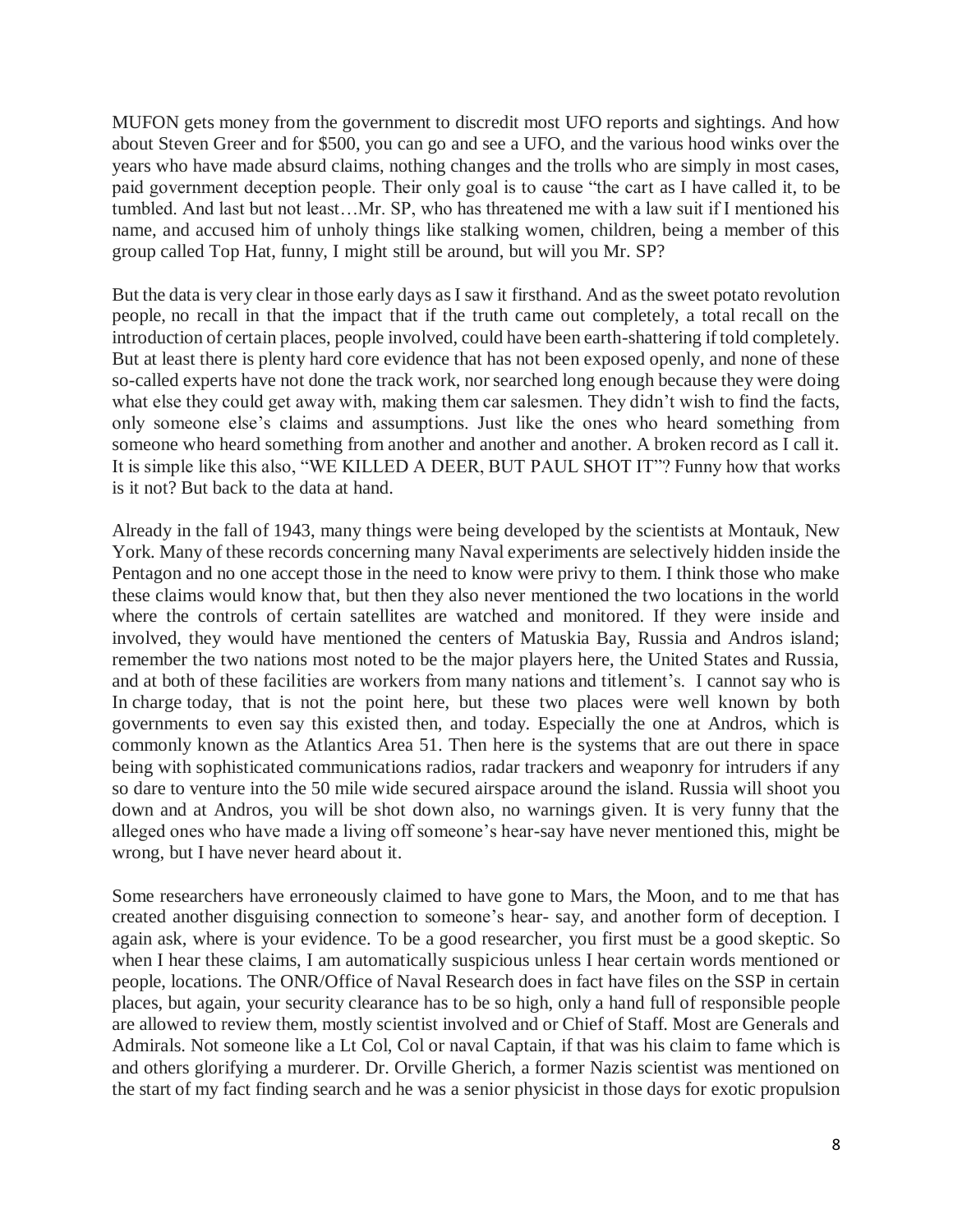systems, not your typical rocket fuel, but electromagnetic energies. He retired and became a US citizen in 1966 at the age of 62. Where he lived for his final days is another thing, most cases these individuals who are involved with such intensive research and developments of systems related to weapons, guidance, flight, are generally placed in a location that no one will ever know about what they did or was involved in. So to say that one person was involved with this SSP would be that if he did do anything where national and world security was involved, the Fed's would have snatched him up and placed him in their own location/prison so they could make sure he never talked to anyone accept the four walls of one's cell. I guess I should rest my case on this fact should I?

After the years of being in the agency, I learned that searching was the best results to the facts for any operational and independent archives to locate official documents that would support the assertion that an invisibility to the truth, one has to look past the pseudo-scientific and incoherent claims that others make. Much of this information is still today silent to the facts and then public is not privy to it. The one source since I did in fact hold a very high security clearance as most of you have seen firsthand, the ONR did, in fact, allow me to see evidence of certain things, and very little could be found about the SSP and the who's who involved, but I knew it did exist and that we were a part of it in some fashion, just because of who we were and what we were. Scientist today that I have not yet mentioned wholly, have stated to me that they did not believe the assertive claims that others have made. It is not true and these ones who did make these claims were out for personal gain. I think we have seen that ourselves. But the 1960's, the scientist at Montauk facility were creating a 10,000 Hz, that is correct, 10,000 Hz power generator for the usage of space travel that would create the propulsion needed to power a large type craft of human origins. That my friends can surely be found in the national archives in Washington. But then they never say why or who were involved with its creation. Reasoning why is that most Americans would have seen that the United States was heavily involved with Nazis and that they eventually became citizens. Most of this goes beyond the realm of science fiction and the tin foil hat community. I think Mr. SP and Greer would agree on that.

Here it is now November 3rd, time is now  $\underline{01:12}$  am/cst and sleep doesn't come, I am reading still on the facts I have and what should be said next. There is so much concerning many things from Aquarius. Another book maybe Jay? Planet earth, the latest weapon of energy to be deployed maybe? Earthquakes and weather weapons as some state? Where does this all come from, maybe over active imaginations? Let's talk about the HAARP system for a moment, because this surely does exist as most of you know it does. As we speak at this very moment, there are only five/5 existing and working HAARO systems. I don't care what the UFO and the imaginary formational people say, there are only FIVE! It stands for Harmonic Atmospheric Acoustical Resonate Pulse. Another creation that finally was finalized in the mid 1980's and synchronized in its working capacity in the early 90's. Another toy created at Montauk and various technology corporations involved, one of the biggest was that of General Electric who had a large portion of the contracts. It would be known as the Super Conductor weapon, eventually, some of you would know it as the Star Wars weapon that President Reagan mentioned to the public. All connected to the SSP and reasoning why, they were to be used as defensive weapons at first for incoming hostile alien crafts. But here are the facts that many never see, nor wish to see. This weapon was destroying the upper atmosphere and depleting the ozone layers whenever it was used. Today, they are shut down, that is right all the ones who say that there are weather weapons being used, quakes weapons being directed to create huge earthquakes. Never will they show their evidence or their claims to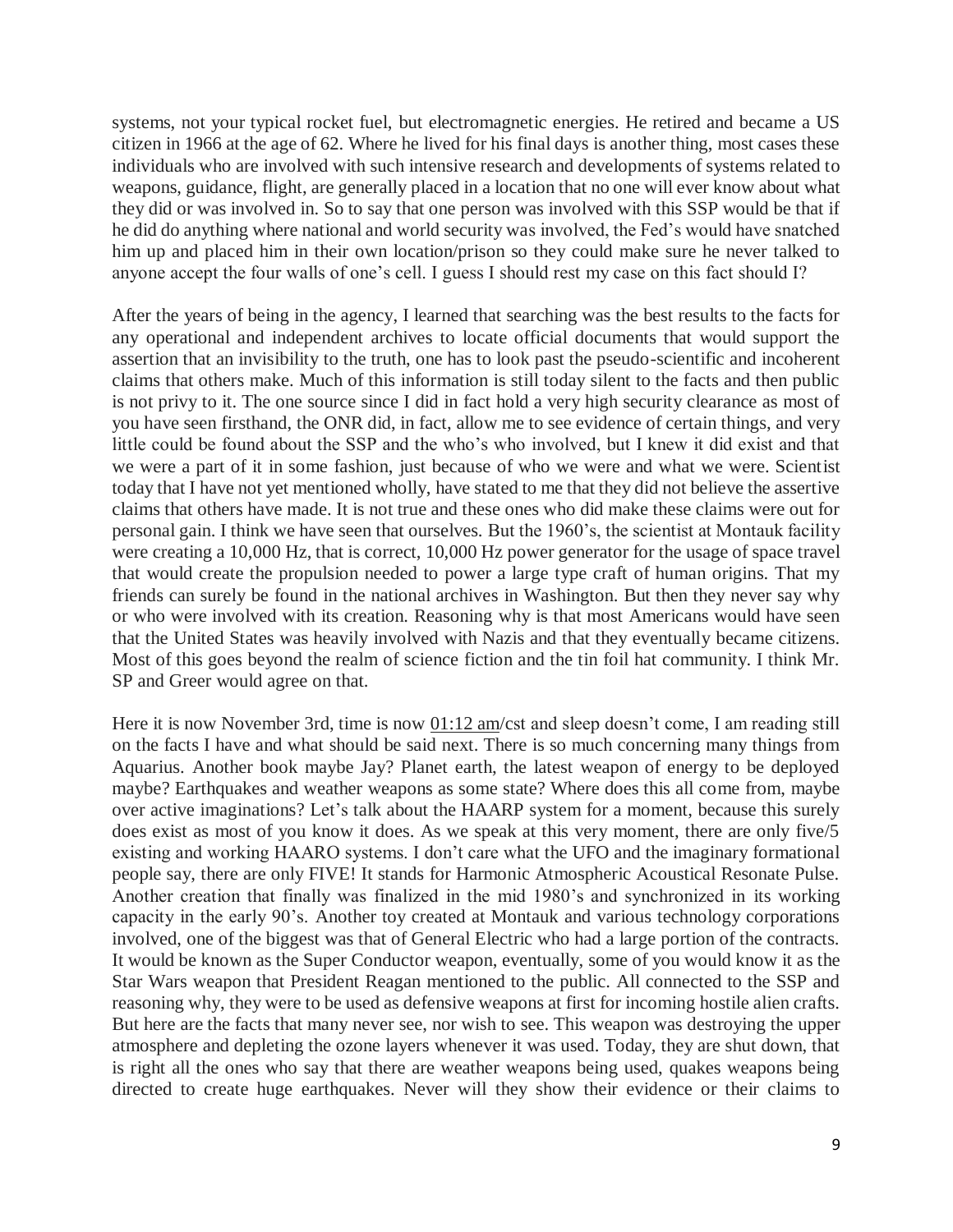whatever absurd remark they make. It does in fact piss others off when you confront them about the facts, the civil wars of the UFO community.

I live only twenty miles from one of these units. I have seen it from the roadway, I have even done recon on it at night and actually have pictures of Russian soldiers at one time that were there as front end guards along with US military soldiers. So in that said, another promise made is that I cannot give the higher ups who visit the site occasionally out. The first one of these HAARPs was created in Alaska and tested there in the early 80's, and this is not earth technology, it is ours as it surely can control the weather, but has never been intended to be used to destroy or harm anything on this planet, mainly why it was shut down for the time being. So many of the experiments of the past, which also included high attitude nuclear explosions were disrupting the upper atmosphere and allowing the Sun's lethal radiation to seep in. Reason why in the last 15 years, there has been an increase in skin cancers, mainly the ozone layers were being wiped away by the usage of this creation. Many of these experiments were being conducted under the watchful eyes of various military leaders. It would take several scientists involved within the test to see the life threatening earths veil were being destroyed, why it is not used today, but they are still under lock and key, and guarded extremely close. It was also noted by a man involved, Dr. Allen Bartelli, that the Ionosphere was being modified and the ocean waves were being change by such high levels of energy being shot upward into the atmosphere, it took NOAA some ten years of studies to verify all that was being seen, the damage might be already done, and things cannot be turned back as I am told, simply I do agree with that remark and I have stated it to others.

Dr. Bartelli was involved with the studies and development inside the US naval research labs to help create another weapon of lessor intensity at the time, an ELF weapon, mainly most have heard of this before, many nations have also, but follow closely here and understand something that has never been told, that includes you Mr. SP. The ELF stands for Electromagnetic Low Frequency. It is to send a shock wave of low frequency into the air and hit any type of aircraft that might be coming into the air space at the time, it can also be sent into the air as a missile and detonated as something with a greater sonic pulse. If that would happen, it would take out ALL…ALL major power grids, communications, and anything that was electrical would be fried to a crisp. Is that not so simple? Yes, and every major power in the world has this weapon and the understanding here is that they will never use it against humanity. WOW, did we somehow achieve world peace now? I will say this, North Korea does not have the ELF weapons as some experts claim, but they don't need to, China has it and again the rattling of swords heard by these nations who did become a pact to help humanity. Mainly why I don't like to get into talks about politics as some wish to discuss. There is the reasoning why the 10,000-power generator was being developed in the early 50's, these generators power the weapon and the source and are very mobile also. So what might be in China today, can be airlifted to a section of the Siberian tundra and no one is the wiser, accept the ones who are controlling it, and yes, it is controlled carefully by higher sources from not of this world. Funny, I have never heard the ones who have said that they were with the SSP program mentioned that, how about you Mr. SP? Sorry for that remark, but then it might be taking away from the trip scheduled in Egypt. A little dry humor, some of you will know who I am talking about here.

I know someone is going to come out of the wood work and make another absurd remark and claim, but remember this, I am one step ahead of you. There was a female scientist named Rosalie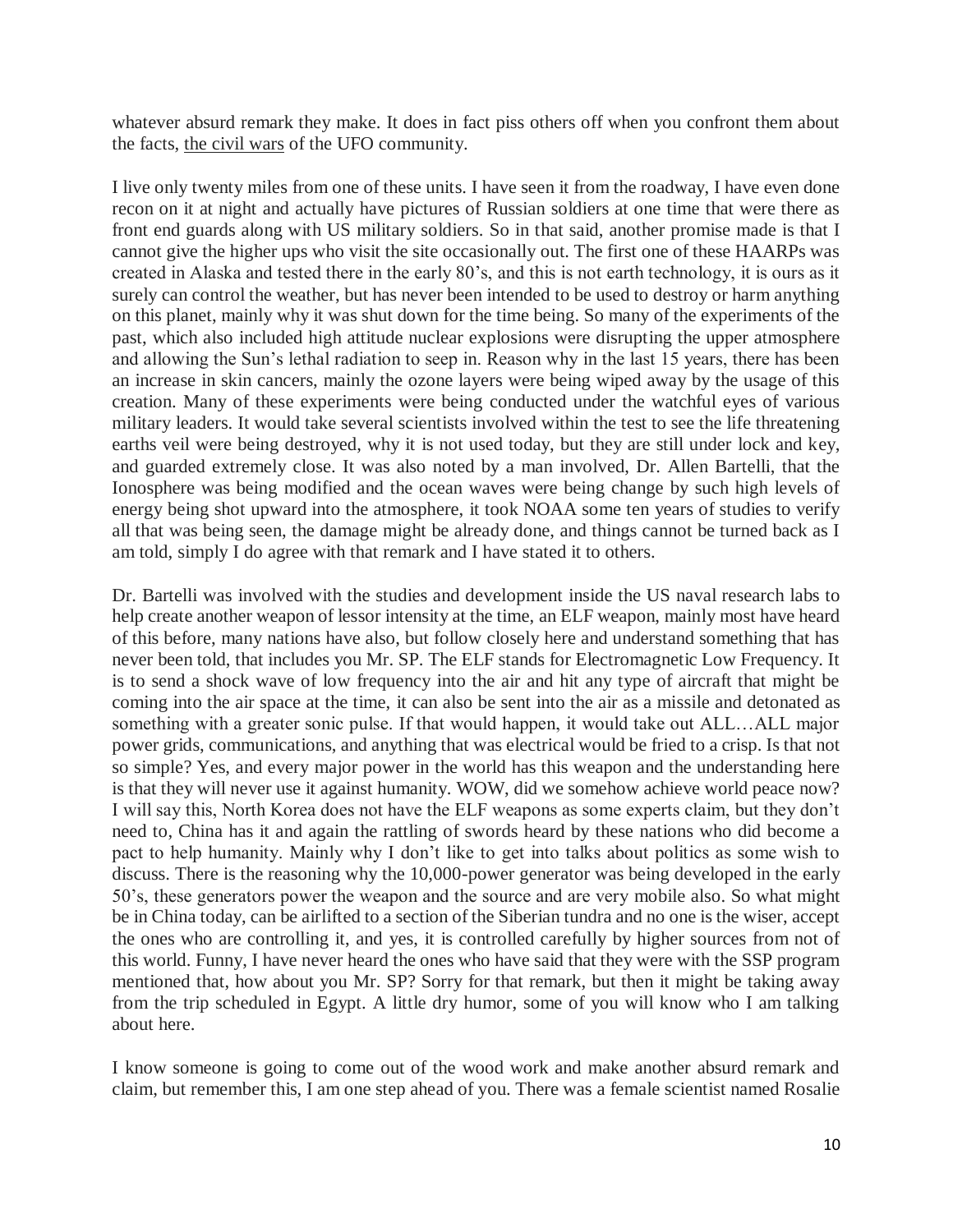Bartell who wrote a book about the subject and I have read it, she is very accurate on what she mentioned in her book, BUTTTT? Dr. Allen Bartelli is not her. He is a actually living and breathing person who is still heavily involved with other projects today as we speak. He is ok to mention here since he lives inside the military complexes around this nation, and very well aware of us as a unit and who we are. So no conspiracies here people, nothing to run with. Shame on me for taking away your play time, but that would make a great You Tube video, maybe someone will do one and spin the ideas out there, since we have so many. It very well could be why some believe that there are weather weapons and quake weapons, right Deborah? Might have also taken away your thunder and your next interview, educate yourselves people in the facts, take the time to see through the hidden aspects that others have placed out there, and those who do, are wiser and years ahead of the game. They surely could be used as weapons of mass destruction if in the wrong hands, but they aren't, they are controlled by responsible people and the dark forces here know this, and we do too.

But here is what we also see, the nuclear weapons around the world. A gamble that the major powers were creating over the years to insure the security of the sovereign nations stability and power structure. As we saw it, a terminal disaster waiting to take place since the United States used them against Japan in 1945. It was our Father who said they would never be used again and the consequences would be great if attempted. That liable cloud still hangs over the heads today. Devoted to the development of defensive weapons at the time, such as the SSP, this is the reasoning and the effect of things we see today. The most important factor is the human factor, we also saw the Bush propagation had become the most militaristic and dangerous during the times based on the hostile intensions they were doing themselves. But here is the fact we know to be true and I talked about it in my book, the Iraqi war was really going after Islamic extremist who surely were developing weapons of mass destruction=WMD. Some of those weapons made it to Syria as we know of, but then we also have today Iran trying to develop nuclear weapons also, but it would be the Antichrist Obama who gave them \$218 Billion dollars in cash as everyone knows about to continue. These idiots surely have tried their damnedest to create one and they have failed on every avenue they think they could get away with. It will not take place and if the attempts continue, they will not be a nation for too long. Efforts for humanity, political religious, environmental, scientific, democracy, and social justice must be made and maintained for the world to be as one. I do these things without profit nor glory, and many of you know this as a fact. I have dedicated my entire life to this mission and like others, some have done that too. We also made that promise to our Father for the times we are living in.

This is the true SSP as some are now starting to see, wait a minute, we are seeing this as something differently than what others are saying. You are right about that, because the others are in it for profit, notoriety, fame and fortune and what did I just say? I do this freely and never ask for anything in return. I get my payment by meeting others, some are great people, some and a fewer less ones, are plain out butts'. Making their absurd remarks or claims simply they don't know their own arguments, or debates, and never try to understand the reasoning why, and the factors involved. Why I say, provides that work out for some who will have to now reset their remarks of the past, or tell it to their large audiences everything, and we do show and prove it beyond anyone's understanding. How does that work out for the deceptive ones? Not too well and yes, they were warned were they not, and yet they continue because of their egos and temperament, and yet I did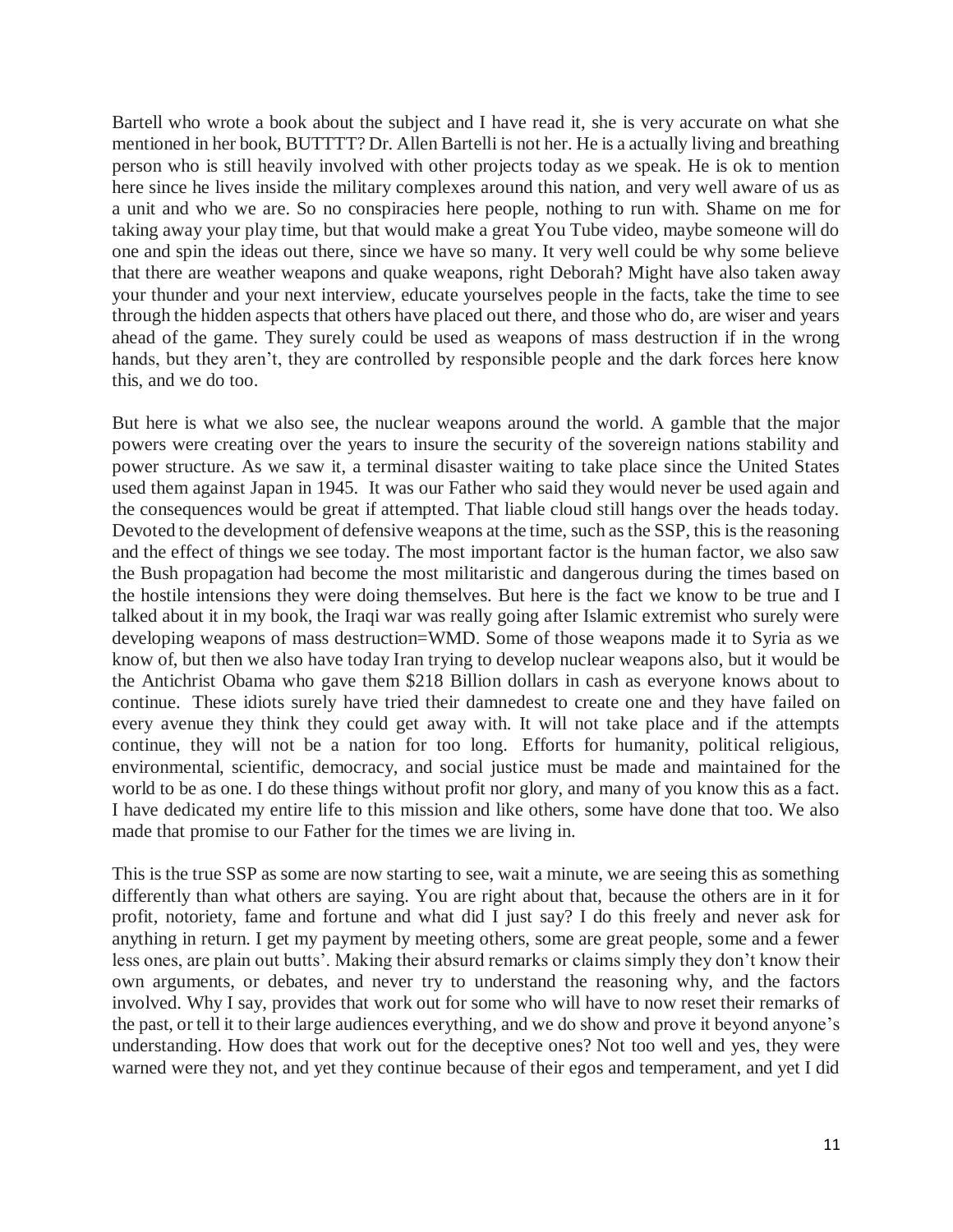tell them, their sources also talk to me about what they are saying and preparing to do next. I shall close here for now as there is a part two to follow,

In that we are going to talk about the Star Wars weapons already deployed and the aircraft developed and being used. Things on the red planet/MARS, and the Moon bases that are now coming to light. Why they are there, and what could come next? It again all centered around President Reagan and the Aquarius Umbrella. Many things as that of Brilliant Buzzard, the Aurora crafts, and the pulse drive systems. The underground bases and who has them, and what will come of them. People this is real disclosure and some are already sweating bullets, what is he going to say, what is he going to reveal, and is he going to show the corruptness in the UFO community, religion, what is this SOB going to do? Now SOB doesn't mean what you might be thinking now, It is my way of saying that…Something Of Beauty…SOB is coming, but first we are going too travel through the darkness to get to it. I do not pull any punches and those who know ever so well, also know that I do it in a loving manner, well at least in my book I do. I am going to still mention the names of those who are involved and the corruptness that has crept into this nation. And things I am actively involved and why things are the way they are. Remember this, there is a war taking place and this war has huge consequences for humanity, one reason we are here, we are that front line the enemy has to go through, and I will also name the Federation of civilizations who are here waiting for the DRACONIANS TO POUNCE. You remember this, I am telling you this knowledge first, not one has done that and I do mean NONE! But it shall be your choice to see it for what it is, and rethink your priorities, or be like the "sheeple" and continue onward to your destruction. But things are going to really change and we are going to do this with you or without you. I have honestly given you the time frames and the things that are going to take place. I have told you before anyone else and who I am, and what we are. With that said, I shall take a small break for the moment and get some rest.

It is now November 3, 2018, 05:12 am/cst. I am coffee logged at the moment.

We shall come back full of steam and open eyes and start on part two. I have so much documentation that it is unreal. Some of you have seen the library in my home, it is very large and all aligned as one center of knowledge and facts, reason why I know what I do and the names that I have. On that peace be with you and may the light shine on all of you as a family. You are surely my extended family and love is that greatness of all gifts. Use it wisely and knowingly for all the good towards humanity. We shall weed out the unwanted and the careless liars who have done the great abomination that has caused desolation for others…see you in part two…Abiel Abaddonius…AKA=Eddie Page

## THE TRUTH ABOUT SECRET SPACE PROGRAM (SSP)

### Part Two

Starting here, is something that should be mentioned about our meeting with then, President Ronald Reagan. The meeting at Camp David on May 6th, 1986. It is written in the book Project Aquarius, but to understand the various things I mentioned there for those who have read the book,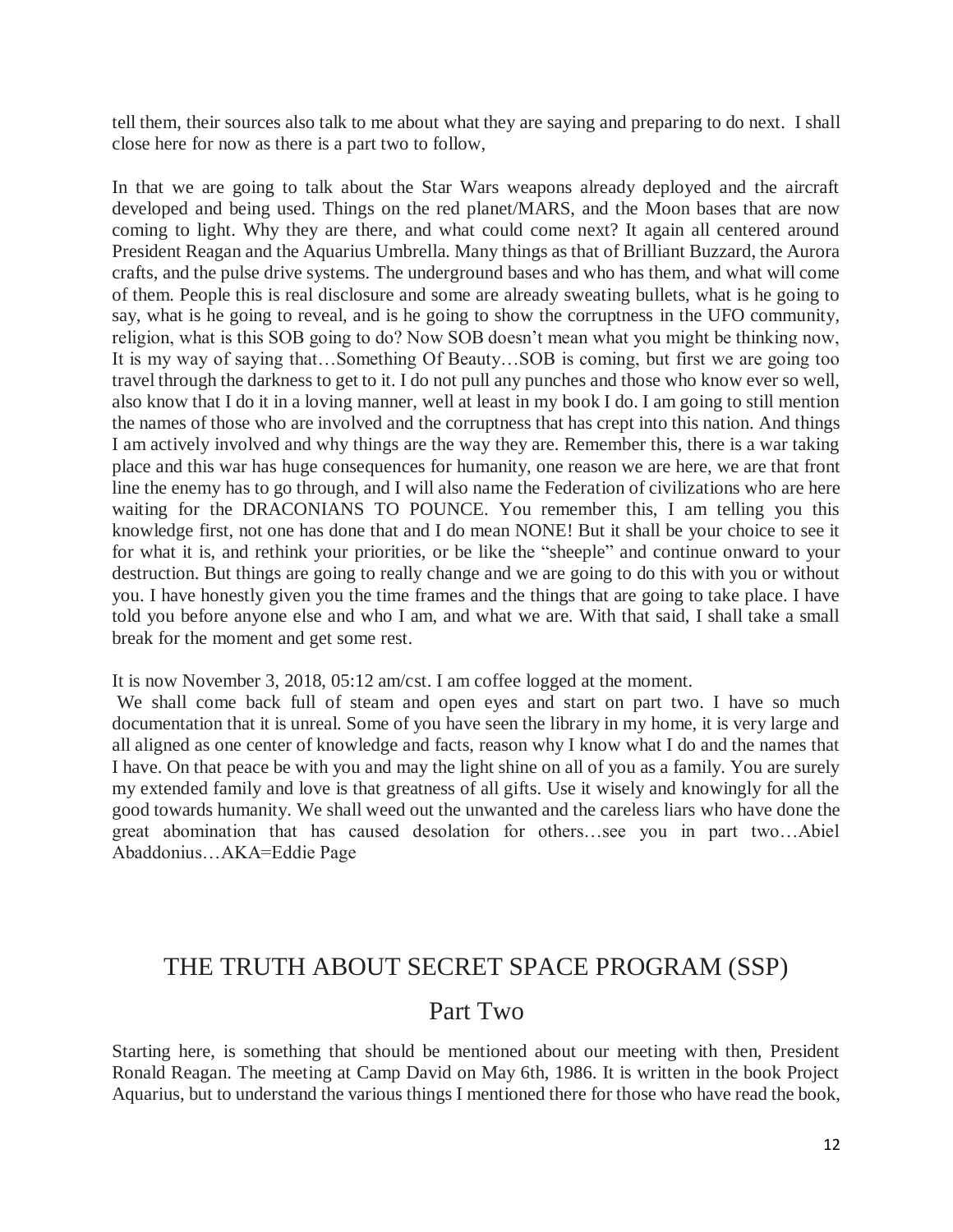some things are explained openly and need to be addressed for certain ones who are running from the facts. Reasoning why, I shall express my concerns for what took place and what is going to take place. The place was so secured that morning when we arrived, the birds had to have security clearance just to fly over the place. Daniel and Michael (the twins), David, Victoria, Richard, Beth, Jiles, Bob Lemke, Donald Ward, Gerald Ford and myself were all present, also were the staff of Reagan's people, to include many of the JCS/Joint Chiefs of Staff. Some thirty People, I believe, were all present to view many of the Star Seed children for the very first time; to hear what we had to say, and address the very issues we are now talking about at that very moment. It was a very crowded room and the windows were shut, the A/C running, the air was thick with anticipation of what we were going to say; but the President had already been briefed and he was very much aware of the items of interest that was to be exposed. The security, as I mentioned, was at its highest ever recalled for a meeting at Camp David. Project Aquarius had its experts on many fronts, ranging from medical, military, archeology, seismology, to historical avenues that had never been discussed ever before in a setting like this. We were ready for our talk and exposure of truths. The literary chiefs were not and some would be shocked at what was taking place before their eyes and in many case, behind their very backs. They would soon find out that they were participants in something of great security and never knew it through the chain of command they thought they controlled. For one, the SSP/Secret Space Program was not openly talked about except by those with a "need to know." This, as I pointed out, included the many joint Chiefs of Staff there. In fact, for most, this would be their first knowledge about it; which is why it was so highly classified and secretive. We did not need the public to get knowledge of it until all the parties and national leaders were ready to be told about it, and President Reagan would be the one to tell the world before the United Nations, and he did; as most know it.

We were all working full speed within the agency and ready to travel more and it also seemed that our own security had heightened. Many things that the world thought they knew about UFO's and life in the universe was short of things like the events and gatherings we had only heard about, such as the meeting at Giant Rock in the desert in the 50's; people coming forward and saying they had gone to Venus, or the female alien took this person to this place or that place and I often thought: this is something out of the Outer Limits! Myself, along with others, sort of poked fun at these remarks then, and I still get a laugh from time to time about some of these things. So you see, when someone makes another claim for fortune and glory, I have to smile about it and think of the past reads I have witnessed, and in some cases, first hand. Right there in front of us all, right Mr. SP? You are really a stand-up joke...But with that said, the facts of many things have been and still are kept very secretive from the public's view and surely will until the time arrives for it to be openly told, and that is what we are doing at this moment.

WOW, time flies, does it not? Here it is, November 4th already, time is now 07:32am/cst. I guess you have fun when you're doing something such as this and the time does indeed fly by. Taking that into account, a lot of reading and searching for the correct files and people who were involved, yep, times does fly.

When my co-author of the book, PROJECT AQUARIUS, first heard and saw this knowledge come to him, he was skeptical and understandably so; but then it did captivate his interest also, and I am grateful for Jay P. Rolls for his time, his expertise and things developed into a ever-lasting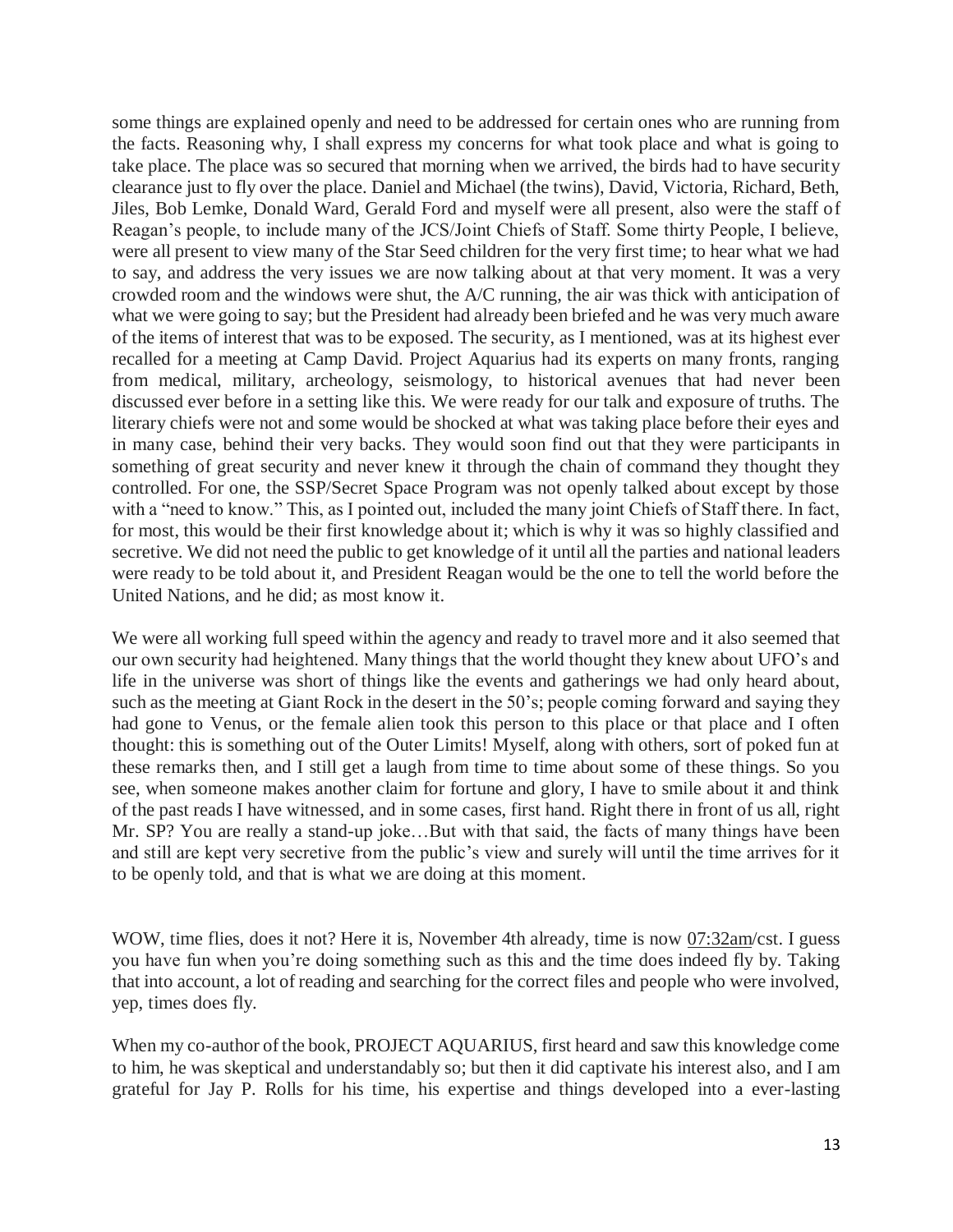friendship, and it still is today. He has witnessed things and maybe he has not actually gone on board any these crafts of ours, but he will see them from time to time and; yes, they are before him and others also. I don't think he has gone on a folly trip to Venus yet, but I am sure if he does, he will tell me about it. But the fact is that there are so many in the UFO field that have no credentials to even talk about such matters, they don't know what they are talking about in the first place; and most, as I have stated, are in it for money at the expense of others. It is why I have stepped away from the arena for so long, but the time is getting short and being that which I am instructed to do, I have returned to talk openly about things that most have never heard ever, and I do mean ever. With that said, I have not any time to be involved with the UFO civil war, as such as what is taking place with this one named, Mark Richards, and some others also.

Now the meeting at Camp David was an all data affair with small bathroom breaks and lunch being served, but the items of interest were our talking about the threat to this world and what can and should be done! Everything that was discussed was classified as that of ATS/ "ABOVE TOP SECRET". And even the Generals and Admirals who were there, were hearing things for the very first time in its severity. This threat was even greater than they first thought. I sat right across from the President and he and I made eye contact often, and next to him was Bush Sr. and his looks spoke volumes. He knew way more than he wished to admit and often would not look me in the eye, and I knew why for many reasons. His being a former CIA director, he was very well informed about all of us and here we were as grown people, not the little children from days gone past, and we were also the brain factors of the Aquarius Umbrella as it would also be known in the circles. The real threat of these beings called the Draconian's-Draco's, where there, were the hardcore evidence in the ancient teachings and the Bible mentioned them also. They are the one and the same and they were the mortal enemy of our people and society. Reagan spoke to all of us that were there, not all 33 were there, only the selective few who needed to be there. The President asked me what I knew about the findings from the expedition of the Dead Sea in 1983 and '84, what had caused the nuclear explosion and could there be a true defense against it from happening again? I looked at the President and then looked over at Mr. Ford, Casper Weinberger, they both nodded meaning, "It's ok, talk freely." It was at that moment that I gave the evidence and the Biblical data to the President, the events that took place some several thousands of years ago, was surely nuclear in nature, but it almost destroyed the human race as we know it as, and the survivors wrote the events down in their own fashions to alert the future people of the world of what had taken place and it would happen again in the future. This was national security at its worst scenario, I often thought; not some fantasy-laden tin-foil hat grouping that I would see in later years. People's lives were at stake and this is why I am at times very openly and harsh with these folks who do make these false claims and accusations, they do not ever get it and most likely never will understand the seriousness of it. I have been there and done that, what have they done? Nothing, but follow the other sheeple and they are headed to their own demise.

In all that said, we knew then, as we know now, the defense systems were still under construction and much of it was out in space, several systems that only man could imagine were being done by our own people; in many regards of what was being created within the skunk works grouping around the world, not just in this nation, but around the planet with the scientist and the crews from various facilities under lock and key. No one was to know, could it all be kept a secret for the time that needed to be allowed, it had to be and to also know that some of the enemy had arrived and set up shop in this planet, most underground, one of these bases was recently known about in the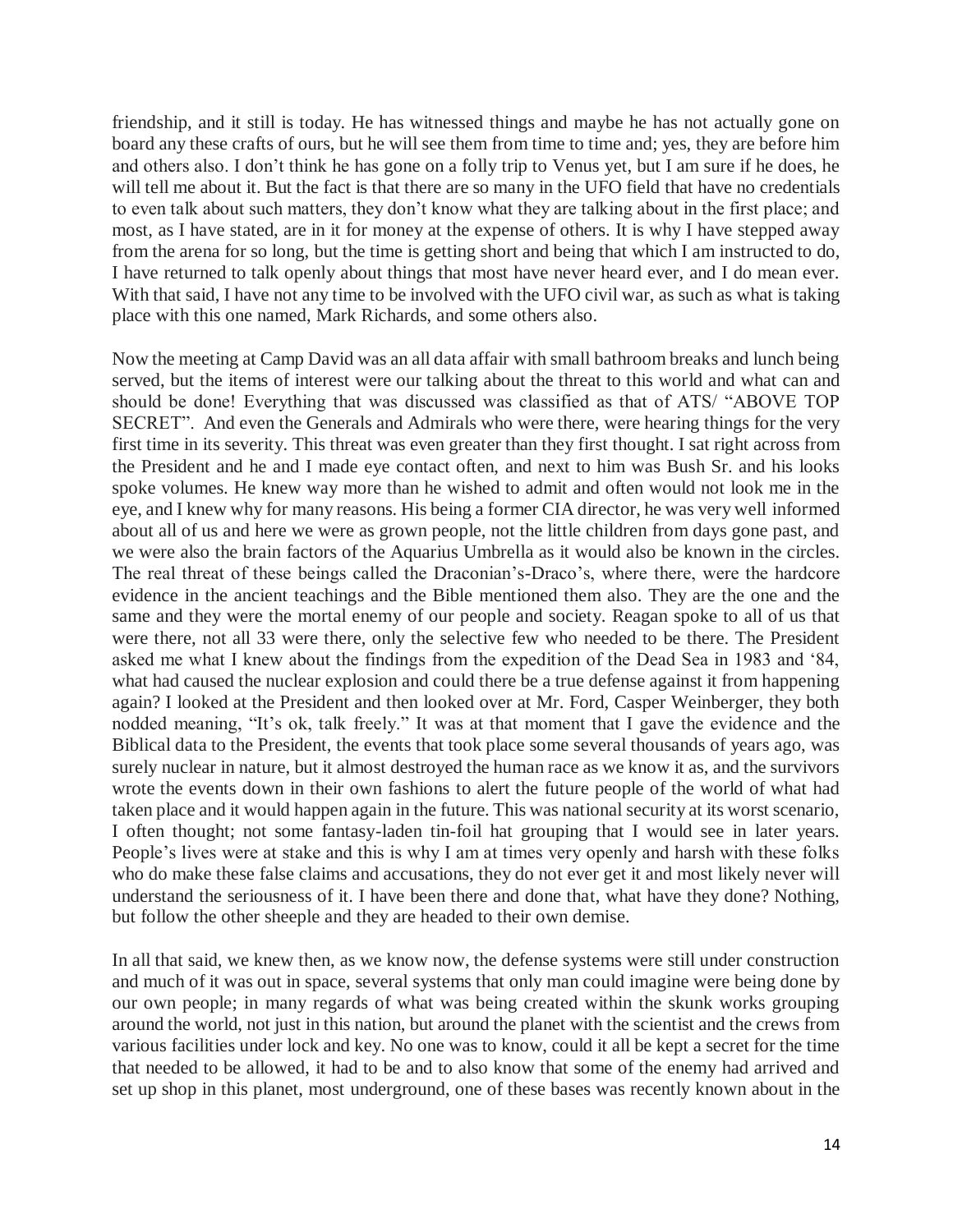Antarctica, as some of you know of. The great battle at Dulce, New Mexico, and wherever else they had set up shop. The Draconian's are highly technologically advanced and carry weapons of superior destructive force, like ours also; but we had an ace in the fact and no one knew about it at the time, and yet we did, in fact, talk some about the Zelia weapons here on this planet ready to go into action at a moment's notice, and I told the people there, there were seven of these weapons which were robotic in nature, and they would surely destroy the world if need be; and the look on their face in that room, priceless—to say the least. I would also say, that you are dealing with something here that you will not be able to defeat by yourselves, and they are in areas taking control as we speak and things will soon get very ugly. I will assure you this, we are here to war against them and to help humanity and one must first understand the enemy is not slow at multiplying, they will be here in force soon.

The aspects of the first time to mention there, came the word of Star Wars weaponry. It was surely the facts of the SSP and that several scientists formed around the world had been taken to exact off-planet locations. This was the mentioning of Project Serpo. Who and what was being done and why it was being done. Seemingly, THAT TWELVE SCIENTISTS FROM AROUND THE WORLD WERE, IN FACT, TAKEN TO THE BASE ON MARS, AS SOME MIGHT KNOW ABOUT. Caps used to highlight the seriousness of what took place, Yes, Gary MacKinnon did indeed find out some data from his curious mind as he had tapped into the files of the private server at NASA as it was told. No doubt, he saw things that would get him killed. The facts that a secret space fleet does exist and circles this world as we speak at this time and I have told you about this and why it is here. Multiple agencies and multiple beings from inside the federation galactic council are here in force to ensure the safety of the people on Earth. Many have been viewed since the 80's as we told the agencies involved who they were and their mission. But things inside the SSP/Star Wars systems were still being created at the time. In fact, much had been placed in their respective orbits and just being fined tuned as most could only theorize. But I shall say this about Mr. MacKinnon, he was allowed to talk to some about what he saw and knew about, it would have been even harder to explain if he met a untimely death don't you think? Same as Eric Snowden, he fled the nation to protect himself and what he knew and saw himself. But again, where is the UFO community in all of this? NO where and will not be for the first place, the UFO civil war continues.

The Navy's space fleet or as we know it as the NNSOC-NAVAL NETWORK and SPACE OPERATIONS COMMAND are surely controlled at Andros Island as I have stated. Funny, Mark Richards has never mentioned that and neither has his interviewer. Why is that, only the selective few who are involved would know all about the goings-on there and the Matuska Bay Russian facility. President Reagan knew these earth bases existed and he and Gorbechev talked many times over the mission and what could be done to make things better. I say this to others who are trolls and those who are believing they are the sole experts on the mentioned matters here, "BE EDUCATED BEFORE ONE SPEAKS, KNOW YOUR ARGUMENT AND STATEMENTS". REAGANS SPEECH BEFORE THE UNITED NATIONS…Was centered around the data and facts of the Global federation and a Interplanetary Corporate Conglomerate/ICC, which was the heart beat of the Aquarius Umbrella, Project ZINGO and all 33 of us children. I have stated many times who I am and who we all are, this is not Star Trek or some hooky B/S that the UFO civil war people are involved in, no sir, this was and still is the real deal. But I will mention one person who is still involved in much of this today, hang tight Jack, you are on the stage of disclosure. I have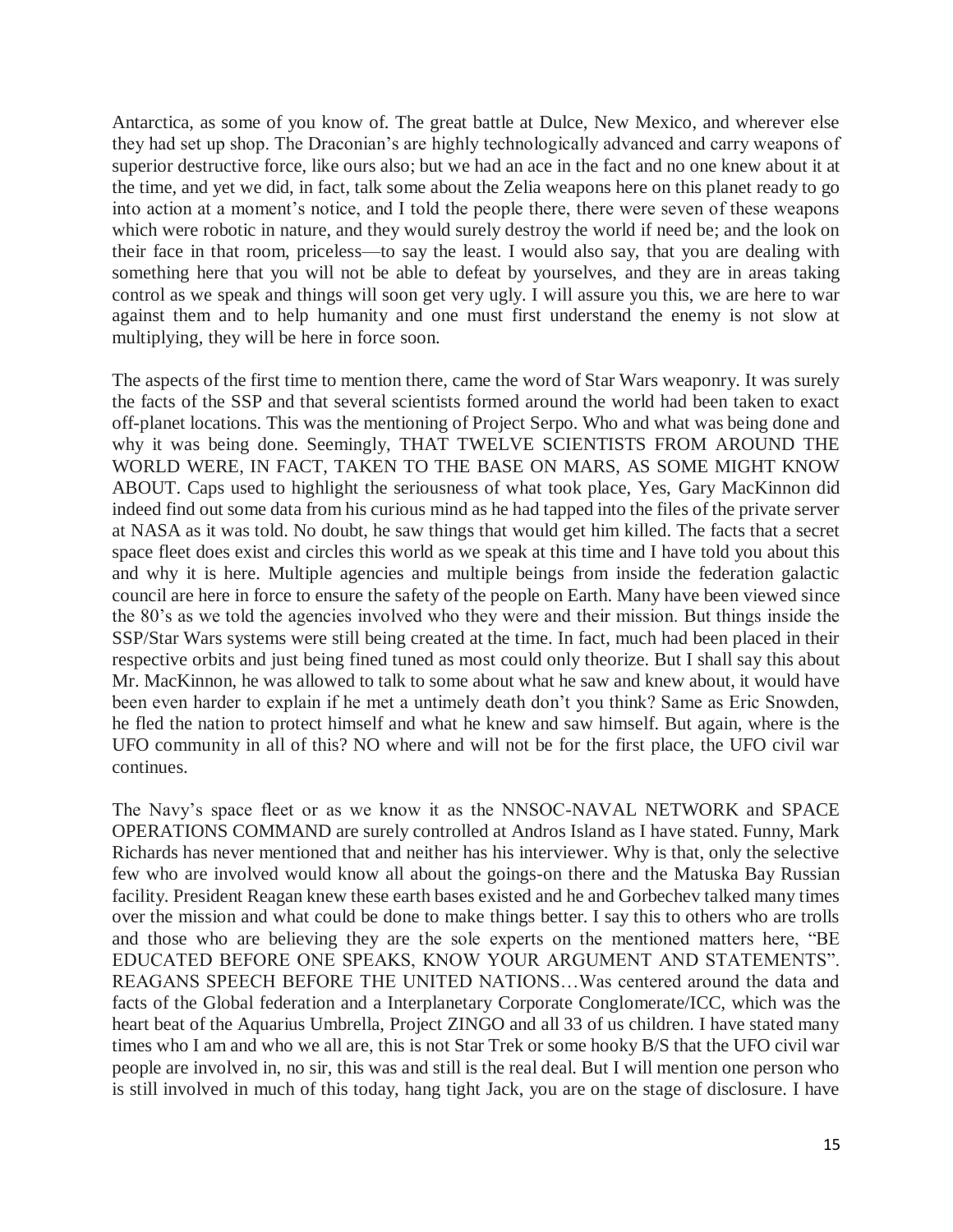never heard one time the facts stated by Mark Richards' interviewer say anything about Commander Jack Smith, Vincent Ryan, or Daniel Robillard. Wonder why that this trio is not in the fore front talking? They were involved inside the various UFO works and communities and here is their mission. I hope the civil war involvers understand this fully.

The purpose was to keep the communities off balance and place certain disinformation in the public's eye and the real truth hidden as long as possible. It would also be found out that if this were to start to unravel, something even more absurd would come forward and placed in the public's eye and mind set. Simply in my own words, as I know it as, you crush your opponents, with much bigger personalities that come forward, and bigger ones will follow also. Personalities are the best tools to use in the cover up. Yet, some of these personalities are murderers, rapist, pedophiles and whatever, and keep the stream of nonsense going to create the many untruths in the public's eye. This is why I have said often that Tom DeLongs Academy to the Stars is just another front as anyone can see the agents and people involved with him. He has openly shown them to the public's eye and yet, no one knows who these people are, unless you have either talked to them, or knew who they were. Allow me to reveal who they are and you shall see what I am talking about here. Chris Mellon/NSC, Luis Elizondo/Intelligence-Pentagon, Steve justice/Skunk Works, Jim Semivan/NSC, and my favorite person who knows me personally, Dr. Hal Puthoff/TTF Scientist who was involved deeply with many aspects of the SSP. The letters for TTFS is "TACTICAL TASK FORCE SYSTEMS". Here are the very ones aligned by a rock musician and why would he ever go there in the first place? Simply he was hired to do so and because of his draw power to this field of knowledge. I rest my case on that, since they were also talking to another man in North Carolina and to use him as the next Messiah, I will not mention his name, but he is known as Chris also. He seemingly has pictures of crafts and the beings, drawing the Stars Academy to his venture, I told Chris earlier this year that what and who was visiting him is not for his betterment, they are Draco's and I do have one of his pictures also.

Then another of the alleged whistle blowers, as some might call them, Ron Pandolfi, Former CIA investigator, who was watching me over the course of several years now, he was like Ray Wardle, what could he ever attempt to try against me or any others inside the unit? He saw what happened to Ray or maybe heard of it through Miles Johnston, but he never made an attempt to silence me in the fear of what he might become. It is a dog-eat-dog world inside the UFO civil wars, and I refused to get caught up in it, even today. Then comes someone who I shall say this, he is on target on a lot of things he has mentioned, Corey Goode, he was inside some of this knowledge from his work at the MILAB sources in 1986/87. What was the MILABs to start with? Simply they were studying the certain types of electromagnetic systems we had placed before them and to reduplicate them for purposes of defense. But there was something much more sinister inside it also. MILAB was also the inside studies of Military Abductions, ran by a German scientist at the time named, Dr. Helmet Lammer. Seemingly, with a staff of only a few people, they traveled with other groups to find abductees and get all the information they could, in many ways they also used the facts of mind control as they would often as I am told, set certain items in the abductees thoughts and many cases these people eventually went crazy, or worst yet, committed suicide. Maybe then there is another reason I am very hard on these so called alleged UFO experts, there are people dying here, but do they care? That is yet to be seen. I wonder if the Mark Richards' interviewer has stopped long enough to place that in her head and thoughts? (PUN INTENDED.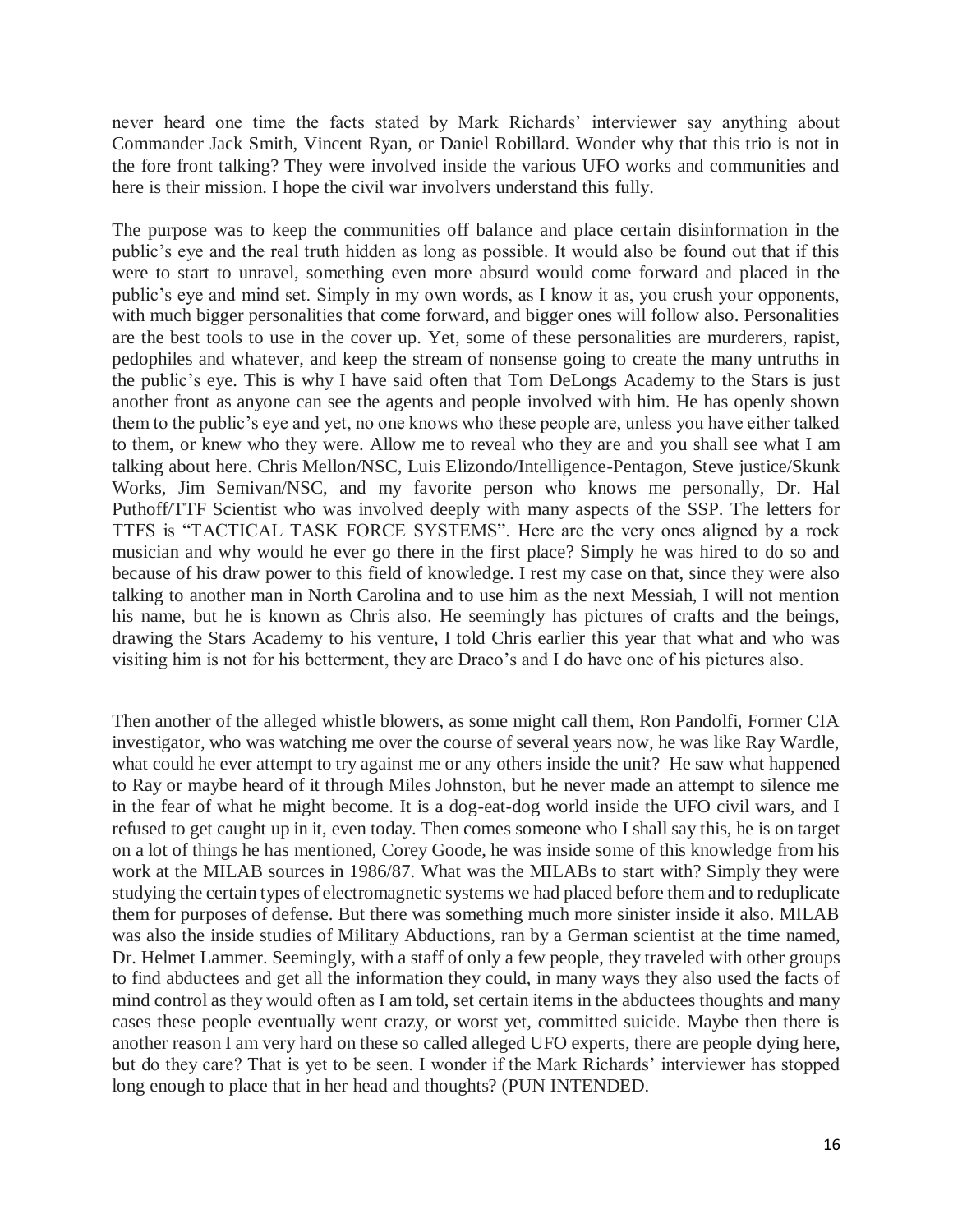But then, Mr. Goode also knew about the non-earth delegates, just like what MacKinnon saw, NON-EARTH OFFICERS? Just the tip of the iceberg and here are the facts, I know Jack Smith as he knows me, and Jack swore to me reasoning why the deception had to be put into the UFO community and that this one who claims what he did or thought he did, is not true and never was. But a man named Jordan who was another CIA hit man surely might have been the one to pull the trigger on this Baldwin person that Mark Richards and another person were accused/convicted of murder. Simply is that I don't and will not get involved with this mess that the interviewer has placed herself into, she has been warned and she is not listening as many others have not also. Might be that Kevin Moore is surely onto something even greater and the Biography that he's doing, has threatened the very existence of this other woman's livelihood, from the facts that I did talk to her openly on her show several times, and never did I pull any punches, as I knew the facts. Hell, I have all the information at my disposal, and reasoning why I can name names and places and units that most of you have never even heard of. So why was Baldwin murdered in the first place? As Jack told me, over Skype, was that he was an individual like Ray Wardle who was going to expose the facts concerning Aquarius and the leaders involved. What was being said behind closed doors and that this Jordan character was also a Jesuit Priest. Well, hell now, here comes the Catholic Church again, and this surely might be the correct facts as we know them. Bet that has never crossed their minds now, has it? I don't know who this Jordan is, but Jack Is very credible and why would he cover up somebody named Mark Richards, Joe Smokatella, Suzie rotten butt? Do you see what and where this is going? Only the smart ones will know this as facto number ONE>ALWAYS PROVES EVERYTHING.

In advance, people would lose their lives as not someone's rumors, visions noted, but people would be set up, everyday people no matter who they were, and the one targeted would get killed, and someone else would take the fall for it. This could very well be the case on this Mark Richards, an innocent player unbeknown to what actually had taken place. I am not trying to cover up what he did, or say he is innocent, but this could very well have been the exact scenario that took place. Only a thought at the time and the reasoning why I said it, I know these things do happen and have in the past also. All one has to do is see that Lee Harvey Oswald was blamed for the murder of JFK, and the conspiracy is borne. I know about this ever so well. But full disclosure comes when a massive crisis arises, crimes against humanity are revealed, sending the bulk of society into shock, the elites fear of the publics' reprimand toward them will be. If the UFO-Religious communities can control the truth from coming out, that being the narrative-spin doctors' game plan, themselves will be looking at themselves and the public as the great messiahs for all to worship. But since they now cannot control all of us, they themselves are turning on each other, the UFO civil war, as I have called it. So I did mention DeLongs group as the example and many don't realize how complicated others have made it upon the facts and the truth, here heads will roll soon and then I will have my laughter as the ones who came after me, and the ones who fell to the way side, fell off the various cliffs, and called it nonsense; they will not be around, or they will be crying the loudest because they refused to listen in the first place.

Dr. Simon Atkins/CERN and his warning just recently, that this technology is opening up to weird and evil things that are being created and witnessed. Then, if that is the case, Dr. Atkins, why in the world are you still attempting to do what you are doing? Simply that the "fine people" inside the Vatican are paying for much of this as they are bringing in the hopes to bring in the demonic entities. So here again, comes another Jack...Jack Sparrow, boy Jack, you get around my friend,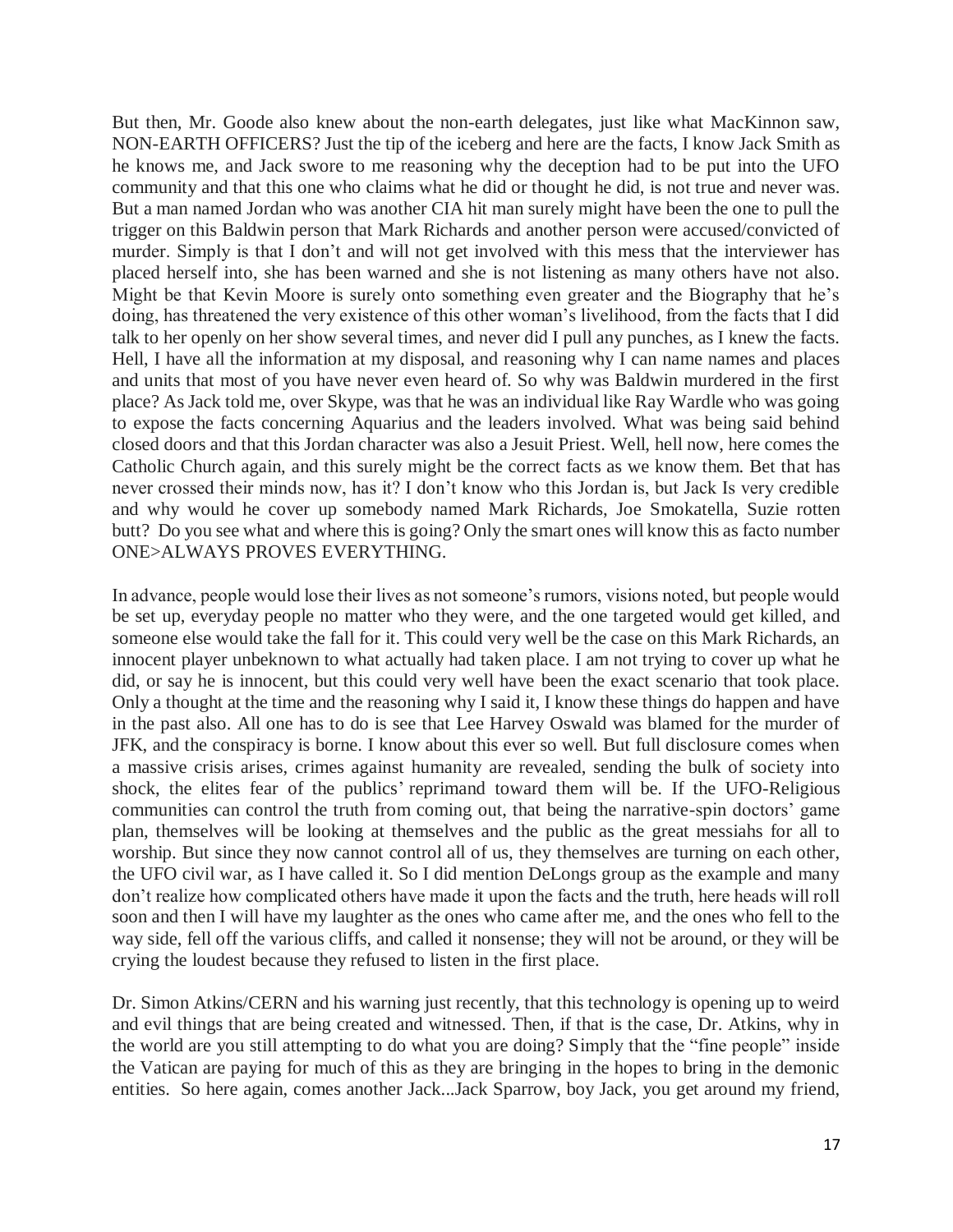do you not? Keep this part secret, and never allow the "sheeple" to know much of anything, keep them off balance and the elitists are miles ahead of all that we talk about here. The creation of this program called "WHITE NATION"…logistical support within the Council of the Federation…Funny, I think I found something on this and if you wish to watch it, it's your choice...It is on a site called…"Talk About," [www.ufoshropeshire.co.uk](http://www.ufoshropeshire.co.uk/) I cannot tell you, as I only watch certain things sent to me; my time is taken up on many other things, as most would know about this. But this is the data and facts as we know them, oh are you going to love this!!

Discourse started about the time the book came out, the Maggie Hahn-Bernie Hahn crap, and then the Ari Kopel deception and her "wanna be" talk, they are small ameba elements that have no control over me or what is happening, they are gone, permanently might I add. But then the overactive imaginations we have witnessed over the years in the UFO community, what MacKinnon didn't tell, or he might have, that he saw the very names of the non-earth officers, funny, there were 33 names mentioned as I am told. The mentioning of Ben Richards who was heavily involved in many things for developments and control systems in Virginia and where was the HQ/Headquarters located? Right at the center of Langley, Virginia—Project Aquarius and ZINGO. He was allowing me at the time and some others with curious minds as he would ask questions about certain gyro and tracker systems on our ships, how they worked and how they controlled the body as one? He allowed me to read the creation of the Project known as that of "Brilliant Buzzard". Here we go people, the facts of the Star Wars fleet and the SSP in its full glory. Well, not one as I know of knows this as I am about to come forward with. Time now is November 4th, 2018…time is 10;51am/est.

*Brilliant Buzzard-Aurora-x37-x-45 SSP projects…*The hyper drive drones of the Skunk Works that Boeing and Martin Marietta were involved with goes way beyond the boundaries of the people at NASA. For one, the SSP units were discussing transportation modes at the early onset of the 60's, crafts to defend and take people to the other crafts that were already here and the bases that no one knew about. This is where the Aurora, Brilliant Buzzard comes into play. Although one craft, but several models were undertaking to create the lesser drag in flight and what could get it there without using human rocket science. I believe that most could appreciate that. And the people here on earth had not a clue on the development of Pulse Drive engines and Part 1 and 2 systems that would create a living airframe and foils for deep space travel, as we know it as. You are right, they surely were in the dark on these mentioned technologies. I shall explain it this way without getting into the signatures of DNA. This technology is a created-living organism and thrives on the elements of space itself. It does not need to be fed, taken out to use the bathroom, nor trained in the sense of a manner to have it behave correctly. Much of this at the time was being conducted at the S-4 units at what was known then as Dreamland…Area 51. It is not in my avenues of training, reasoning why, I already knew what these crafts were made of and how they worked. Technology that no one could ever think of.

First prototypes were labeled as that of X35-a/b models, smaller sources of crafts remotely controlled, then came the next more advanced model as that of the X45c. Transportation in space and able to move into hyper space. About the time that Serpo was being created, would also be a remote control drone and all being created for the Naval assignments. But the big one with many tests conducted would not roll out of its creative hanger until Late 1979, the mention of the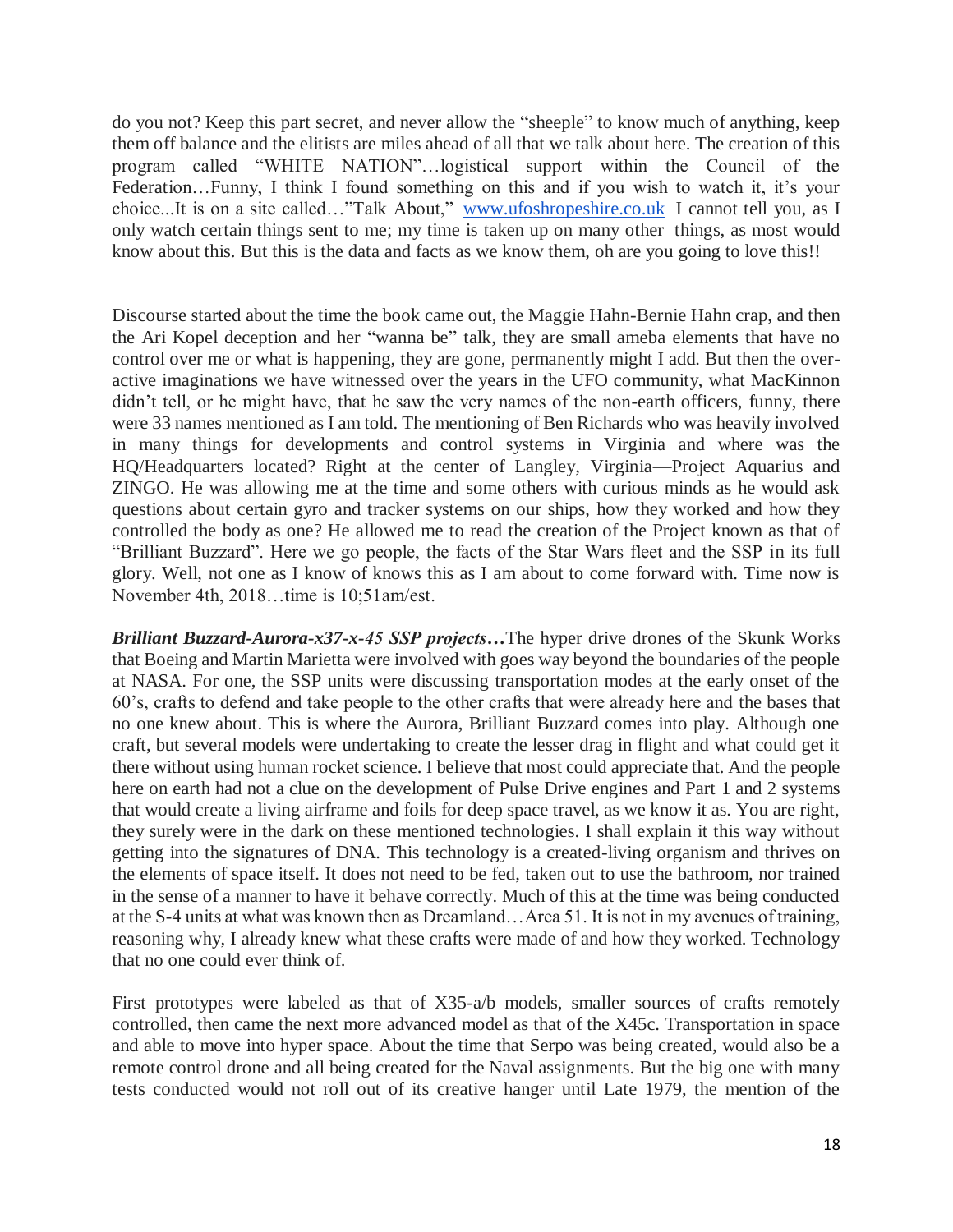operation project called, Senior Citizen. Here was the first craft that would be used for defense and transportation methods. Under the watchful eye of aeronautical physicist named, Wolfgang Demisch, it was his guidance and teachings that made many things very possible. He was also in his mid-70's at the time, and also another one of the scientists that was from Operation Paperclip. It was the final products that came after the famous Blackbird crafts being constructed called the SR71's as many know about. The Aurora systems would come about during the early 90's under the guise of SSP/Lockheed divisions. Some \$267 billion dollars were being spent to create such fantastic aircrafts and nothing like what the world had ever seen before. The members of the alliance such as Russia knew all about it and they themselves didn't have the facilities to have the test or construction to bring it to completeness. So much as I have said, was assembled here in the United States. But with that said, many of the nations who were involved were in many of these areas that today, the theorist and UFO communities could only dream and speculate on, they never knew and most today still don't know.

The final version could, once tested, actually achieve up to Mach Six and had the capability of real-time stealth. With the code name of Kemper Security/44a-SSP unit 3. Let me explain what that is all about and you shall have a better understanding. The number 44 was the label or sign used at the Pentagon as Unit four, S-4 facility, so 44 twice, the small (a) is signature for the craft, Aurora, and the SSP of course, you know, Secret Space Program and Unit #3, well, stands for the disguise of Alternative Three. The mentioning of Alternative three is still used today. No one and I do say no one has a clue of what they have mentioned over the last several years, and yes, some of this has surely leaked out, but the facts and data have been today kept so secluded, it would still bogle the masses if they knew. As we knew, Lockheed-Martin still are in charge of this today and is still under the lock and key of the ones who helped and crated such fantastical crafts. But the termination of the SR71 crafts was frequently discussed by the DoD in the 90's since much of the first crafts were in flight and doing what they needed to be doing. During this time, many imaging satellites were being sent up also by various nations. A network that would keep the world on stand by and warranted defense in the case that this world came under attack. In these days as much was being developed, McDonnell Douglas and Lockheed-Martin were also finishing up with the HSCT crafts, five of these were being constructed. Being another project within a project with in a project, they were simply another hyper sonic drive commercial transport crafts. They are in flight today and yes, they have made many flights to the bases on the Moon and to Mars as some have always suspected. They being also Mach 5 crafts and can and could defend themselves if need be. The hardest things to actually to developed at the time of many of these crafts, was the inside systems to equal pressurized space so many whoever was inside didn't float around, but the equalization of air and material. It was attempted for a number of years and finally achieved, but the signs for people who did go into space could live off mixture of air and airnigonical chemicals to support them on space travel and not affect the human nervous system in anyway. The Air-Nigon-i-cal, as I have spelled it is another name for Argon which is a natural element in Earth's atmosphere, once created by our own scientists, the travel and equalizations of space could be achieved for humans for long space flight if need be.

The Serpo unit had been trained to do this as most think they know, but they would travel on the wordage of the Brilliant Buzzard crafts for the first time and arrive for their assigned commitments at these bases. It is not what some might think or what they have heard. Real time data here as I read it and tell you. These crafts could create a 288Kn sea-level static thrust and fly at ranges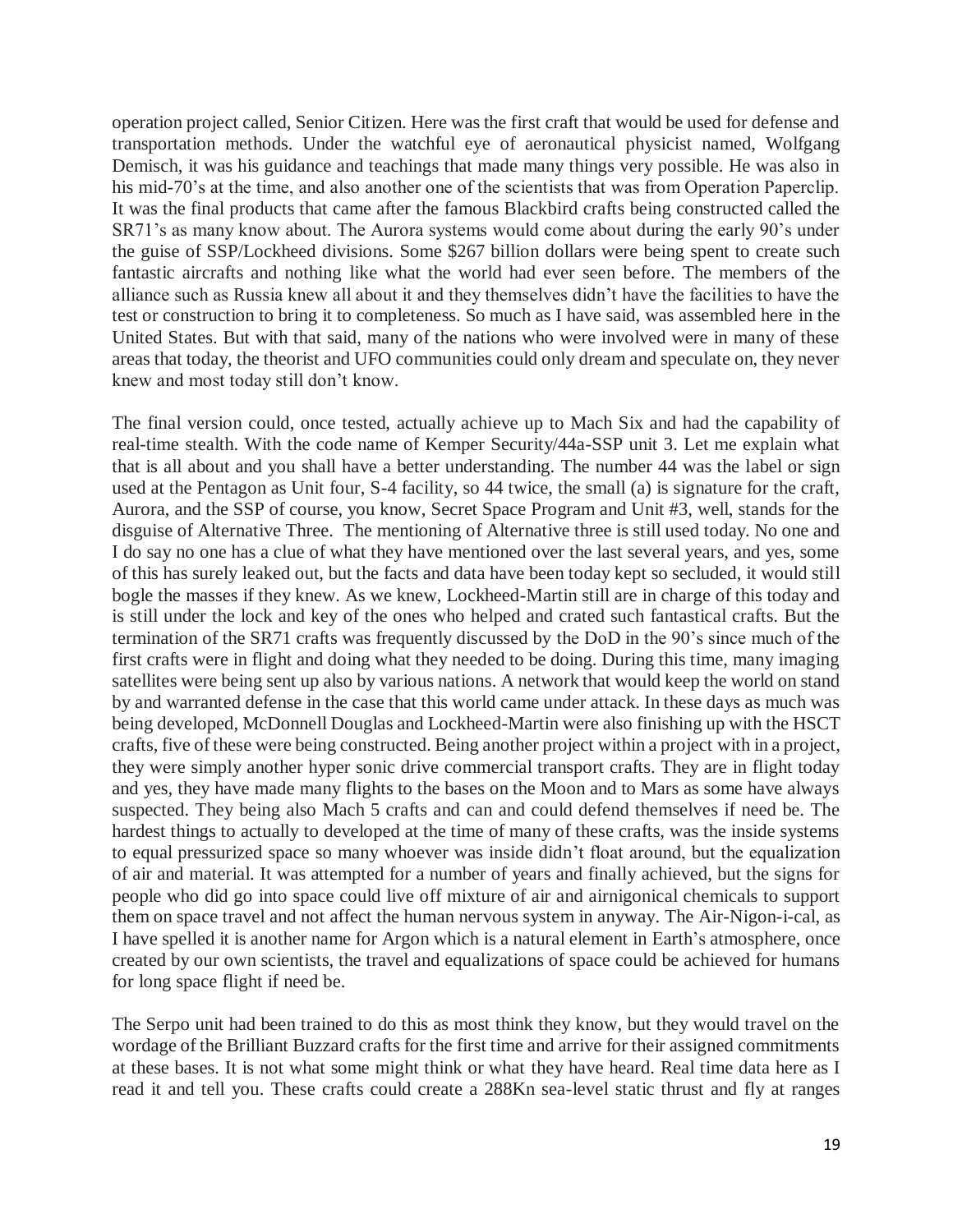unbelievable to the human mind set at the time, but the systems has to be perfected so no human life would be harmed or someone would die. I have looked at the characteristics of the crafts and yes, have seen them first hand, and the data spread sheets are right here in front of me as I tell you about it, and some who I selected, have seen them, and they themselves know that it is true, not someone speculation or idea of a bad joke. But once the SR 71 was retired to some flight capacity, the new crafts were coming into service as they were classified inside the Alternative Three groupings. They are then as they are today known only as that of TAV/ Trans atmospheric Vehicles. I shall give some of the data here for you to compare and then you can see that this surely is nothing that man himself could ever create on his own and survive. Data below.

| <b>SSR-71</b>                  | <b>AURORA=BRILLIANT BUZZARD</b> | PLEIADIAN VIRRANNAH                 |                        |
|--------------------------------|---------------------------------|-------------------------------------|------------------------|
| <b>FLIGHT SPEED</b>            | M-3/3132MPH                     | M-5/5487 MPH                        | M-8/8279 MPH           |
| AIR FRAME MAT                  | <b>TITANIUM</b>                 | PARP 1 and 2 ARION                  | <b>PARP 2 ARION</b>    |
| PROPULSION UNIT                | 2 THRUST RAM JETS               | <b>PULSE DRIVE</b>                  | <b>PULSE DRIVE</b>     |
| WIEGHT FRACTIONS               | <b>32.5 TONES</b>               | <b>16.2 TONES</b>                   | 12.8 TONES             |
| <b>DIMENSIONS FIGS</b>         | DELTA-30.6                      | DELTA 13.8                          | TRIANGLAR 35.7         |
| LENGTH DESIGNED                | 84.7 FT LONG                    | 67.4 FT LONG                        | 48.8 FT LONG           |
| <b>FUEL MIXTURES</b>           | <b>RFP-4 KEROSENES</b>          | <b>MAGNETIC ELECTRO</b>             | <b>WAVE AMPLIFYER</b>  |
| <b>ADDED FUELS</b>             | .MCH=3 CRYOGENIC                | N/A                                 | N/A                    |
| THRUST CAPACITIES              | <b>180K POUNDS/EST</b>          | 231.8 POUNDS/EST                    | 412.4 POUNDS           |
| <b>COOLANT SYSTEMS</b>         |                                 | TCSTOLENE CRYOGINEICS SYLTHERMLENE. | ONLY ON AURORA.        |
| <b>BASE MERCURY AMPLIFIERS</b> | N/A                             | <b>SYSTEM 71 BASE</b>               | <b>SYSTEMS 75 BASE</b> |

The data is very long, but you get the idea of how complicated these crafts were to construct and knowledge involved to produce them for such a very short time. Systems had to be built and the mentioning that many people involved who could be trusted and not leak anything out toward the public eyes and understanding. Yes, a lot of theories, speculations, fantasies, hear say, rumors abounded out in the public's eye, mostly within the UFO communities, and all the experts who said this or that and in reality, they knew nothing of the sort, to include the proper understanding of what is really taking place. So if and when someone would call this nonsense, or they knew this or that, I often laugh because no one knew about it. There were very harsh penalties if someone even tried to speak about it, but then that was not the case at times either. Some who were on the inside were allowed to mention some cases the facts of ET and these exotic crafts being seen, what could they be, who created them, or what are their purposes? Oh… Mr. Ray Werdle, who was going to just do that in 1993, now you might know the rest of the story. I can say this, there was no money appropriated for the above projects after the Aurora crafts, there was money given by the various nations involved during these times, but the budgets had to be cancelled for the reasoning of the threat of exposure, especially in this nation, many defense spending budgets would be alerted to the public by many watchdog groups in Washington, so the people who worked on them, did so and were paid accordingly as if they were building a tree house or a go cart for the military. All of this was kept so secret, as I have said, only a hand few of those who were actually on the inside knew about it and were involved.

Damn, time goes by so fast when you have been reading and writing down what needs to be told as it is now November 5th, 2018. Time is now 05:34am/cst. I did get 2 hours of sleep and the coffee is in my hand and great as always. Yes, my coffee is highly classified also as some might suspect, but since I'm sharing things here, I shall tell you this, I drink dark Columbian roast coffee, Special order I get from a local source and no donuts, but a bear claw or apple fritter would hit the spot at this time. Oh well, one out of three isn't too bad. Now where am I on this spread sheet here?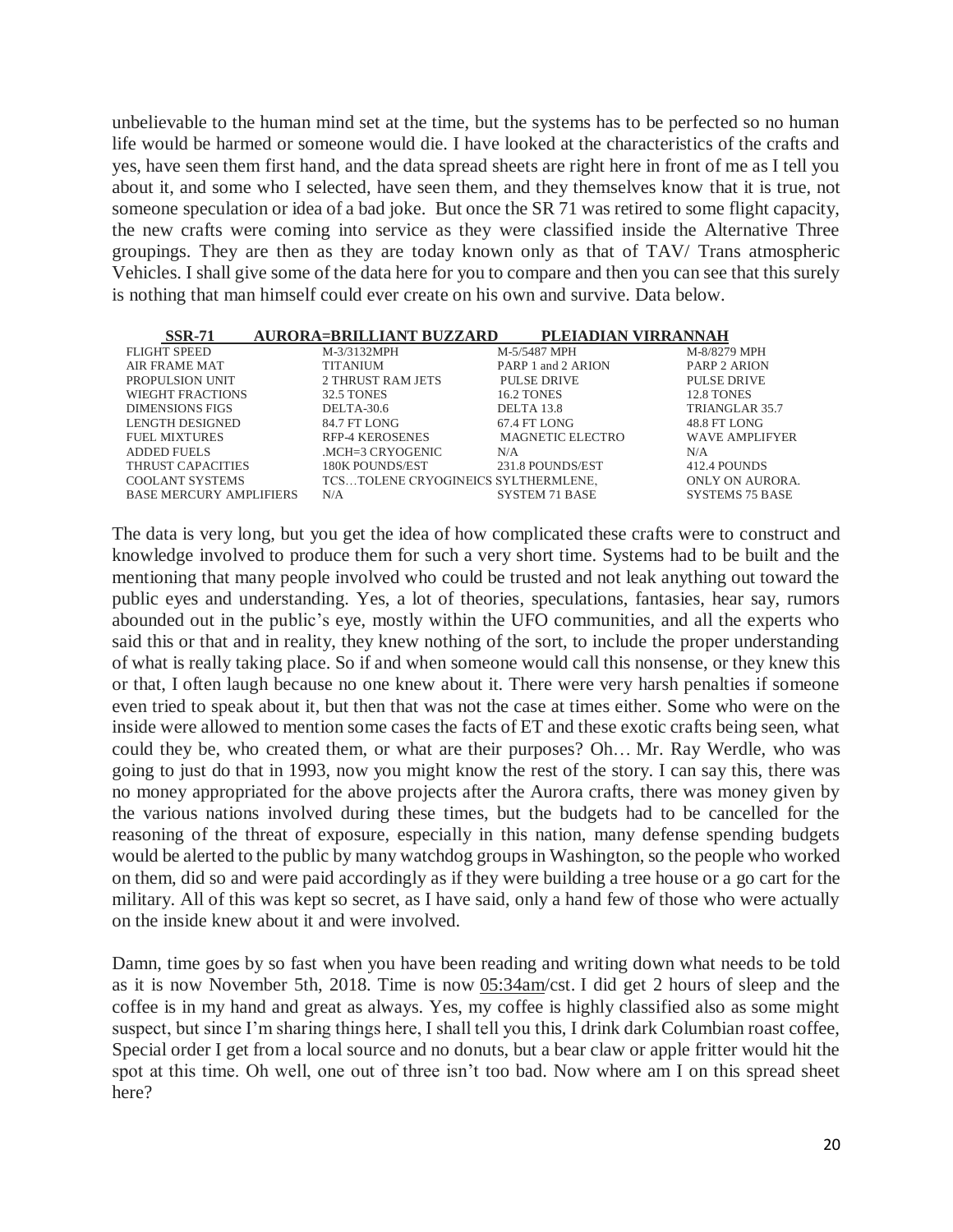Ahh, here we go, as I was telling you, the U.S. Navy was in charge of all of these secret projects, and as I also stated about the funding, the facts before me simplified that the inside governments knew about much of this and the late Senator John MaCain was in charge with a lot of this. Behind closed doors for the secrecy involved here, mainly never to get the general public alarmed on the seriousness of events that could and would take place, special projects for the SSP or Alt 3 went under the disguise of two items, "CHALK CORAL and RETRACT AMBER". Instead of USAF projects, simply reassigned to naval things being used to transport civilian military workers to these bases and rotate the personnel, and to keep it private so no one knew the case events being done right before the public's eye. But then you have the tin-foil hat community and all the conspiracy cases out there, so something would be purposely leaked into these communities and no one was ever the wiser. Hell, if the UFO expert, whoever it was at the time said it, it had to be fact right? There were some in the UFO community that were the real deal, such as Wendelle Stevens and Robert Dean who knew from being on the various sources and committees, but the other "wanna be's," as I call them, the money was flowing from the various nations involved to provide the personnel needed and the creation of these exotic crafts, and as I said, some were not human in origin. In contrast, personnel, operations, maintenance accounts were hidden very well from prying eyes and minds. Only explanations that would be given in this country were the selected activities were procurements for defense budgets. With this being told by the various watch dogs, no one would be the wiser, if all worked out, too, I might add, perfectly.

We can see the facts, well at least I am seeing it, but you can look up these things I am saying and see for yourselves that they did exist and in many cases, still do. For example, FY-1987, some \$489 billion dollars was allowed through the military budget spending to be allowed for things to fund the military, Army, Air Force, Coast Guard, etc. But what about the Navy, Marine Corps? Their budget was separate from the others. 1987 figures were noted as that of \$650 billion. Wow, and the same description for military budgets was explained to the up keep of ships, payment to personnel, but if one could see the data behind these meetings and budgets criteria, another \$259 Billion was being stashed into another selective projects as the spread sheet here says, wonder what these other projects were? Well, use your imagination, you shall know this by the facts I have given to you, Amber, Coral, coded names in the Navy's system of highly classified secrets. And yet, as I told many in the book we wrote, that the people at Government Project Aquarius had an annual budget of \$18 million dollars each year, our salaries and travel expense was inside these accounts that were kept from the public's eye.

In 1990, some of the leaks were purposely told to a select few who would write what they were told to write. An article came out in "*Aviation Week*" and "*Space Technology*" magazines all to allow some of this information into the public's eye and mind set, since many reports of these crafts being witnessed and seen in the day and night skies over the world. Here is what I think that was printed as I had at one time read this, and remember, I was still at the agency at the release of this information.

*A high-altitude aircraft that crosses the night sky at such a high rate of speed, and yet makes no sound has been observed several times now over the Midwestern states, typically observed as a single light source and sometimes pulsating, flying at speeds that seem to out ranged to be made here on this planet and exceeding any known aircraft of the time, some of the altitudes have been said to the press that they are over 50,000 feet, normally, silent as they are, who and what*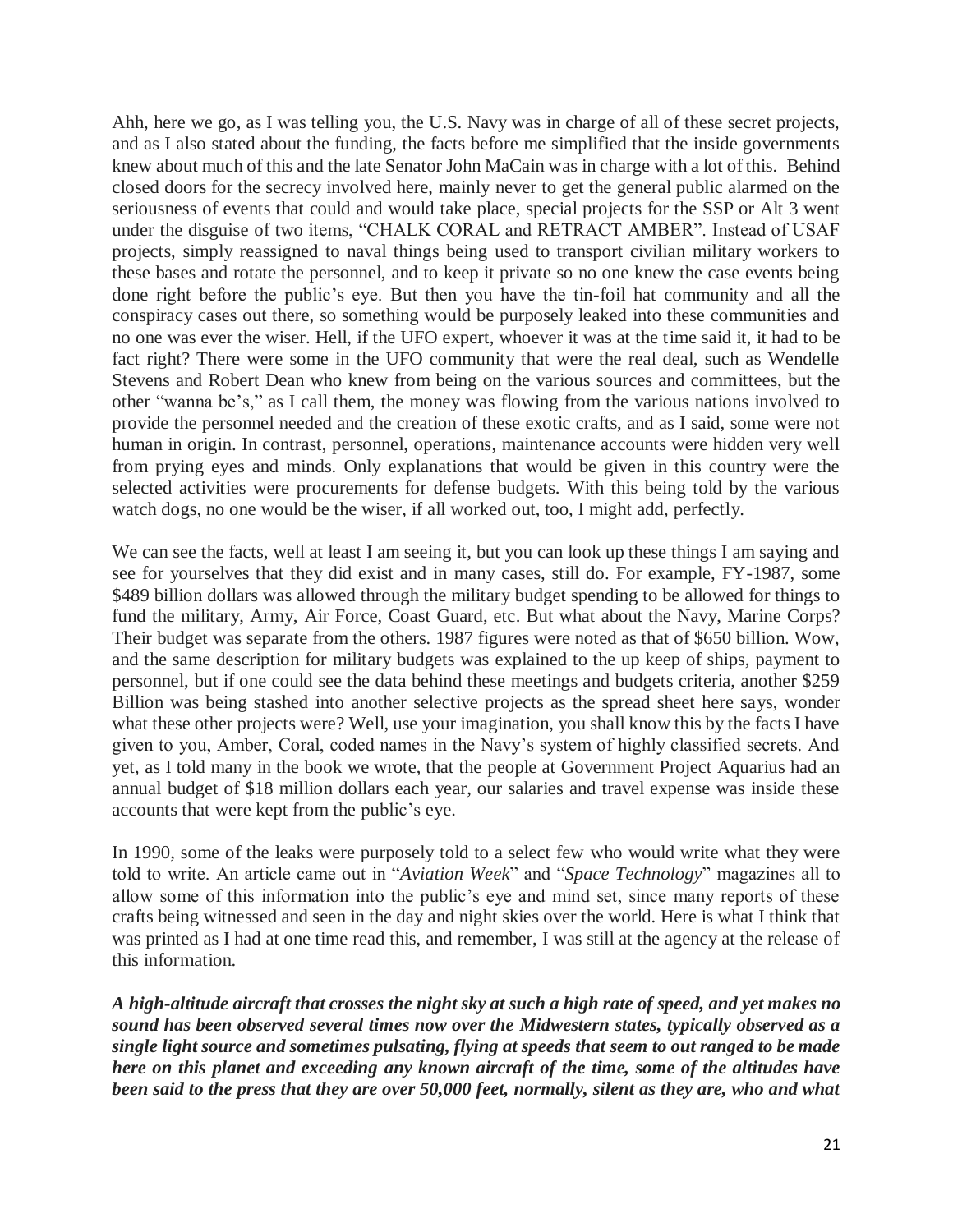#### *are they? The military is not saying anything at this time, but the UFO communities are a buzz that these are alien space craft and they are here to either harm, invade, or they are long awaited saviors. And no sonic booms are ever heard, so are they a shooting star? Possible! Are they some form of secret satellite, or could they just be someone's imagination?*

I don't remember the month it came out, but look at the article as it was stating the UFO communities were a buzz, simply, the facts were, these people could be used as the front to distort the information and knowledge with all sort of claims, theories and statements by ones who would purposely go there and give out disinformation as facts, as something that happen, and again, sell their latest books, DVD, shirts, coffee mugs, and be the personality for the year. It is still done today as I very well know of...so again, run people, get on board the Merneva ships, the UFO talked to me, get your latest fashioned tin-foil hat, get them while supplies last. Come to my selected ranch, for \$500, I will call a UFO for you and you can receive the conciseness from the upper 5th and 6th dimensions, and for an extra \$250 dollars, at this reduced price, you can go to the 7th and 8th dimensional realms. You might think I am poking fun here, and I am, but these things have taken place and some still do today. It is a scam and most know it, but unfortunately, there are people who truly wish to see these crafts, and they will in due time, and I shall say this, I have allowed others to witness these crafts first hand, but then, I have also seen some faint, pee on themselves and some that are so adamant to witness, never understand, this is not a Cosmic Uber Service. I do have to have that humor so I can stay focused on what I am really trying to do, educate others to the facts, and those who wishfully and honestly ask, heartfelt pleas in some case, to know what is fact and what is outright B/S.

The facts of Brilliant Buzzard surely were known by a selective few and some were released to the public by order of President Reagan in the days, but he was also going to pick up where JFK left off, and it almost got him killed too.,. But he did in fact get to say that the seriousness of an outside alien force could come and how one's differences meant so little at the time. Many of the simple items were released and no one was the weary of what was really going on, accept the Vatican knew many things and yet they were not ever involved with any of the subjective data and inside, the security was held to the highest standards ever known at the time. If someone who was screened was even associated with any type of church, religion and especially the anything to do with the Catholics, they would not be hired, and simply, they were often told, due to budget cuts, we cannot hire you at this time, but we shall keep you on record. The screening process was strict. Inside the various units, this was the case and with the other nations also. Could they be trusted to keep the secret for the time being? I said that in 98% of the case…YES. There would always be about that 2% who might say something out of the circle, and they who did this in most cases, were either reprimanded, or sent to a less secure area.

And since I left unannounced in November of 1993, the following year, military subcommittees were talking behind closed doors what to do next? They had lost the ones who in the beginning knew the things they tried so many years to keep hidden, the fear that I had surely taken their play books and data sheets and might just start talking like a canary. I laughed at the time, but assured them, we were in complete control here and the warning would one day have to told in its entirety. I have, too, over the years, in some way or fashion, but never saying anything that would get someone killed. But on the other side, that has never been the case. Especially where the Church of Rome is concerned. I was asked in June 1995, by a man named senator Robert Livingston would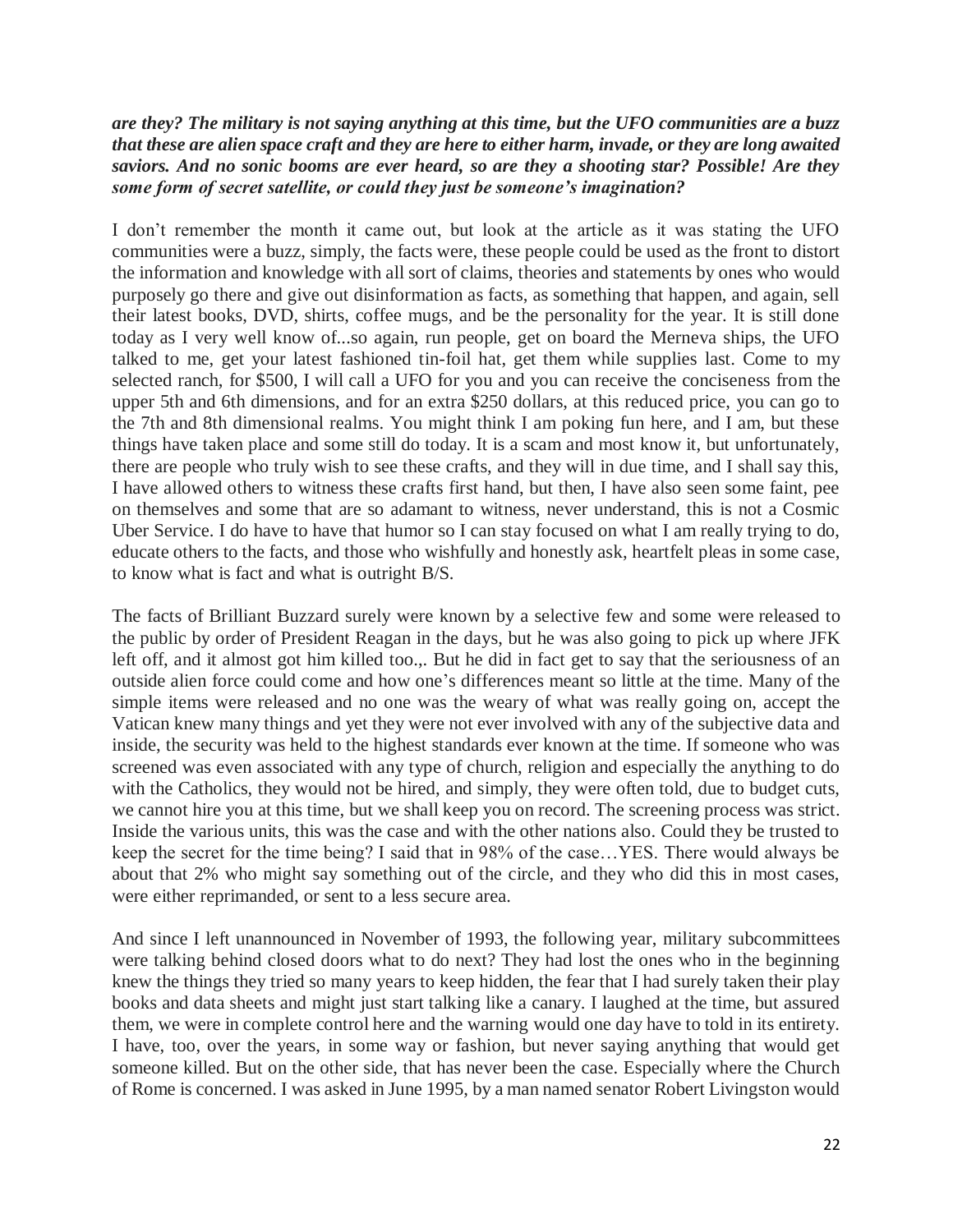I consider coming back, all of us for that matter? And this was just after the event that I said was to take place soon coming in 1997. He wished to see the facts we are revealing here right now, a show of force, a mother ship to come down into earth's atmosphere, he did believe us in many ways, but then, I had just visited Area 51 also the talk and mentioning many things at the UFO convention in Vegas. But the facts were slated to remain silent for the time being and they knew it and all of my siblings knew it. It would be the simple facts I addressed to General Lawrence Welch, do not cross us and do not try to change a thing concerning these things that are to come to pass. Just tell the public what there is to know and leave the rest to us, we shall not get the world alarmed in the facts of what could very well take place. They in some way did that to the letter. I thought that was a good thing. In that, they also knew that this was in many ways promising to my senses since Clinton was doing his best to find out things that were going on, in fact there were many things he had his butchers out doing, and the budgets had to be kept secret from his conniving cronies and systematic evil ones who he was aligned with.

Since the SR 71 craft were being told that they would be moth balled, what was to take its place as some committee members wished to know, simply that there were newer and faster aircraft to be made, all that would be told at the time. And they didn't lie as I saw it, there was, just that some of these crafts were not of human origin, all they need to understand. I will say this, some thought that a new and faster secret spy plane was in the military inventory, and the Russians would never know, OMG, funny, the Russians had the very same things going on inside their own secret facilities at the time and how many would have fainted if they knew that they were involved with this development since 1958? That these crafts had been seen by the general public as some called it, donuts on a rope from the pulse drive they had installed to power them.

Pulse-detonated power sources as I have said earlier, created by our own technology was not something that humans could create here and many items to create them had to be brought here in the understanding that they were to be used in travel and defense of this world. Labeled as the 'PDWE", *pulse detonation wave engines…*The shock wave created by these crafts would ride as if it was on a wave of water, While traveling at such velocity of Mach 3-4, the detonation would ignite the thrusters to a thrust wall so fast the molecules in the air are rapidly pushed aside near the nose of the craft that it creates in front, the process is then bringing the air vehicle to the speeds desired as that of hypersonic speeds, and that our own crafts could achieve the speed of light, but that is another story for another day. But these crafts were not designed to achieve that source of power, it would never be allowed until mankind learned to co-habitat with each other, then travel beyond the solar system could be shared freely. Much of this construction was not only done at Dreamland/Area 51, but at Beale Air Force Base where they were assembled for final test flights. A United States Air Force base with more Naval personnel there than Air force people, that could have been a red flag for those who were hunting for things, but it was never placed as one piece with another, a secret well-hidden I thought and well planned too. These crafts also had the capability to just out right disappear before one's eyes. This system was surely stealth in the way we understand it. The ultimate cloaking device that was only thought to be venturous in some minds, but in actuality, it worked and no one knew where they would go or arrive at, here is the first and complete divisive systems that were being searched for when the mentioning of the Philadelphia Project was in it's infancy, being conducted on small boats at first, but then ships, and eventually, ironed out problems and created into the air frames of the crafts themselves.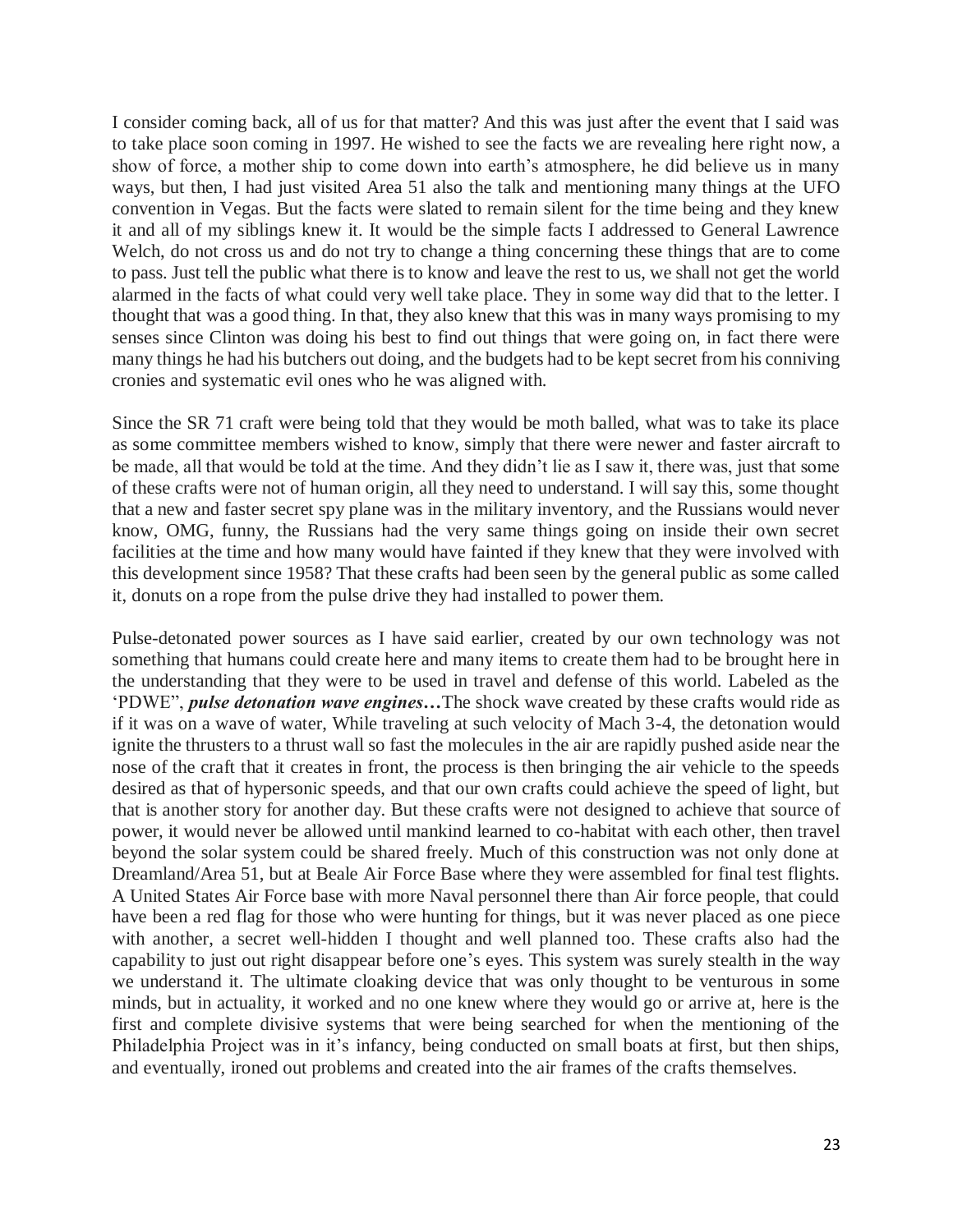These crafts were tested and eventfully operated outside their own specific parameters. Brilliant Buzzard had been now completed, and the worries that some thought might backfire on the world, mainly, some nation talking openly, or worst-case scenario, use them against another nation, never took place with such agreements and warnings of the consequences if attempted, too many things in place to assure the security and safety of those involved. The pulsating events seen by others the public at times, and emanating sounds heard at times, the strange lights witnessed and often photographed, were the facts of the Buzzard as it was coded as, was flying and along with others of its own type. In many cases of these reports, people would her or feel a sensation of electricity if they got to close to the sources of the power, where car engines had shut down, or some high pitch frequency was heard by animals, dogs would at times howl, birds would fall out of the air, most cases alive, and then just fly off again. These crafts operating from a 10,000K Hz generator as the power source surely was alien to them, but to us, that is how we traveled around the places where we live, or have those who are part of our society, earth being just that. I have said that this world was an extension of the Pleiadian's culture.

Now you know, but a secret space Program, not too secret, was it? Simply right out in the open and yet, no one really knew, especially the UFO community. The generator no bigger than the size of a small television as we know it as. Operating around the facts of 200 hertz per second to achieve what some know it as, warp drive. Not a Star Trek saying, but a real true fact here, as this is what we have always called it and know it as.

As the Doppler systems shifting may conceal the values with the reported radar images, they could never get a true track on the crafts and once the cloaking device would be activated, the radar no matter how sophisticated one might be, could see the craft or track it. It was a simple fact, that those who knew the SSP/Alt 3 were in the know about many things and so when someone mentions they were here, in earnest, involved with the SSP projects, or they were taken to a planet light year away, and came back as young as they were when they first left, or simply they knew this or that, I listen to see what they are saying, and some are just plain out right deceptive. I have had the documents for years now as I saw them and kept them for my own reasoning to allow to explain it one day to the world. I have the names and the dates and the technology that was brought here, why it was brought here. Who created it, systems involved, the nations involved, and the people who were working behind the multiple closed doors and the money spent at times and where it was coming from. I just know these things as I have said, because I have lived it all my natural days. I am going to close here for now, there shall be coming a Part Three, regarding 1) the bases which some might wish to know about, 2) what is taking place on Mars and the Moon, and 3) maybe some other places some might only speculate.

The time is now November 5th, 10:09 am/cst…I am going to close right here for now. As I will say here again, this is true disclosure, not the Camelot or UFO civil war disclosure…Peace to all…Eddie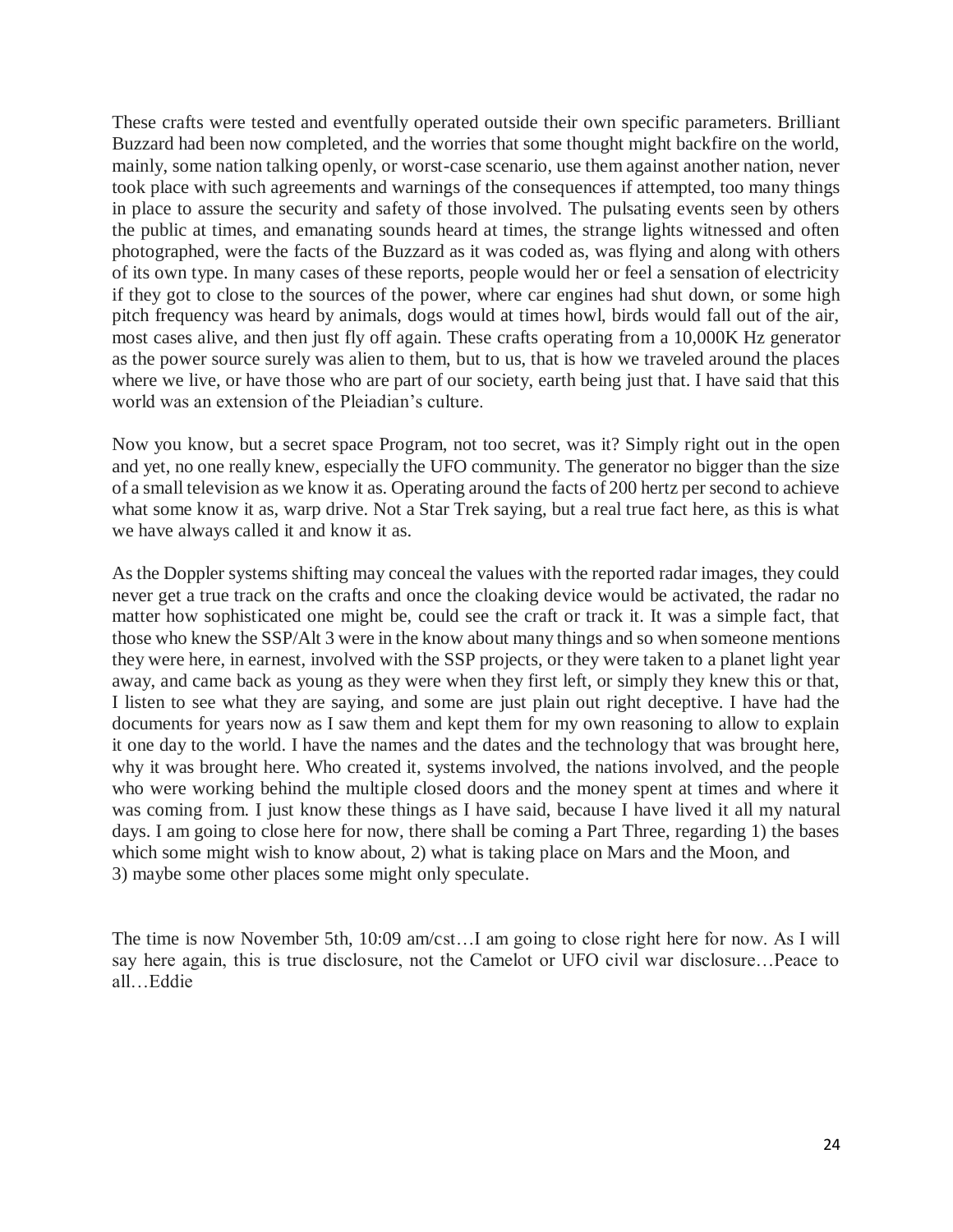# THE TRUTH ABOUT SECRET SPACE PROGRAM (SSP)

#### Part Three

There are pictures which I haven't shared yet, are of the crafts; but they surely will be soon. But let's discuss the facts concerning Project Serpo and the bases we know exist in this galaxy. One I shall start with is the Moon base and then we shall fly to the things on Mars that are not told openly. Most know that there were simply several mentions from the various Apollo missions of things circling the lunar orbiter, and wordage as "Santa Clause is here." The secret is still safe for the time being, but there were two other secret Apollo missions that some again speculate, theorize, or things were plainly said with no credible sources to back them up. That is not the case with me. Let's see, where do I start? I have so much documentation of these things, apart from what has been said, who said them, and why they were being said. In the first place, why did the United States go to the Moon in the first place; not because JFK said it was hard, and America needed to be the first, but simply that there were things from humans' ancient past that we're still there; and at one time, that planet was inhabited also, just like earth's sister planet which was inhabited, called Teamet. A war that came out of the heavens as I have said, all starting with the ancient Garden of Edome, the astral belts we see today, are the remains of that such planet, not much bigger than earth is today, a thriving population and environment. I often wonder what that world would have eventually become, if it had not been destroyed? Simply, the war that ensured also went to Mars, Venus, and yes, here on earth. Venus has no environment today, it has become lethal in the air quality, but in ancient past, that was not the case; luckily, the few survivors were taken off there. But Mars had a huge civilization that almost was destroyed in its own concept and nature. The scares can be seen there today; also if looked at from the atmosphere, fortunately, there is still a breathable air quality that surely can sustain humans, but life still abounds there in certain places.

But I will get to that understanding soon, back to the Moon and what is truly there and some are now starting to come to light. First of all, no, the moon is not an artificial satellite, as some think; and no, the moon is not operated by Greys (as sources within the UFO community say), but there is life there and much can be seen if looked at with certain type of powerful telescopes. Bases do exist there and they are part of the SSP as most would have figured now. But why are they there and who run's them? Great prospects to see that a defense system was placed there as the early warning defenses created for mankind. But the last of the Apollo missions were to send up sensors and have them placed exactly where they needed to be placed. Much of the crafts I have told you about were used to travel back and forth with such speed as that of transports, moving people, materials, items of weaponry from the case of the data we knew at the time. Simply to say that we knew things would get ugly someday, we just didn't know when, but we also knew who the enemy was and where they were hiding and what had to be done to uproot them and destroy them. Much of the bases and the people were long past in ancient memory as I have said, but vowed to return one day and destroy humankind, to which I said, not on my watch, they wont.

The war that started here some 212K years ago destroyed much of the communities which were developed and the people who lived there, to include our very own. Reasoning why, for the ancient ice age and the disappearance of many animals man only knows about, but many others that were looked at a only myths. But the mentioning of these great cultures and creation centers were gone by the time one came to defend what was left. Who and what did this, some might ask? The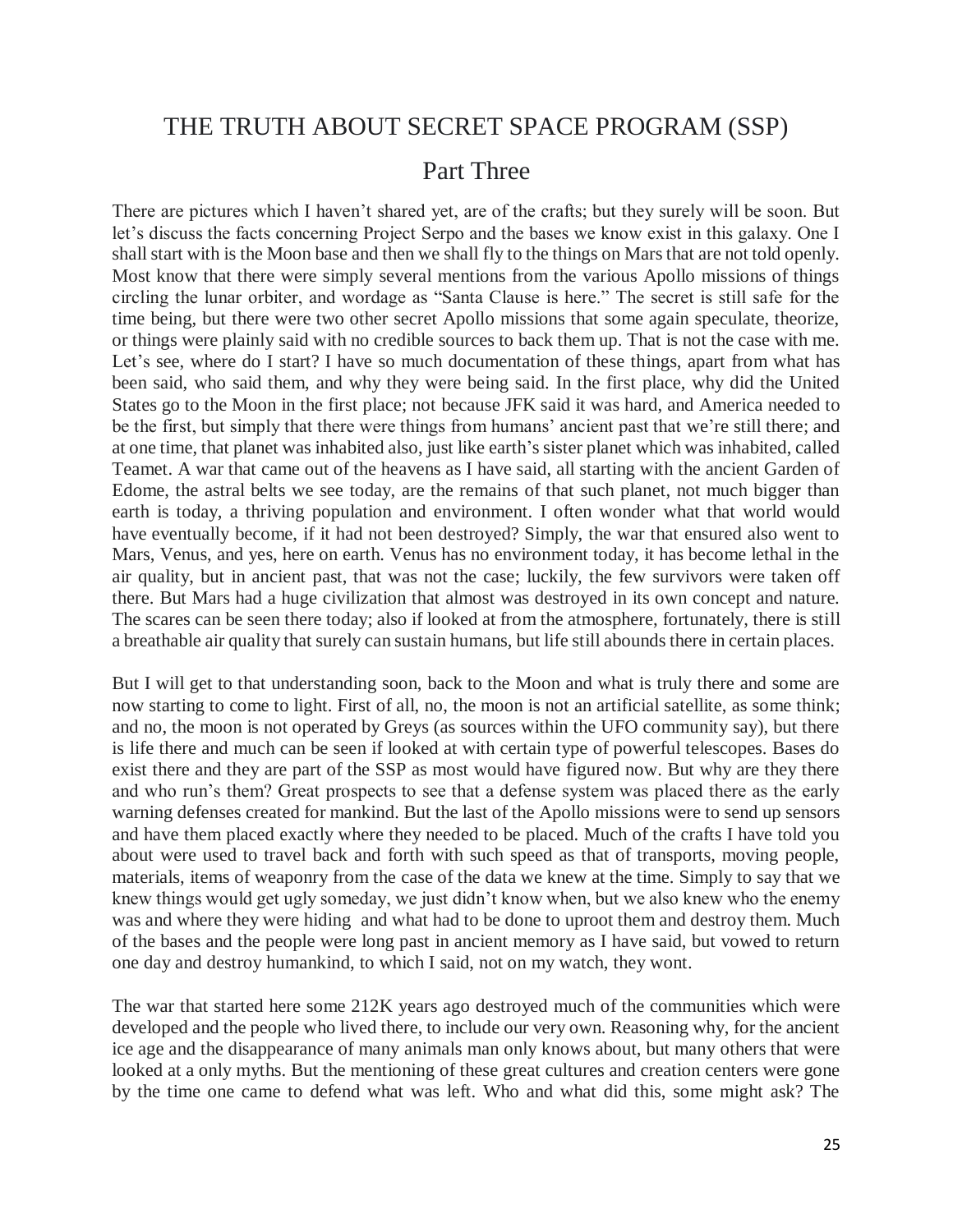Draconians did, as they turned on all that was good and holy, life itself was looked upon as that as holy. The fable serpent of the garden, was not a snake as some religions has led you to believe; but real beings who are despised and hated among our society. The remnants of the first force to arrive here set up a base on the place you call the moon today, those bases are still there, and yet, not many knew about them until the mid-fifties, which was disclosed to the world governments by our Father when he came here. Simple enough don't one think? The Moon bases were the last outpost during the war, and much has not been mentioned about them until recent years. The Cross Mission, as it was called, simply that this was Apollo mission @0, and kept very secret at first, but the data and the announcement was never allowed to be made known to the public. But it is very well known in the SSP program. Funny, I have not heard anyone mention that either, if you have, please share what you might have heard.

The coded words were known at the time as that of "Cross" and it was to explore the ancient bases that were left there in the very ancient past. Rome had known of them, but not the technologies at the time; whereby to actually send a space craft there to find them. But olden maps they possessed, did in fact, show the locations of where they existed. Simply, why the Apollo missions were specially selected to the places they would land, not to gather some rocks, but to film and find any ancient technology that might have been left there. In fact, they found a Pleiadian war ship there in one of the regions and the occupants were believed to have been brought back to earth. This was located near the Lunar pole region, I am not sure which one, I have never been able to find everything that concerns this and the archeological data associated with it. But we do know that it was very well documented inside the agencies departmental groups that were involved with these studies and that these bases were there to facilitate the explorations and development for the defenses of this world, called earth. Not to mention, most likely the other sister worlds also. Everyone were an ear shot from one another.

Many of the photos that were sent back to earth, the Ames Research Center have kept them under lock and key. Mainly the scientists involved then with them, were Anthony Coleapret and Dr. Kim Ennico while they reviewed many from the regions called Centaur and Tranquility. To distinguish what was natural formations and something else. If it was something else, then what was it, and if not natural formations and structures, what were they and who built them? They were clear and cut geometric shapes that were not natural and could not be confused with anything other than someone built them. So why were these structures hidden from plain sight? One reason is that NASA claimed it had not gone back to the Moon since the 1979 event of Apollo 20. People who were there, in most respects, looked like normal humans. It is also ludicrous that some said that these bases were destroyed, technologies that surely surpasses anything that man could envision then, or ever would not have been allowed to remain and was it ever true for that matter. So you see, here is another example of disinformation as most would know. In all of this, I have showed some pictures that I have had for years and they tell the facts of what NASA or anyone else would have shared with you. I shall say this openly. It does bother me when others make these claims and cannot show the facts or proof, I surely will and you who read this, make your own conclusions. Yes, some are very old and some are in black and white, but the story is selfexplanatory…the moon bases are there and ancient in nature.

I have some data and information on them, but the facts are very far and few between, not as much as there is about the discoveries that were found on Mars, but we go to the CIA's Omega files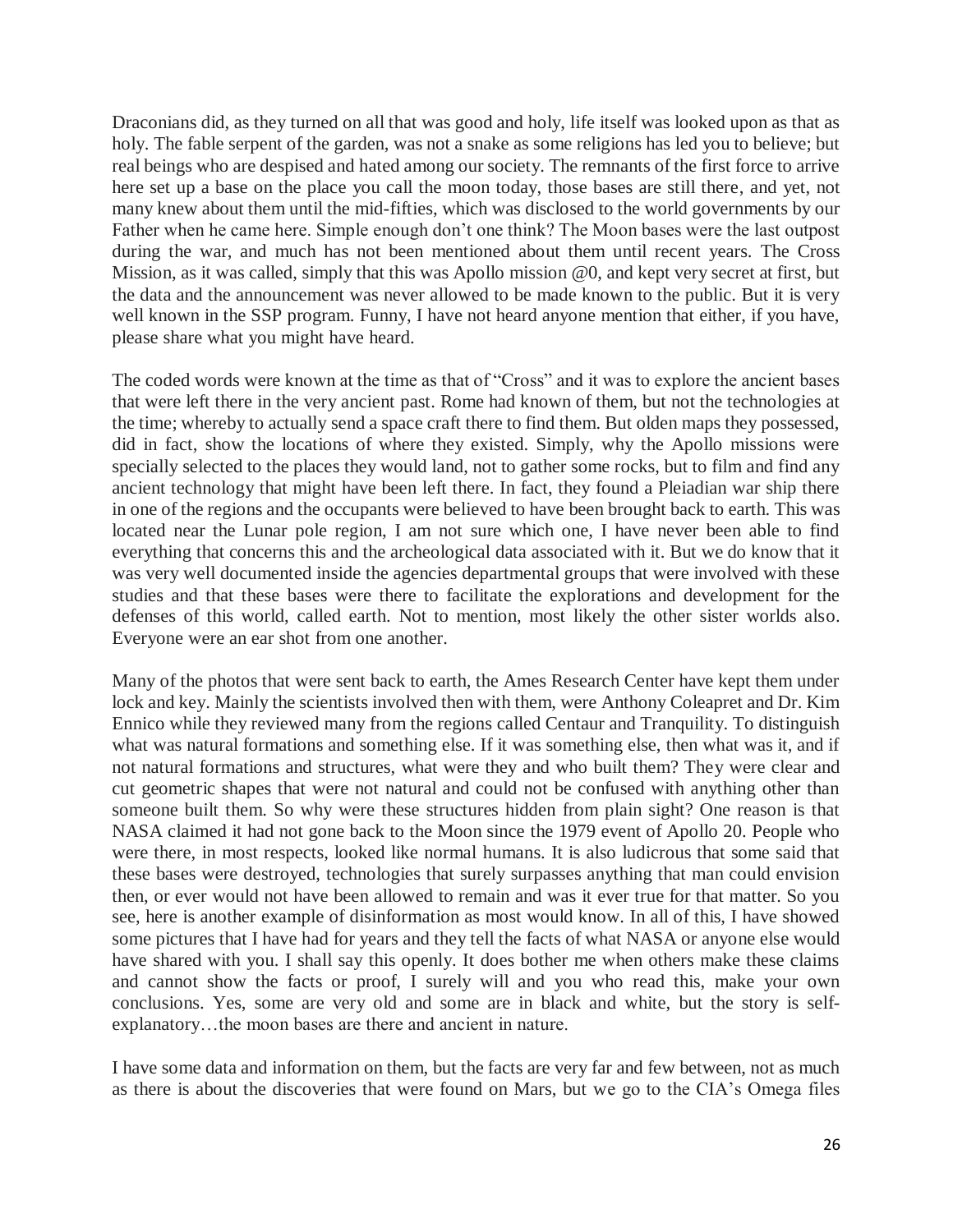which I have here before me, and some of you have seen them, are real and factual as we know them, so this is where the info shall come from…save the time, you might look up something that says Omega file, but they are not real unless they have a classification number on them, which I doubt very much. One of the reports sent to the Director back in 1973, stated that the bases appeared to give off a signal that is being retrieved back on earth. They themselves tracked the signal that was coming from an openly large cavern near a rock formation. Located near the Area known as the Centaur depression site. It would be here that the ancient craft was found. They also found more structures to include two pyramid-like structures there also. Simply, both pyramids were identical as the ones at Giza, now not finding out anything if and who took the measurements, I have to rely on the data presented, so I can say whether they were or not. They might have been bigger, but they are mentioned and assumed they are the same size as the earth base structures.

The exact reports from a secret NASA mission called Zeus, or Apollo 20 that was sent behind anything the world would know about was taking place in an area that had been filmed by Apollo 15. This area of the surface was called Taurus-Littrow. Here was the discovery of the craft sitting inside a mound of some sort and as reported, it had not landed there. The three astronauts were Commander William Rutledge, Lt Commander Leona Snyder and Russian Cosmnaught, Alexi Leonov. Pictures are special, especially when they are from the source of the internal affairs that go on daily inside the ones involved with the SSP. Again, never have I heard anyone say anything about this, only rumors as most would know of. Since some of this was allowed to be revealed, the debunkers come out in force, as most know. But if it wasn't so, why is the CIA, NASA so worried about certain things being revealed publically, and yet, never denying that these events took place? We also know that some of this information surely was being talked about back in 1975, kept within the secret CIA documents called, "Star Gate," special psychic operations being conducted before we all arrived at Langley. But the mentioning of structures found on the surface would lead to more discoveries of cities there in the Delporte-Iszak areas. It is here that the underground sites are noted. The pictures I have shared shows them, I encourage all to see the structures the Apollo crews saw and what they reported back to Houston. It is so easy to say this never happen, but then, the proof again is in the pictures as they were analyzed by film footage experts to say they were 100% authentic.

So who are the ones claiming residence on the Lunar surface, one might ask? Simply that those from the Federation and humans, and a base of operations that has been there for a very long time, is up and operational. Not much of a secret there, as there have been much talked about this for several decades now, through the UFO communities and most is only speculations, conjecture of this or that, but no one has shown any evidence to say what is or what isn't. Until now, all has been kept a secret and yet, leaks still came out. My personal opinion is that the people at Langley would leak some small stuff out that was true, and then the debunkers would come out to silence the facts, and most of the general public would never know what they were seeing as real or not. That is how it has worked for as long as I can remember and the same tactics are most likely still done that way today. The UFO civil wars. To create the diversions that was necessarily needed to keep everything hushed up until the time was right for release to the world, unfortunately, the snail pace of disclosure is still moving like that of a snail. The bases are operational and most likely expanded into even bigger complexes, but the moon bases, or the Moon itself, is not a hollow out satellite as some conspiracy theorist claim, it is actually a world that was at one time with an atmosphere much like earth. As I know it, there were several inhabited worlds as such with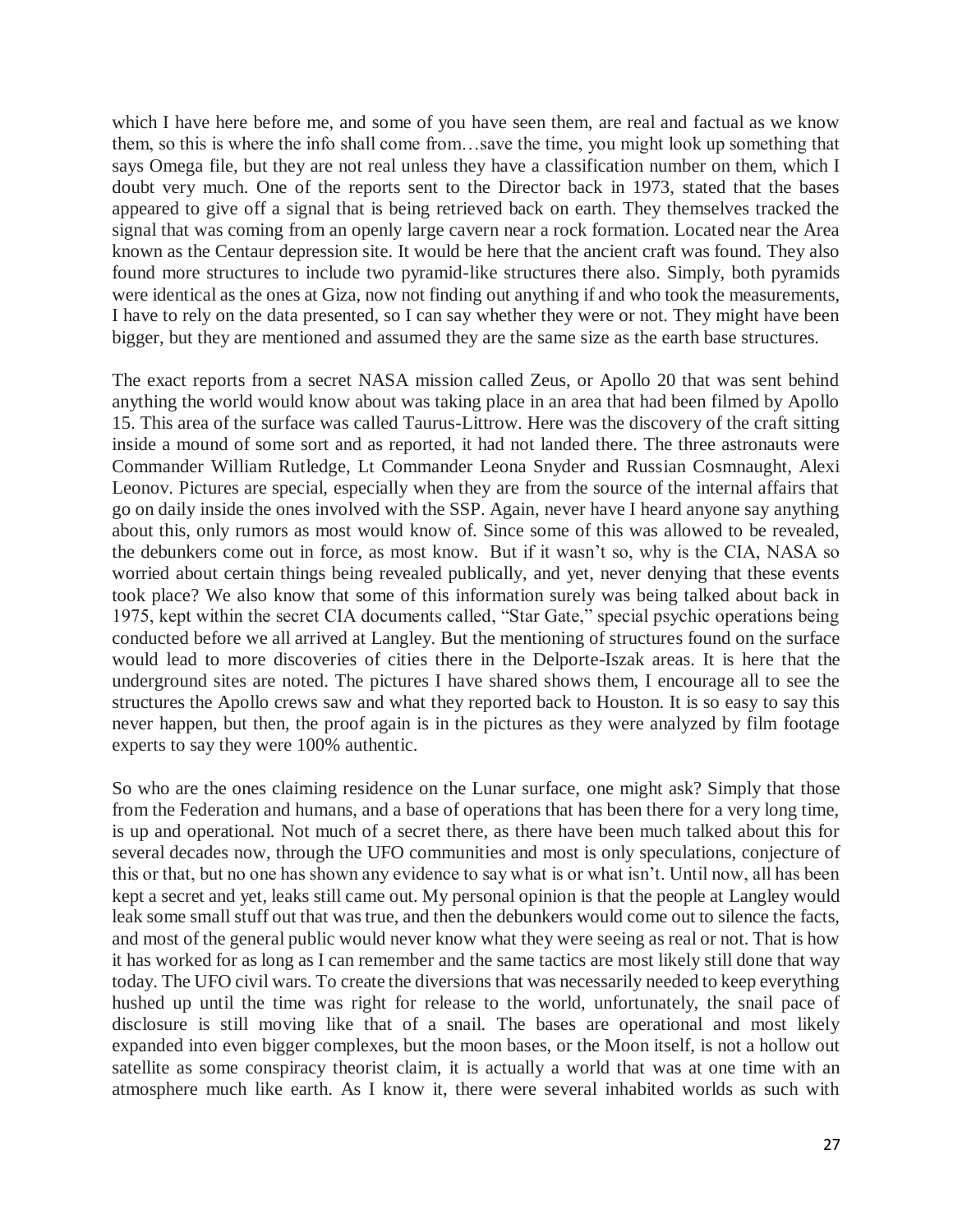intelligent life on them that were alive and creative among all, and then the war took place and several of these planets were destroyed as I have said, one that was destroyed completely was earth's sister world called, Teamet.

Mars almost went as that of Venus as the records tell us. Can I prove this without a shadow of doubt? No I can't, as most know this to be a fact also; but the Samarian records do talk about them and the ones who came down…Elohim or El' Hm…Means those who came down. This is what I have on the Moon bases and structures there, but there is more information on Mars than one could ever imagine, I shall now move to that planet and the data again, at my fingertips, and pictures also. Simple facts come forward that some might know about, but then, there are things that some have never seen before, I shall guarantee that, because I have never shown them openly like this. This is the facts concerning the data called Serpo and the bases and people who once lived there and with only a smaller portion left to continue on.

#### *MARS BASES-101 DATA…FILES GAO 1697-42 CYDONIA.*

Many things are out there concerning the discoveries on Mars and especially in the regions of Cydonia, the place the face of something great was found. It would be known as the "FACE on MARS". Who or what it is... is still up for debate by many, but I shall tell you the data and again, you be the judge. But keep this in mind, NASA disclaims it as nothing more than a simple shadow defect and nothing more. But as in court of law, the evidence speaks for itself and stands on it's own merit to either convict or acquit. Part of the history, some might not know. The face, as we shall call it, was discovered in 1976, by the Mars Viking craft probe. Simply showing a very large smiling face as some call it in the Cydonia region. They were accidently released through the National Geographic Society and were asking, what is this? NASA and their scientists went into overdrive to say that it was a filmed shadow that played tricks on the people eyes who saw it. Well now, I do wear glasses, and my eye sight surely is very good, but what I saw and was informed by, this was not a shadow. I do have some high dollar camera's and know how to use them and have taken hundreds of photos, but then we are talking about a space probe here with multiple camera arrays and they did have a system on board called PPS (PHOTOPOLARIMETER SYSTEMS). On board? This is one of the earliest systems used in those days. This program system was not analog as some might suspect, it was in fact digital as they were controlled at the rate of film footage taken, when they would take pictures and angle and frame entries as to be received by Houston. These exotic cameras were made by Nikon as the following ratings at the time were as advance as it got. Transmitting footage at a rate of 7000 kilobits per second, auto focus and 1400 recorder playbacks per minute. Using what was called a 160-bit particle wave with 180mchannels for anything they wished to film. The system could not only distinguish the shadow frames, but with the infrared spectrometers, these displays were as good as they could get. It is still used today within the various rovers that are trekking along the surface, simply the first MP3 players, you could say.

Today's cameras have not advanced too much since those early days of Viking, as Nikon still makes the NASA special cameras, but they are called 2MP/F4 units. Highly resolute in imaging. But did you notice I had mentioned that the early units had autofocus? So, they must have thought that we would not know these things and take their word for it as a shadow that was not focused? These video-cams were then state of the art instruments and they still are today. So allow me to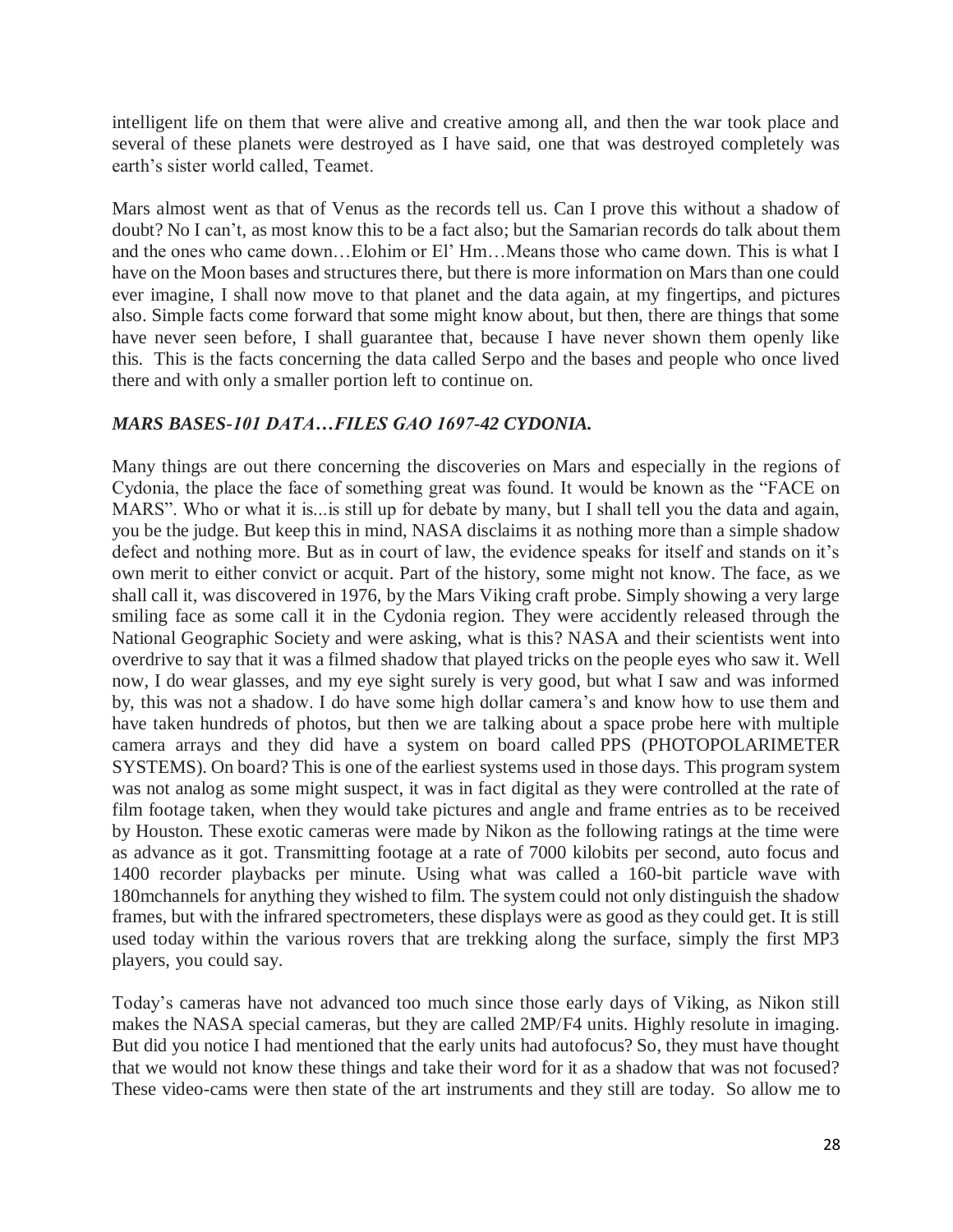explain the simple things about what has been told behind closed doors and even the debunkers are having a very hard time understanding this. That should be no surprise there, I think. This comes from the MSAA/MARS SURFACE ANOMALY ANALYSIS…so this is a tax payerfunded private sector that the general public never hears about, well rarely do they, unless it is something that is not so secretive they wish for no one to know what is up there. This comes from a report from them and it went to the CIA/NSA for briefing as I read it back in 1986. Hope you find this interesting.

*April 6, 1979…The findings from Viking imager photos are in the envelope number 3 and 4. You shall see the exact images on simplex system 12 as the same that surveyor took. They are exact. Evidence from studies tell that they are artificially anomalies and not natural. The Mons-Cydonia area has multiple structures in an area of about five kilometers in range. As the other pictures at this time show three pyramid structure of immense size to mention that southern area, could be a very large lake. We are certain this has not been looked at this time by the TEC. We should at this time compare the Sphinx to the Face and see the comparison. Does the TEC been informed about these findings as of yet? You shall also find the finds on microfiche frames 66-b as that of a landing pad of some sort. Your attention is warranted at this time…Robert Simpson…Senior Advisor-film analysis…JPL*

Well, with that said, how many out there have seen this before? I shall bank, none! The fact was that there were people and beings already living there as the memo says. The very word of TEC, a coded word inside the space community that simply means,"TERRAFORMATION EXPLORATION COLONIZATION". So who was there and why, and who was in charge, for one? Let's take another look at the facts concerning the alleged SSP. As the rumor mill say, there were military people who went there as part of this so-called 20-20 project. I have never found anything concerning something known as the 20-20 project. But what we have found is that the mentioning of colonization and that has been mentioned several times over the course of several years, to be fact. I have said before from romance to reality in many of these events or cases that someone says this and says that and never shows any proof to substantiate what they claim. With over some 300 annotations and theories of the pictures they could not explained, why would someone come out and say or show something such as the Face on Mars and say it is only a shadow? Unless they were hiding something else from the public's eye. That is a logical reasoning I think. Many of the photos were cropped and they did show strange images that some just were dazzled by. What about the ones that the people themselves as that of NASA calling it the "CITY SQUARE"? THE ORIGINAL RESOLUTION DID SHOW MANY STRUCTURES THAT APPEARED TO BE INTACT. Caps purposely so you to remember that the photos you will see do verify this as fact. Their excuses were showing a face of sizable symmetry and geological proportions. And they called it the city square, imaginable to think that the press was told it was a natural and shadowed formation don't you think? They also told the press that they found it somewhat relative interesting, I bet they did, since most knew exactly what was living there and humans to be included in this. Remember the item called that of Serpo? There it is and this was a live event that did take place. The very ones of the coded word mentioned as that of TEC.

The actual first film footage was taken on August 16, 1976 and discussed thereafter, what was said and displayed is something I don't know, but when we first saw them, they were stunning and sent a very clear message to us all, something like this is not manmade nor is it a geological anomality.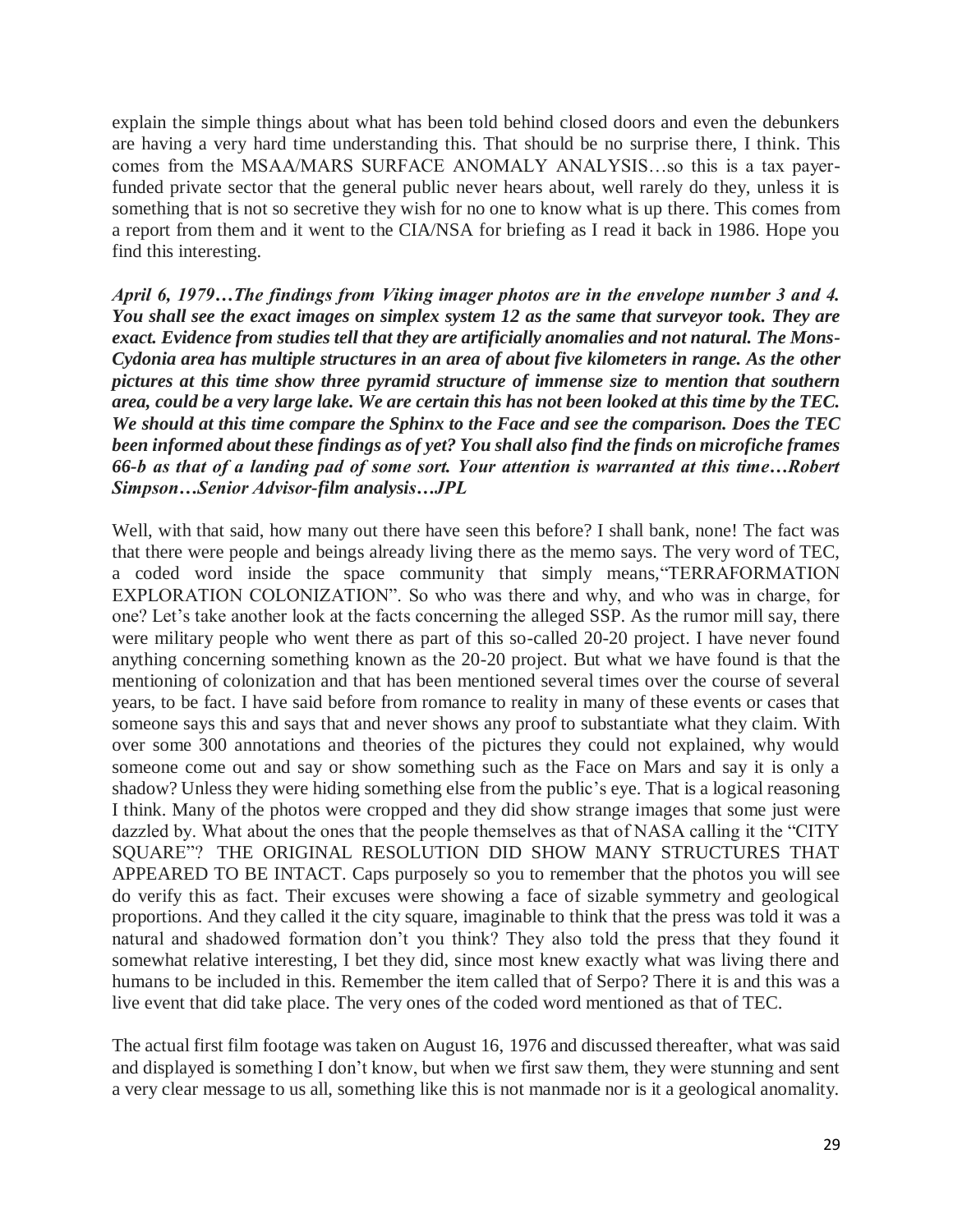This was real time. The first images would find itself in the public's eye around 1978, and the press went wild as many church leaders at the time refused to admit the possibility of life elsewhere in the universe, I found that somewhat crazy. It wouldn't take me long that we requested an update image of the area from Sat-link mapping to see for ourselves, I still have it today. For some strange reason, it found it within my procession and still have it at this time. Showing not only the city square, the face, but the large lake they mentioned in the April 6, 1979 document. I have them all noted and marked as need be to identify the area and the structures. But what even got me more involved in the early days there and since the Vatican had placed a Bishop with us to tell us things, show us items of interest, the SPSR wish to have copies of the very same map I have today. The SPSR is simply the "SOCIETY of PLANETARY SCIENCES and RESEARCH", ran by the Vatican in Rome. Well, that should be no surprise there. Ran by researcher Dr. Horace W. Crater, and also a member of the American Geophysical Union, he said that there should be a full investigation of what the structures are and what and who is involved there. The Vatican could be of useful help in these matters. I am sure they could be since they have so much data pertaining to the events of past and things they have in their possessions, like such…life in the universe. That would be a great place to start. That was by the way a preliminary report submitted by Dr. Crater.

While NASA was held to the policy of "no comment," the Vatican surely was interested in them. Wonder why? Several scientists associated with the imaginary said prematurely they didn't know at the time, is it a natural object, alien in nature, what was it? But the past twenty years has placed little or no knowledge about the SSP and what surely was living up there. So they could not understandably render any significant artificiality images to say otherwise. But then we have just a few months back, President Trump calling for a new space force to control space. Where is his advisors. They already know this and have they advised him on the seriousness of this? I might be out of bounds, but I know some US Presidents were never allowed to know everything about what we are talking about here, Jimmy Carter was one of them and so was Clinton, and I sincerely believe that Obama might be out of the loop. There were good guys, and bad guys, some trusted, and some you wouldn't give the time of day to. Security at its highest as I know it as. The questions at the time was far from settled as we saw it and it today remains open to the public, and will as long as the dark elitist control the issues we are saying here. I have deplored the lack of scientifically speaking integrity of many of these individuals on such matters that will say this, denying the truth and never answering legit questions that everyone should be able to have. This to include the UFO community that make the outrageous claims they do. I have talked to so many and they say one thing, and then another.

During the month of April 1998, the Mars Global Surveyor obtained new images as we are told and of the Cydonia region and they showed the very same thing as the originals ones first taken, by this time, the lid had been placed on it, Premature announcements were kept within the various agencies to look at them and have many world top scientists give their own call on it. These images were widely disseminated by the news media outlets as some final proof they were not alien in nature, the cover up again as many others they were involved with. The SPSR said they regretted their first remarks. No, you don't regret them, you were threatened or bribed with money for stopping; and you all would have been out of a job. Funny, that money is always the answer that shuts the doors of disclosure isn't it? They were never fully aware the full impact it would have if someone started talking about the SSP and possible alien artifacts and structures found on Mars. I, being from the start at the agency, being told I would see, hear and be involved with multiple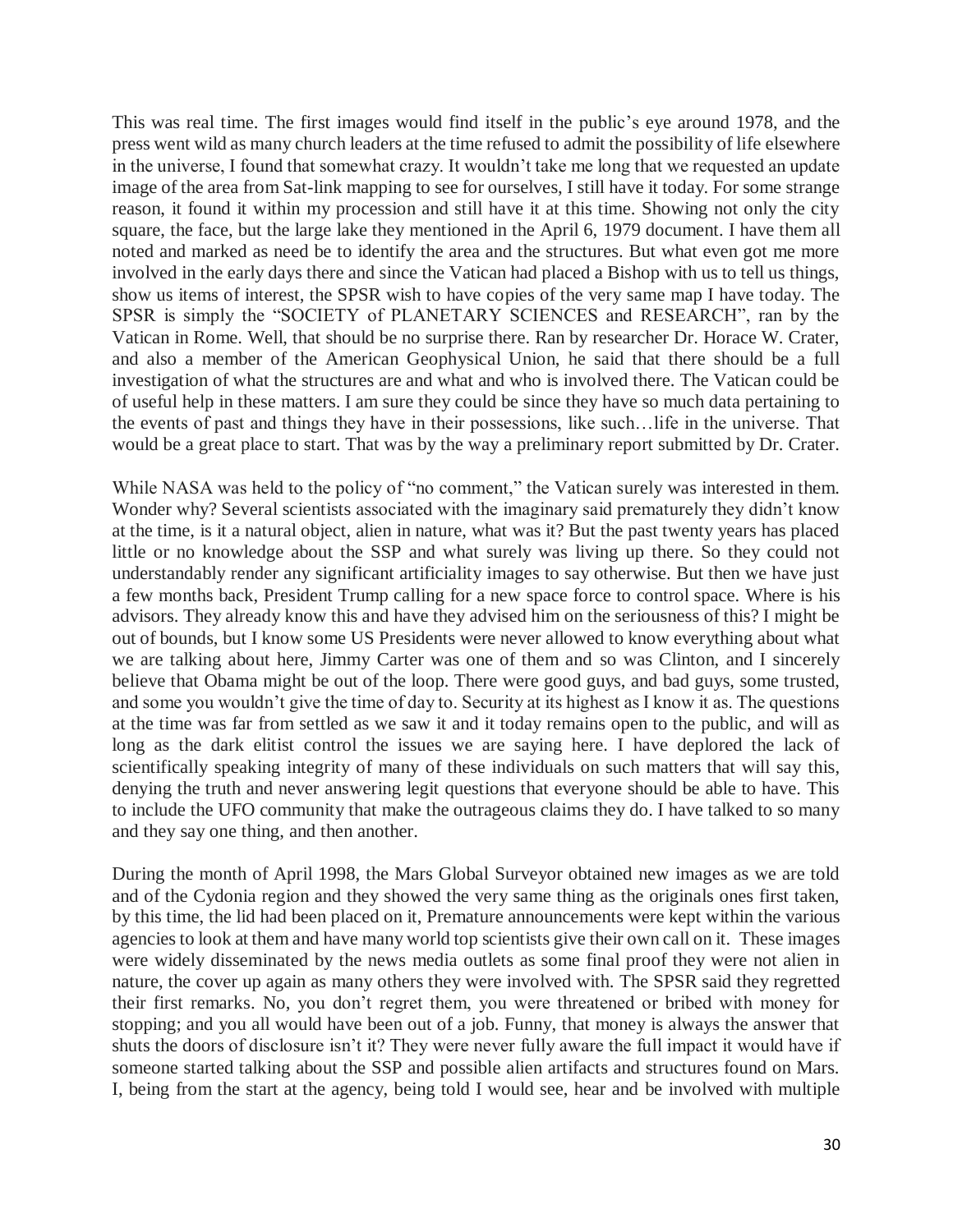secret research projects and that I could ask questions, but there might be times, the answers could not be given, well that is an odd one to start off with I thought, but again, I was young, wise and the money was more than I could ever have imagined with any job. Yes, I whistled sometimes while I worked. But here is where the data would get blurry for me at the time I had finally gotten around to the seeing of these specific images, Michael and Daniel and a few others had already viewed them; but the first look, told me inside my own senses that this was not man-made. I also read a report from a astro-archeologist named Dr. Harry S. Moore, University of California and he was assigned to the JPL teams. Here is what Dr. Moore said in 1998 and this document was within my range of security…

 *May 28, 1998…report 052898….files Omega One/16a…Viewing the follow retrieved images from the second set mission from Viking and Surveyor, these are my findings at this time.*  Images from the eastern point are darken for some unknown reason, cannot be identified, but *the resolved questions seem to be now answered for most part. The first images of the face was taken at a lower angle at approximately 45\* from the western side of the object. The eastern side, though illuminated is severely truncated by the camera perspective that even with the best efforts at ortho-rectification, insufficient data is present to resolve the important issues that will arise if this is released to the media.*

 *Similarly, the city complex is much better to the resolution frames as the secondary structures seem to be a fortress of some way fashioned. Three of these are most significant with nonfractural responses and virtually unique in the landscape surrounding it. What appears to be constructed walls enclosing the central area of the city as that of not theory alone, but factual data obtained and reviewed as such. As advance they may seem by speculative individuals at these anomalies, as the pyramids, the center of the city, and other strange structures are of great interest. Unfortunately, the images captured remain unsolved.*

 *The characteristics of the so-called pyramids seem to be exactly as the ones located in Giza Egypt and the dimensions look to be in and the same. These formations under my professional opinion are that they are not natural and more investigation should be conducted soon here after. Within the various agencies that are involved should look next beyond the preliminary analysis in addition to other images that might be required for future references. They are not natural erosion or similar rock structures from other images taken Dr. Harry S. Moore…University of California…JPL*

We have several others who were involved with this study and they showed the same understanding as did Dr. Moore. These others were as follow, Dr. Mark J. Carlottos and Dr. John E. Branddenburg, who were independent scientists who worked for the JPL labs and also contracted by the United States Naval Research and Development station in San Diego California. Mr. James Erjavec, senior scientist with the NASA imaging department also said that what they were, could not be possibly natural and that there are some inside the government that know this for fact, maybe they should come clean and explain themselves. I have several requests from him to the senior director of NASA at the time, which was three people and one I worked closely with during my tenure at Langley. His name was none other than Richard C, Patterson. He would refer me to contact George W.S. Abbey at Houston Space Center, and Roy D. Bridges, KSC/Kennedy Space Center. As I knew, they would not call back nor answer the request asked from them to share the evidence of the SSP and what they knew was on the Moon and Mars. The highest of all levels of national security was involved as many know, funny, if money would have been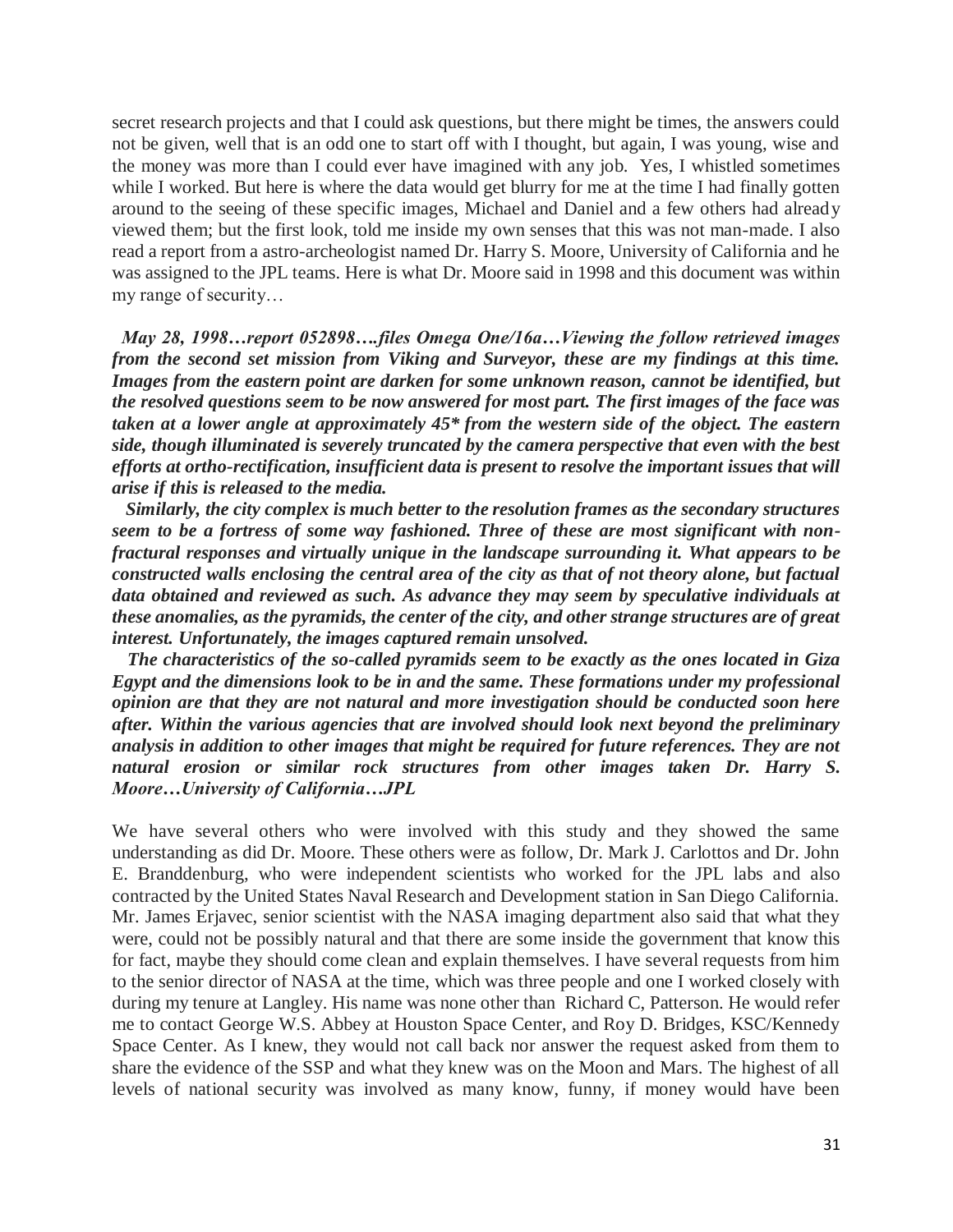threatened to be cut off, I bet they would have sung like a canary. I would let my patience take control and wait my time, there were more ways to skin a cat, if one looks for the right opportunity. I myself, did just that.

In the images that we saw, there were tracks as if a bulldozer had gone across the landscape, which could not be explained, then the newer images showed the structures and the pyramids in full detail, hell, I was getting to view the pictures as anyone else, why couldn't these directors say something on the issue as requested or were they scared? I think the latter was more correct. Simply, no one was talking about this SSP and the facts that alien races, as they were called, were there and thriving as a community and earth scientists were there with them. That was no big deal in our eyes, and simply, they could not allow the public to know the real threat that had taken place eons ago in the past, and it could very well happen again in the near future. The city mounds as they were being labeled, since the information was highly classified, they were real, true their form and nothing that mankind had seen ever in any other phots. Some of these mounds or the structures in the labeled city, were in the diameters of 800 feet in diameters and squared up as perfectly created structures of exact dimensions. Especially artifacts and geologist were saying, there is no way this can be natural, I often smiled when I read this as these Ph.D.'s who could not ever place their spin on something that they themselves could not explain. Turned out that the two notable images that Viking took, were smaller structures of exact cube frame dimensions. As one scientist said in the report, it appears as these are small control modules of some type. The final statement issued to the various agencies involved, there were suggested these images to be artificiality in construction; not man-made.

Two of the pyramids were labeled as  $D \& M$  as that could be noted for identification. Now remember there were five in total, but the D and M were much larger than the others, the others as it is believed were exactly similar to the ones described in Giza Egypt, but these two were enormous in size. Somewhere in the dimensions of 1575 meters in square range size. The ones at Giza are in the neighborhood of 728 feet and 545 feet and 320 feet dimensional triangular measurements. So if one can image the size of these two D & M, these were in my book, supersized and for some unknown reason as today, I could not estimate why, and the purpose. However, any further images would have to wait for a better resolution and upgrades from newer robotic probes that could physically land and move to the areas of interest. The problems here with the interpretations in terms of something that might seem artificiality created, we have to essentially isolate the moment of the anomaly and look at the sides, rectangular features, the height, rather than the complex way they were built, the resolution of the cameras are sometimes blurred as the system might be malfunctioning because of the dust that swirls on the red planet, effects from the sun radiation, but this was not the case as they noted, all systems had been rechecked and gone over to insure this was not the case. Everything was working as it had been designed to be. But the next schedule date with the planet would be a probe of lower altitude to do increase mapping of the planet, so would they purposely fly over the area again and do some detail filming? Many of these structures were being looked at by the very best minds the world had to offer. Labeled inside some circles as A Need to Know/UMBRE-G20 and it didn't shock me to see this. Even with myself having a G19 security clearance, anything above G20 was for a selected few, which consisted with the leaders or participants of the SSP and Aquarius and the governments involved umbrella. We might never get to know what has been seen and what the next plan would be.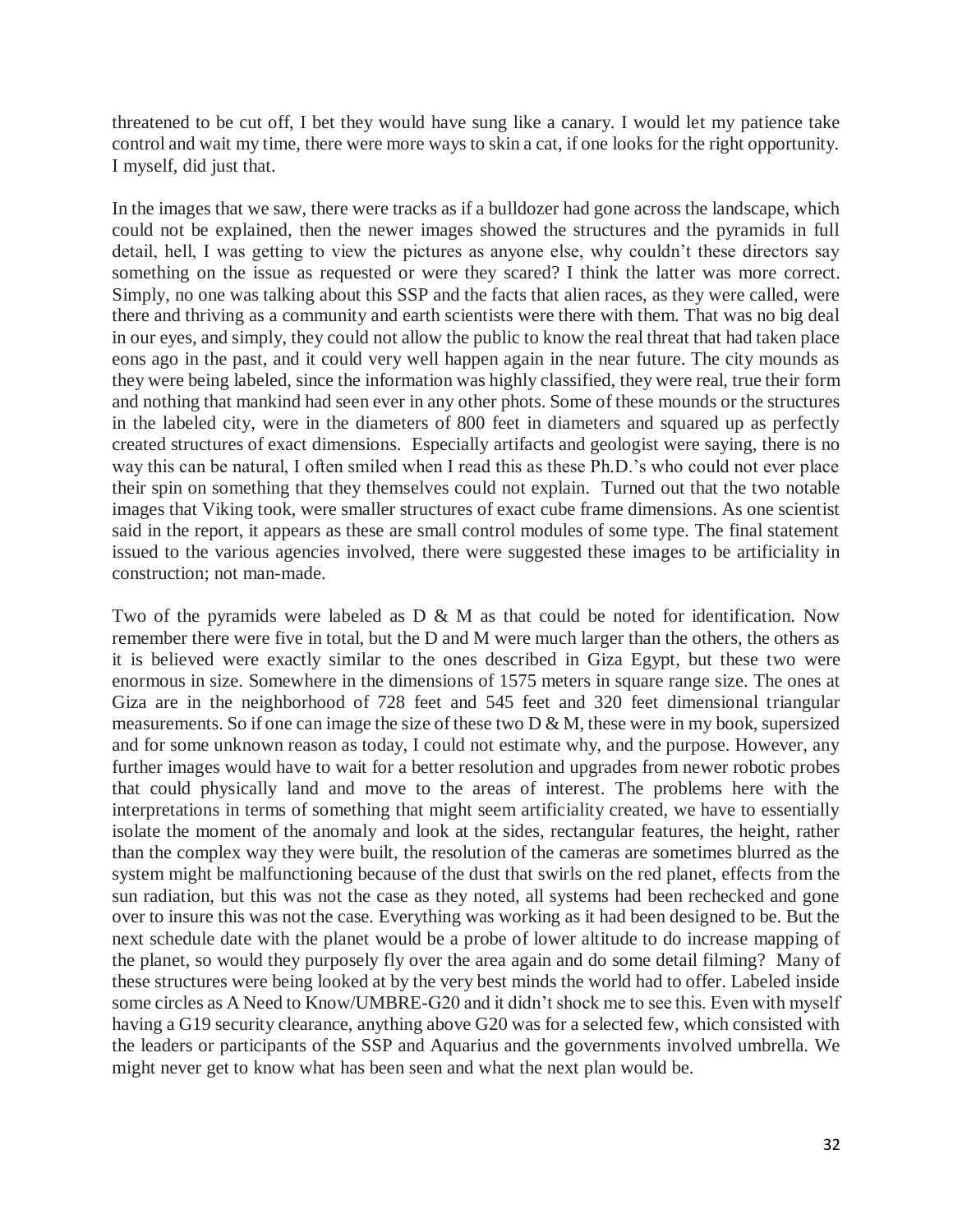The pictures I have posted for your viewing pleasure are just a small amount that I do have from the various ones that were on the inside, taken buy civilian and amateur astronomers, and by the everyday joe from Nickle Ridge USA. Not one souls alive then outside of the intelligence community knew anything about the SSP and most still don't today, but the average person no matter what his rank was, had to be inside the Aquarius units and working on assigned research or you were just another person in their eyes. No matter how high your rank was. Some Generals and elected officials were not even in the loop. This is why I know that some of these claims were bogus from the very first mentioning of the words that they consisted of this or that, they didn't know. Another part of fabrications for the UFO civil wars that would continue onward today. A dog-eat-dog world don't you think? The one frame that shows the complete complex was frame image 33A73-Viking. Showing everything of the mentioned city below and the large pyramids. Now remember, this probe was some 80 to 120 miles up in the air circling on a designed rotation orbit. But in that said, the origins format shown to me is that the probe was exactly 229 miles up and the image required sequences were at a scan of 0.015.8 per second. Image dimensions were rated at the time 331.07Km at a pixel range of 2,5 KM per second, that means they were not wasting time as they flew overhead to snap shots. The incidence angle was noted at the time as that of 68.81 degrees' rate. That means the focus range was at its very best at the time of the autofocus systems used and created by Nikon. Simply put, they were not missing a thing. If ET moved down below, he was going to get his or her picture taken with exact clarity. The reports verified this as so in the beginning.

The scientists at the JPL said to the agencies involved that the Malin Space Science Systems amazingly accurate navigation that got the pictures and the face in the camera and showing that the lower ends of the face did in fact show structure of elevation. The next orbits captured the city and the walls with pin point clarity that only better if someone had been down on the ground themselves. The great importance into this phase newer projects that should come with the efforts and funding by nations involved, involved with what I asked? Well, we knew did we not, that they had their hands into something so secret, that people could and would be killed over for just thinking about it. The acts of fulfillment with myself, knowing what I now knew as fact, about who were and especially my brothers, myself, and why we were here, our missions and to also know to finally that discovered new world and civilizations abounded out there, and here I was stuck with humanity which was continually at some form of war being waged, religious claims that held no water, and to always be involved with the drama of the UFO communities that were creating much that we see today. For the first time in mankind's recorded history, something of greatness was about to come out and be told of who humans were, where their destiny laid, and who created them. It reminded me of NASA's true mission, go out and seek new strange worlds and civilizations, but what they sought, was already here and did they attempt to understand what was walking among them at the time? I think much of that was kept secret from them because the apple cart would be over turned again if exposed.

But we also knew about the great cosmic war that enveloped the galaxy several eons ago in ancient past. The evidence was also seen in the very long, deep crevasses on the Martian surface called that of "VALLES MARINERIS VALLEY"…Latin for Mariner Valley. The scares of the war and the lightning strike from eons ago that almost cut the planet in half, we can only imagine what happened to the ancient planet, Teamet, as it was completely destroyed. The pictures that are shown are identified so you shall know which ones I am talking about here. But this same case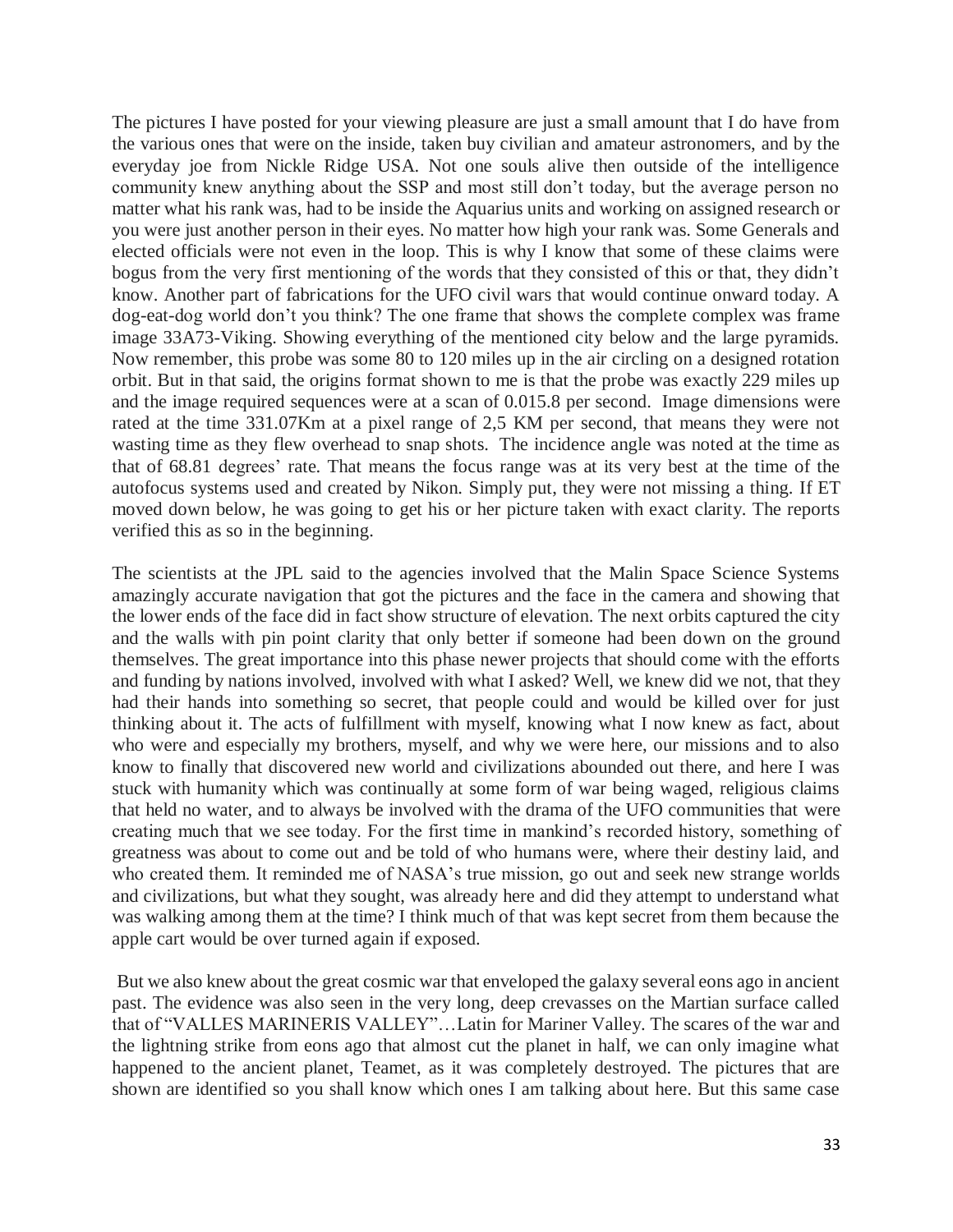study also compared that to the Great Grand Canyon here in this nation, was as a product of this weapon, much destruction was done by this deadly source of power and energy. The same material and chemical composites are found in Grand Canyon as they are from the Dead Sea and the site where Sodom and Gomorrah once stood. But there is life there still and colonies also. I have also shown you the rovers and the various probes pictures that have never been shown to the general publics viewing too. But this valley on Mars is huge by comparison to others know areas where attacks took place. The valley on Mars is some 2580 miles long and over 23K feet deep, ten times greater damage there than what Grand Canyon is today. Here are the coordinates for these two areas who wish to go to Google and see them for yourself…13.9\*S=59.2W. Starting at the western end of the valley known as the Noctis Labyrinthus Valley to the eastern side called that of Titbonium and Isa Chasmates rifts. They are spectacular for those who see this for the first time, but the living beings during that evil time might not have thought so. You have to remember this, these were your relatives also, they lived much as your ancestors did, and they died horribly in many places. Earth almost became to the same fate. To understand this war that was waged here on planet earth some 78K years ago, you have to understand the history of what the Indians of the Pakshur areas of India recorded. The evidence for this war is everywhere here on earth. The next facts come from the ancient Hindu teachings in the scribes of the Drona Parva, chapter seven of the book called the Rashidiah. The Book of the Wars of Gods. I often wonder, there is a mentioning in the Bible called the Book of Wars of the Lord…Numbers 21: 14-15? Then the mystical book of Jasher also mentioned the ancient wars as in Joshua 10:13 and 2nd Samuel 1:18. Let's move forward and this people, is as serious as it gets and please heed to what took place to these people here on earth several thousand years ago, the very same thing took place on Mars as we know it also.

*DRONA PARVA…THE BOOK OF RASHIDIAH-CHAPTER SEVEN…ANCIENT HINDU TEACHINGS FROM A PERIOD LONG PAST…BHAGAVA GITA WISDOM, OVER 75K YEARS OLD, WRITTEN ON A THiN PIECE OF SILVARY METAL THAT HAS NEVER BEEN IDENTIFIED, KEPT AT THE TEMPLE OF BARGA TIBET. THE WARA FROM THE GODS.*

*Prayers were chanted, incenses burned rich offerings that were made to the warrior priest of Melchizdek, but no one was allowed unless they were on the book of life list. A pattern soon emerges as only those who fought for the Gods-worshipped them with unwavering loyalty were allowed in. As the fires of the vehemas came to settle in to the top levels of the palace, side of the great chariot opened as a narrow ladder walk extended out towards the tallest steeple in the temple of Anu. The priest hurled out to the walk way-took up positions in the entrances. The priest carefully made their way two by two on the shoulders supported by poles as the Vril covered by the white shrouds. Behind the four was the high priest Rahmajah in a white linen robe, sleeveless blue tunic, fringed in gold. On top of that was a coat of many colors, glittering in the sun light. The coat was fastened at the shoulders of the stones of life and fire, carved into the runes of all knowledge. On the breast plates encrusted with the jewels of heaven, two pockets on each side which emitted a greenish glow, the stones inside of each. On his head was the royal crown made of three bands of white metal, the chanting of the strange song and language as they made their way into the fiery disk shape craft of the eternal light, disappearing into its vastness. The first elect was allowed out of the palace, two by two, eager to be inside the safety of the flying ark.*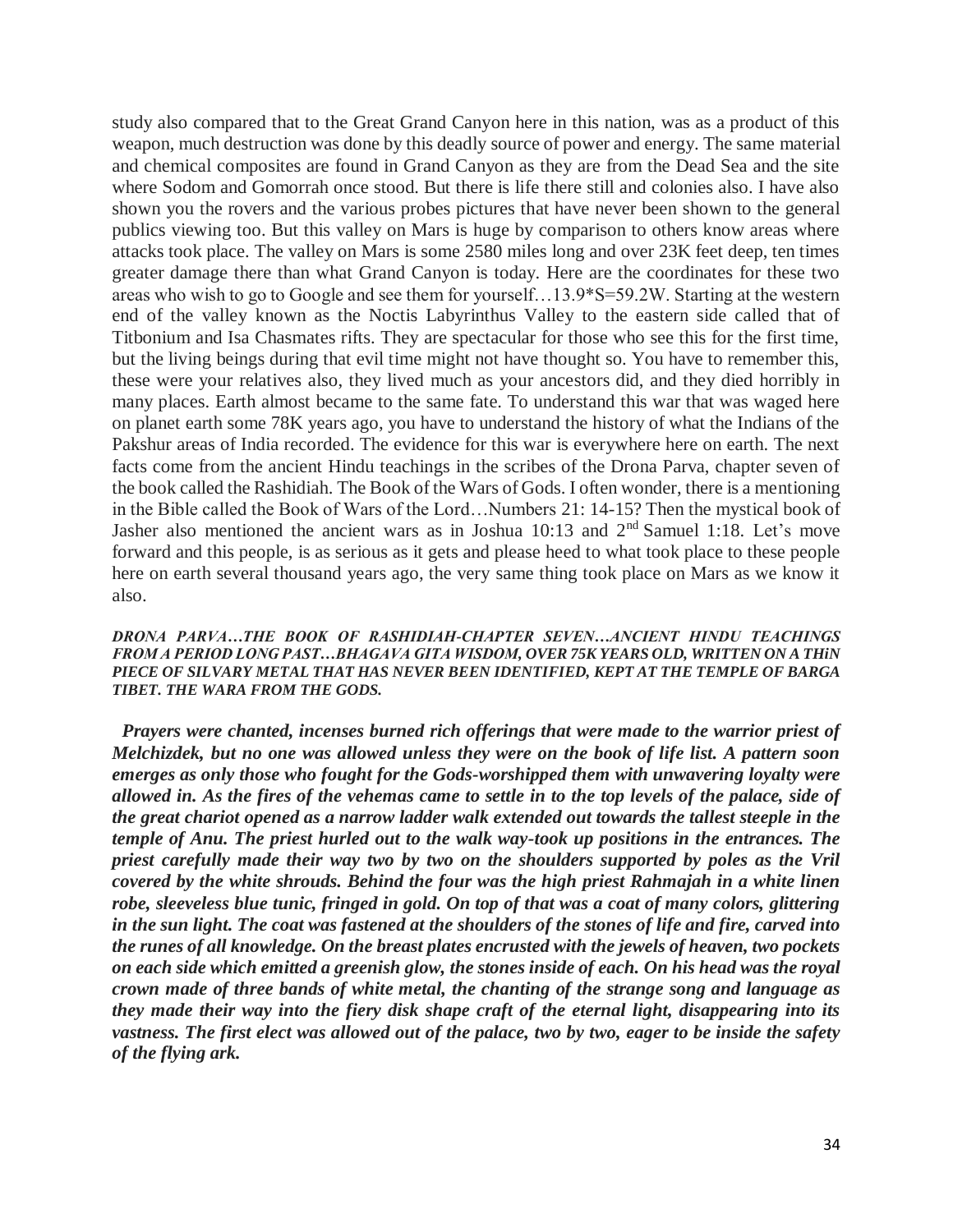*The people outside the walls of the temple saw the ark of the promise carried across the great grails of truth. The bringers of immortality, the one possibility which the Gods held out for mankind since the beginning of all time. The subjects knew they were being abandoned, much*  rebellion took place along the great walls of the palace. Then immediately, the golden orb *extended from the pinnacle of the palace. Bolts of gold shot from it toward the troubled ones, they were struck, explosions vanished many, such a brutal response and the walkway retracted, the doors closed. The silvery dark chariot rose upward, a mile above the great palace. Underneath the bottom, a womb became visible, two golden disk floated out, below them, in a invisible force were propagated, the Black Sphinx, over three hundred feet long, tip the paws to the rear. The orbs maneuvered the Black Sphinx into the giant opening, once inside, they sped to the great palace, transporting 22 golden pyramids, lastly, the red stone pyramid. When loaded, the great womb closed. Then moved silently to the southeast. To the sacred land of Rapa Nui for millenniums. There the Pichua they would rest in the land of Nod, uah. Then the Virrannah rested inside the barren mountain of Nol'chatia of the north country. There the people of Zuni'ah came to rest as the Virrannah powered down, the entrance of the underworld was sealed.*

*Two days passed as the darkness of hell ascended upon the land of Mas'Jahta Artadh (VALLEY OF THE GODS) as the screams echoed to the heavens. Many sought refuge into the sea, but many prayed that things would go back to the days of old. The valley was now dwarfed by the site of Brahm Veda Poi, (DRAGON GODS)*. The *people wailed in terror as the Naggas as they came in their silhouetted crafts against the rising sun, the Enata (7) came on those on the grounds could feel the ground draw away. Above the great palace, the shadows fell into darkness, the people on their knees prayed, hands raised in supplications. The great warriors looked up, their swords of fire were useless to the display of darkness that fell upon them. The mother Enurata (Queen) in her white silks and robe, slender pale skin, and her son Enunki, held the curved light sword. Neither spoke, but watched. The air became like static lightning as the bright golden light raced along the Enata (7) netra (Chariots)as it gathered at the front of the palace ground and ran downward upon the great valley below, the great thunder bolt of Brahm passed through everything on the surface into the ground below. The great army of Tenorah (Holy Ones) cursed the Gods of Brahm, first abandoned, and now destroying them.*

*The people watch and knew what to expect next. Once more the light ran along the great ships, gathered at the front and struck downward, ten times the power of the sun, a lightning bolt heard abounded across the world and fire abnormal silence. The ground below surged upward in one swift motion and a devastating surge rose to the heavens, the shock wave of fire killed tens of thousands instantly, the wave of fire rose toward the heavens as a great paranelah (Kapok Tree) would shield the rains. A fiery parasol of death came upon the people. Elephants were thrown as that of dried leaves in the wind, people skin melted away and their eyes fell out for no more would they see their doom, more died as they became liquid fire and sprayed outward. The Holy Nephilim (Giants) warriors held their shield up against the fiery onslaught, only to be consumed in a second incinerating blast. Fathers and mother threw themselves over their children to protect them, and died. The valley had lifted up in the first, the waters of the oceans boiled, but now it imploded inward and downward in one motion of death. And rolled inland. The great wave was un-paralled scale was born, pushing outwards as it consumed all in its path.*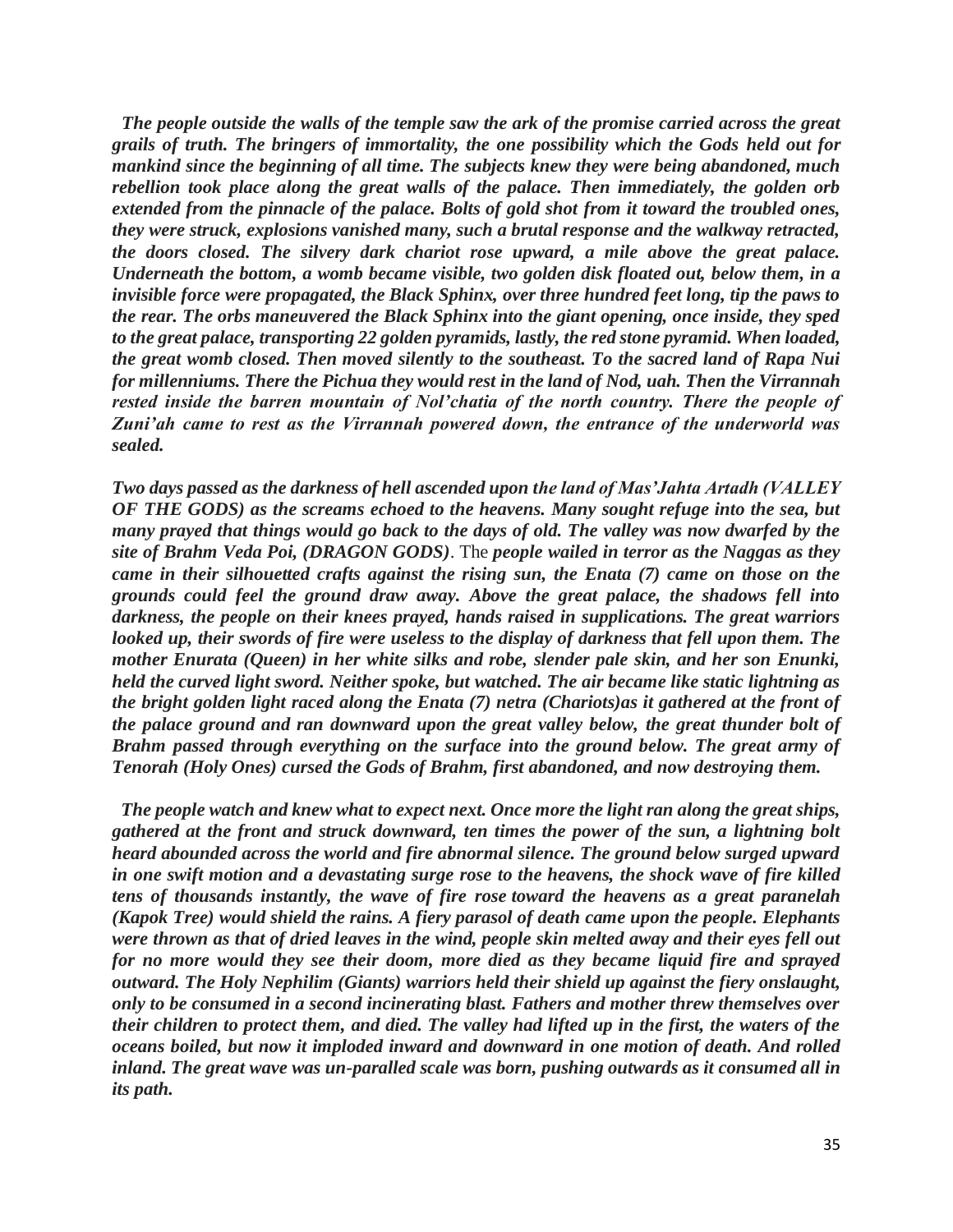*Where once the great valley of Mashatah Gurkha was now a boiling dried parchment of waist and death from above. But the destruction was so vast it was as if emotions to their fellow beings killed and homelands destroyed, people moaned, prayed, their fate was now sealed. The towering cliff of water raced across the great dumar (Oceans) all disappearing into its hungry churning abyss. All and slowly went to vertical to horizontal over the lands as it swept by the wall of death. Debris and bodies littered the rivers and oceans. All laid in ruin and waste. The great mother queen spoke-Gwal;mai (Truce) for there are no longer Gods among us of our creation. The time being Donn'chadh (Essence of Loss) to stage her departure, both sides had lost dearly, as the Bani' dardr (Probably Sodom) has met the same fate as here. But convinced that neither side had been defeated. But we done thus all, to gain the people here time, and we will be around in the final battle when it does come.*

*Morning will come and there will be much more mourning before it is all over. The great wave rest at Agri dagi (Ararat), here the people rested upon the fiery arena that was once the great lush garden. The wave came to the shores of Araba (Arabia) as the depths of water grew shallower, the signs of those living along the shores, something was strange as they watch it occur before their eyes, fish were left on dry land, the height was yet seen. The sound of thunder was heard as it filled the air, the thunderstorm any had ever heard multiplied a thousand times. Then the mountain of water appeared. Moving faster than the wind, catching great birds as they feasted on the fish who could not swim. The wave roared ashore as devastation for hundreds of peaks inland moving mountains. The wave moved across the world as a great storm of rain upon the land, the great flood, the great fire of Brahm would be told for generations to come as the Gods battled for generations to come, the warning to all passed down to the all-knowing ones of Enurata (Queen). Yet some were taken to the four corners of the world. Rescued of those who would pass from truth down into legends among the creation who now spread out over the face of what was left of this planet. The air bore no light, deaths stench rained down over the land.*

These are not only tales or myths as some might think, they actually happened and the evidence is found all over the world, here the destruction of humanity and the flood story in a different light. And noticed that they say the ark, rested above Ararat that is also verified in the Douay-Rheims Greek Bible...And the Ark hovered above the waters and rested near Agra…Chapter 7, verse 17, page 33. Much came from the Samarian Pentateuch and transcribed into teachings for generations to come. Boy, that is a Sunday School lesson that has never been taught I bet. If you notice, that it came to rest near Agra, and the Hindu teachings called it Agri, one in the same and meaning the exact things also, Ararat! So one could only see the facts concerning the events that took place here on earth and the mentioning about ancient cultures of things that are on other worlds and the Gods who came down, the Elohim, and they described the ships and the ones who were fleeing from the invading force. The warring factions of our people and the Niggas, or better yet, the Draconian's, the dragon men. You all shall be light years ahead in understanding than the conspiracy chasers involved with the UFO civil wars. Enlightens go the truth is the key to all knowledge and understanding things that are shaping up to be the final battle of good and evil.

I have now taken the controls of destiny for the facts about the SSP and end up teaching you about ancient archeology, and the war that came down from the heavens. I love this knowledge because it is not only what or who we are, but what the human race is as a whole. Things are not all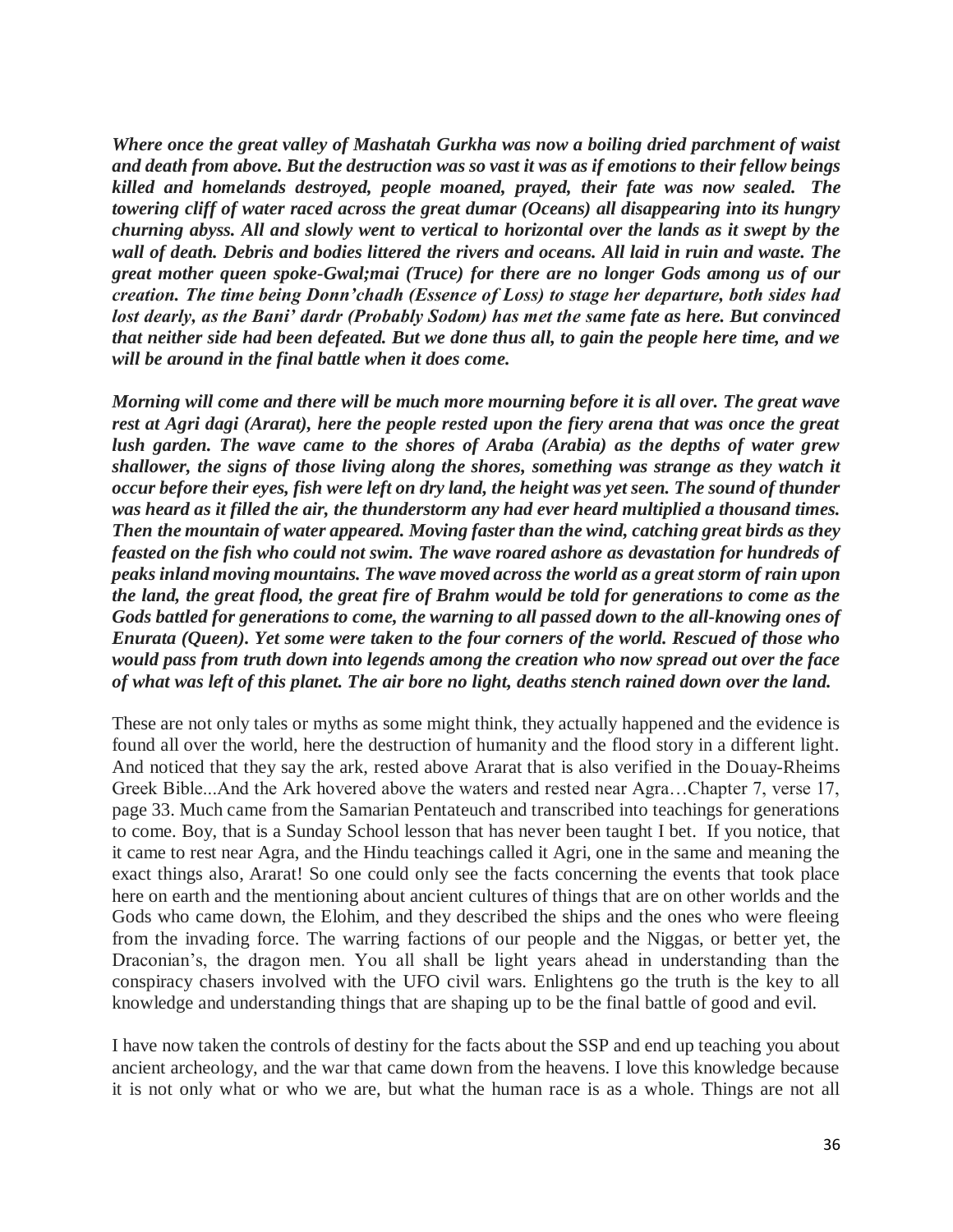mankind's fault and simply put, things could have been much different than what we see today. I think most would agree on that. Here it is, after 1 am and wide awake about things that we are talking about, and I am not the only one up, several emails coming in, my youngest daughter is wide awake and thinking about her Father, sending me a email message about a journal she is reading, which I wrote and sent to her a few years ago, and those who are awakened at this time of the morning, feel something strange taking place. So we are still talking about the secret Space Program-SSP and many might also know the various races involved in this defense, My people, the Pleiadians, the arch enemy of the Draconis system, the Zetas Greys/Anikims, mentioned in the Bible, another one of our enemies, and then another one of our allies, allies of our species who stand by our sides, Arghathians, Known as the Nordics by some, they are Pleiadian by the way, then the Alterians who some say are reptilian, another un-truth, they are very human like. The Vulcarios beings, who are very tall and considered by some as a giant race, but they are not the Anunnaki giants, But the Anunnaki are the true wordage of the Nephilim mentioned in the Biblical records, they are the ones who protected the first creation, not the fallen ones as some might think. The Mercurians, another people who are also Pleiadian and are large themselves. Then the Lyperconians, another form from Alpha Ramani system near Orion. Sounds like Italian does it not? The Andromedins who are here in force, they are our closes allies that we trust greatly, they lost many in the ancient war also, they seek the final destruction of the Draco's too.

These are the ones who are on our side and some walk with mankind as we speak. You would never know them if you saw one. Atlans, Avians, Bernarians, Botlians, Buttahs, Letktians, Dropas, Hykos People, Saurian and several others also. Man is not alone and the SSP people know this as good as anyone, but then, they are hiding much of these facts I would say. Real disclosure here, nothing to leave out for the imagination for fantasy seekers. Maybe I shall close for now as I have spread the information out far, and more might come still, but this is the real SSP as most have never known it as. I might talk more about the war that was here eons in the past, and what is to come next, but then you be the judge and educate yourselves to what is really happening here on this planet…Terra Firma. May the light of truth be yours for the asking, we will never abandon you for any reason. As I have said, I am a Enmuduraki Warrior of the Melchezdek Order. I do know what is coming and I shall stand with all my brothers and sisters and defeat this vile enemy…much love be yours always…Abiel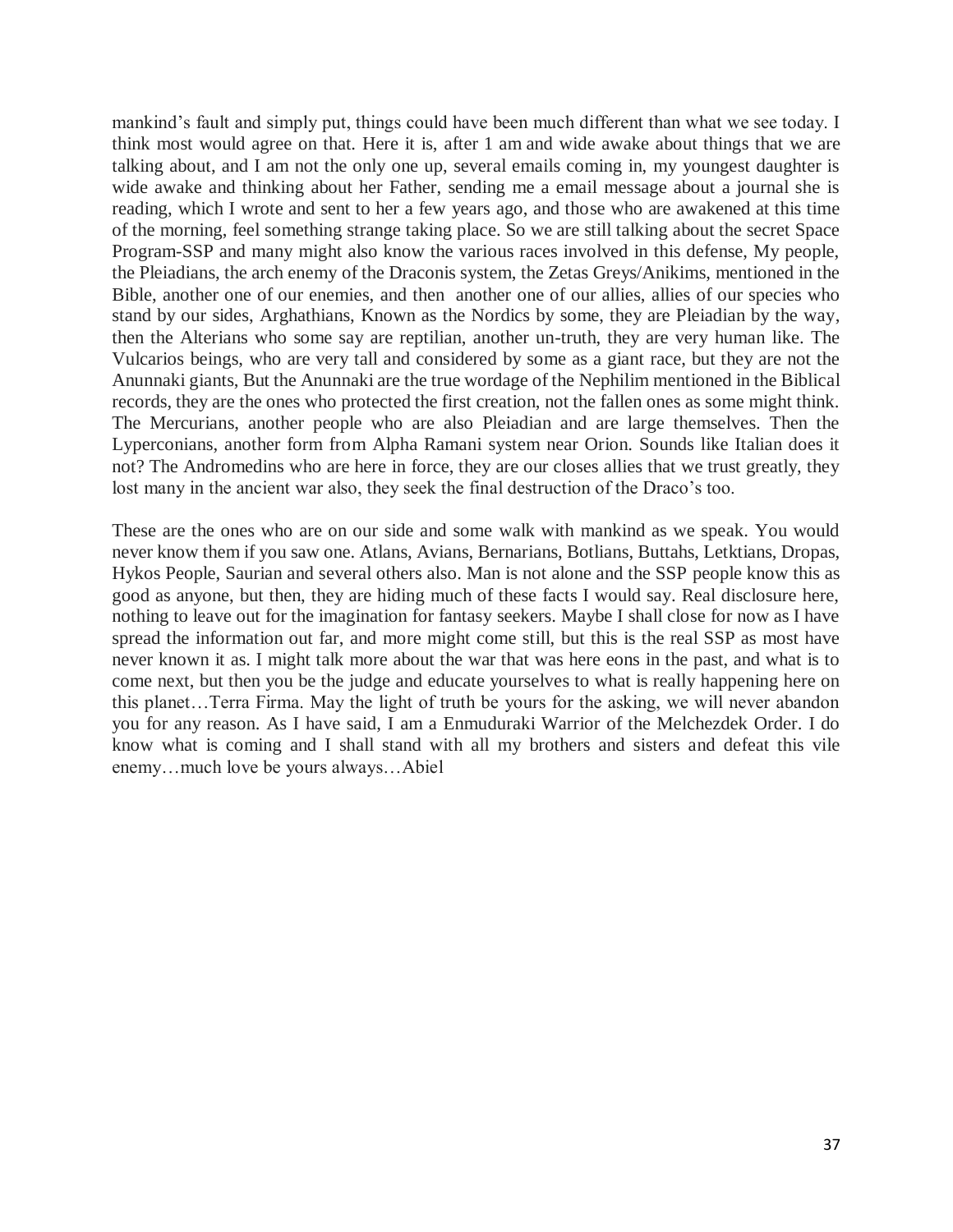#### ADDENDUM – PHOTOGRAPHS

#### **THE IRAS PROBE IMAGE OF THE VALLEY LOOKING WEST TO EAST**

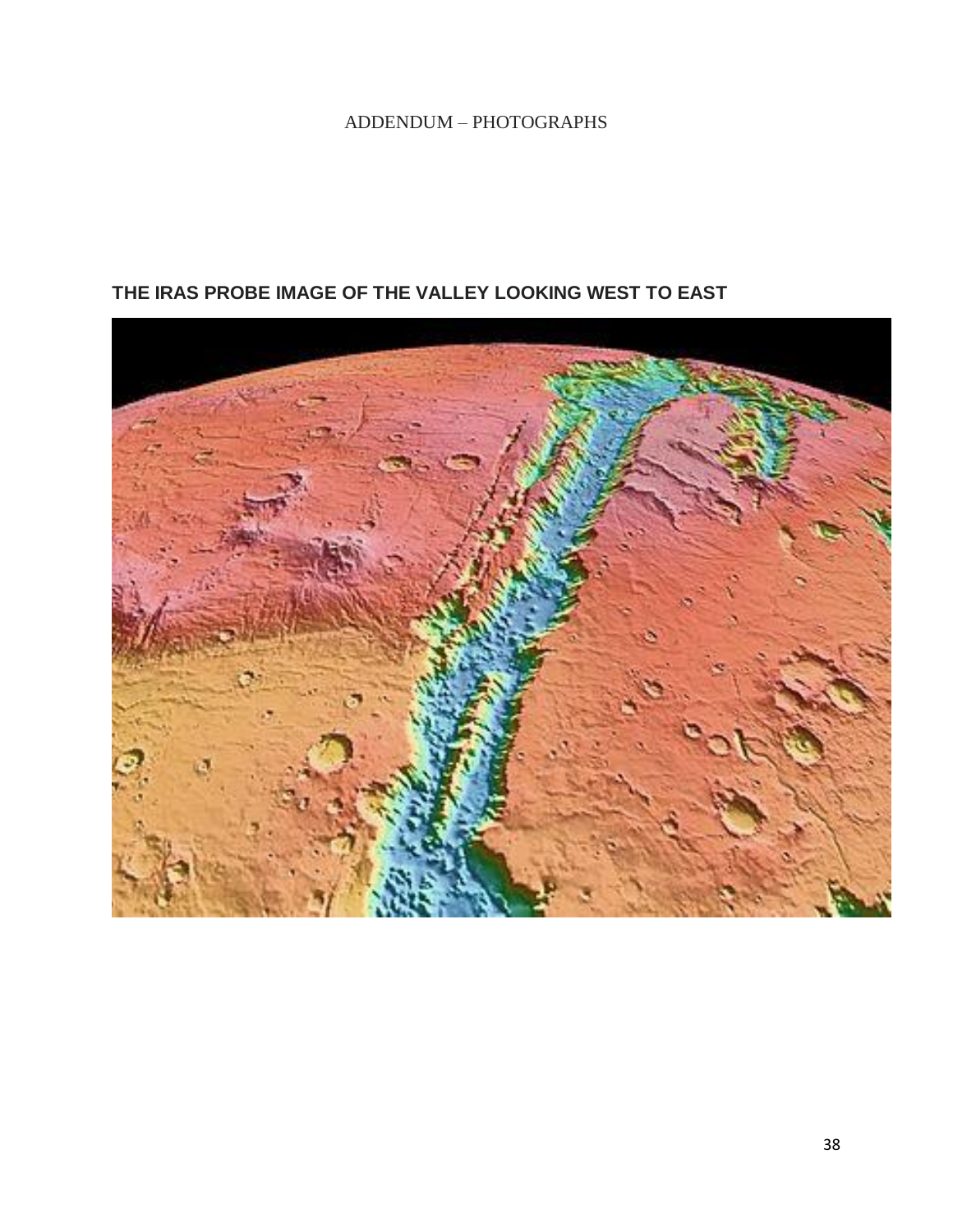# **SEVEYOR PROBE-197**